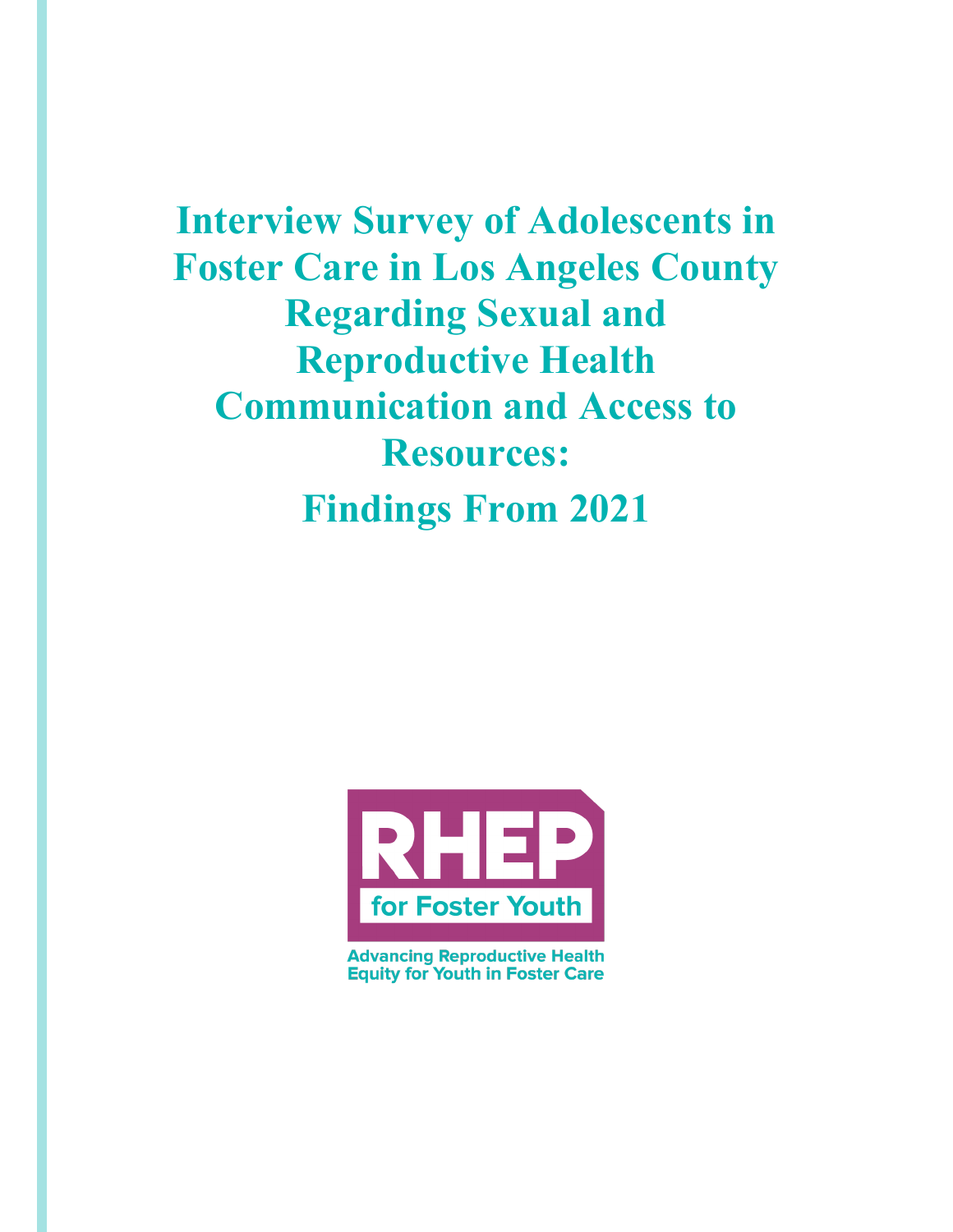### **Corresponding Author**

Rebecca Gudeman, JD, MPA, National Center for Youth Law

### **Participating Authors**

Luciana Svidler, JD, Children's Law Center (study design, data collection)

Sarah Lowry, PhD, and Kym Ahrens, MD, MPH, Seattle Children's Research Institute (study design, data analysis, technical review)

Robin R. Henke, PhD, RTI International (data analysis, writing and technical editing)

#### **Acknowledgments**

This work was supported by a grant from the Conrad N. Hilton Foundation to the National Center for Youth Law to support the Reproductive Health Equity Project for Foster Youth (RHEP). RHEP brings together youth in foster care and the agencies that serve them to promote systems that normalize, support, and promote the bodily autonomy and healthy sexual development of youth in foster care. For more information on RHEP, please see [www.fosterreprohealth.org.](https://fosterreprohealth.org/)

**© National Center for Youth Law 2022. [www.youthlaw.org](https://youthlaw.org/)**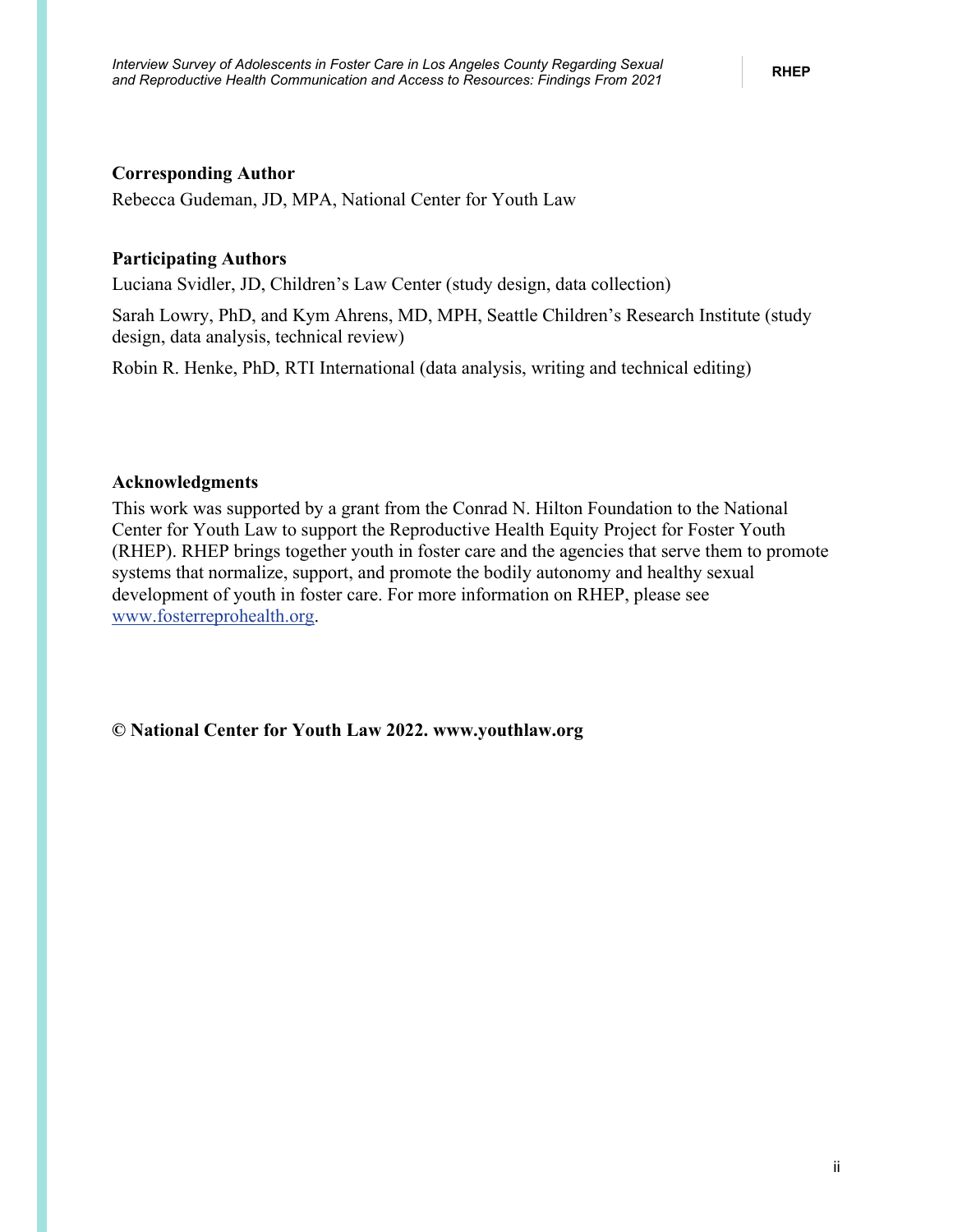# **Table of Contents**

| I.   |                                                                             |    |
|------|-----------------------------------------------------------------------------|----|
|      | Sexual and Reproductive Health Outcomes for Youth in Foster Care 1          |    |
|      |                                                                             |    |
|      |                                                                             |    |
|      |                                                                             |    |
| II.  |                                                                             |    |
|      |                                                                             |    |
|      |                                                                             |    |
|      |                                                                             |    |
| Ш.   |                                                                             |    |
| IV.  |                                                                             |    |
|      |                                                                             |    |
|      | A: Do youth report having SRH conversations with social workers?  11        |    |
|      | B: Do youth report they received support accessing SRH information and      |    |
|      | Part Two: Sources of Sexual and Reproductive Health Information  18         |    |
|      | Part Three: Barriers to Sexual Health Information, Services, and Support 21 |    |
| V.   |                                                                             |    |
| VI.  |                                                                             |    |
| VII. |                                                                             | 37 |
|      |                                                                             |    |
|      |                                                                             |    |
|      |                                                                             |    |
|      |                                                                             |    |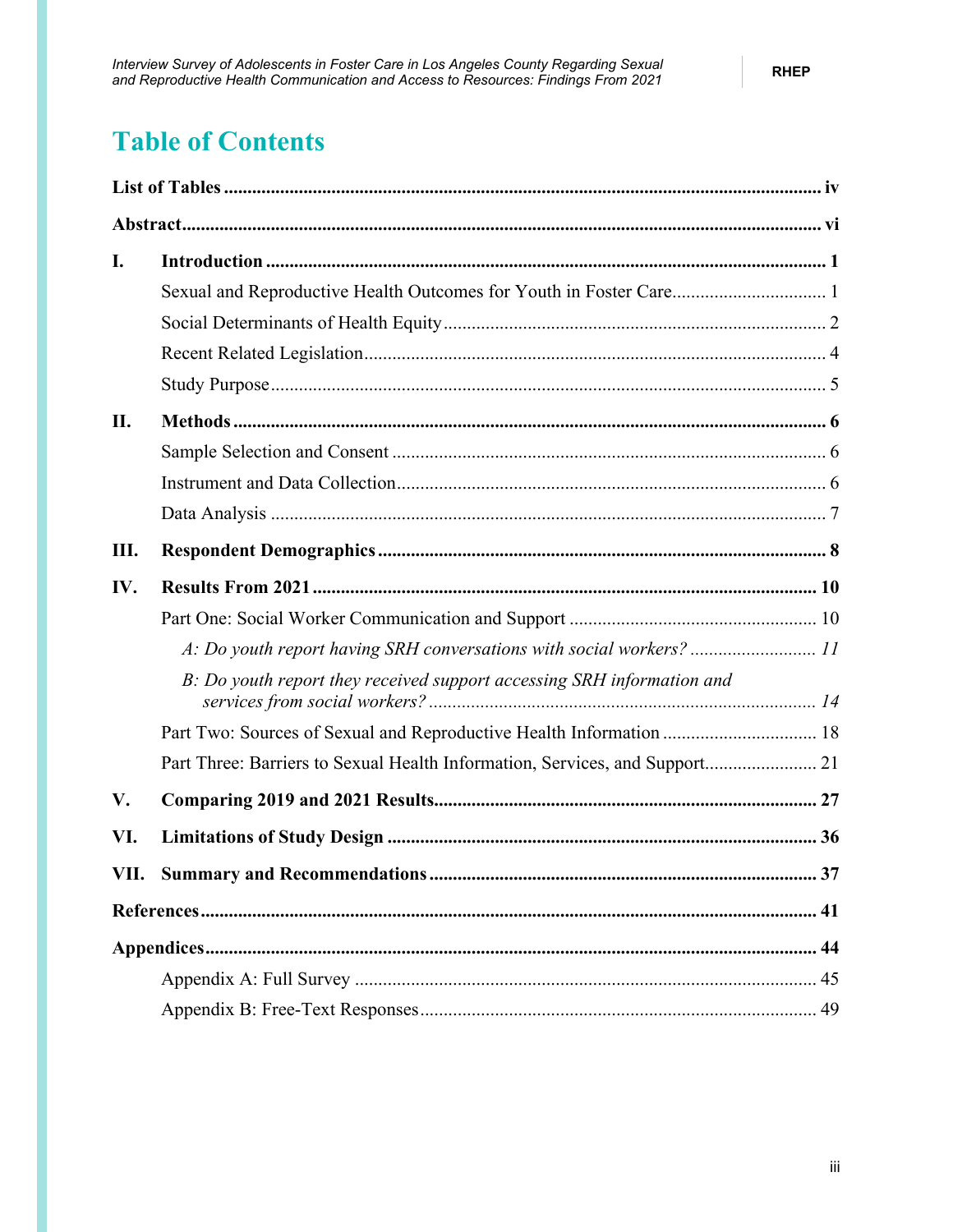## <span id="page-3-0"></span>**List of Tables**

| Table 1 Demographics of 2021 Survey Sample and Los Angeles Youth in Foster Care on                                                                           |  |
|--------------------------------------------------------------------------------------------------------------------------------------------------------------|--|
|                                                                                                                                                              |  |
|                                                                                                                                                              |  |
| Table 2C Talking About Sexual Health Topics, Results by Race and Ethnicity 13                                                                                |  |
| Table 2D Talking About Sexual Health Topics, Results by Gender Identity and Sexual                                                                           |  |
| Table 3A Talking About How to Obtain Information or Services and Receiving Help to                                                                           |  |
| Table 3B Talking About How to Obtain Information or Services and Receiving Help to                                                                           |  |
| Table 3C Talking About How to Obtain Information or Services and Receiving Help to                                                                           |  |
| Table 3D Talking About How to Obtain Information or Services and Receiving Help to<br>Access Services, Results by Gender Identity and Sexual Orientation  18 |  |
|                                                                                                                                                              |  |
|                                                                                                                                                              |  |
|                                                                                                                                                              |  |
| Table 4D Sources of Information, Results by Gender Identity and Sexual Orientation 20                                                                        |  |
| Table 5A Challenges in Accessing Information and Care Related to Sexual and                                                                                  |  |
| Table 5B Challenges in Accessing Information and Care Related to Sexual and                                                                                  |  |
| Table 5C Challenges in Accessing Information and Care Related Sexual and                                                                                     |  |
| Table 5D Challenges in Accessing Information and Care Related to Sexual and                                                                                  |  |
| Table 5E Challenges in Accessing Information and Care Related to Sexual and                                                                                  |  |
|                                                                                                                                                              |  |
| Table 7 Pandemic Effects on Access to Resources Relevant to Sexual and Reproductive                                                                          |  |
| Table 8 Whether Various Factors Made Access to Sexual and Reproductive Health                                                                                |  |
|                                                                                                                                                              |  |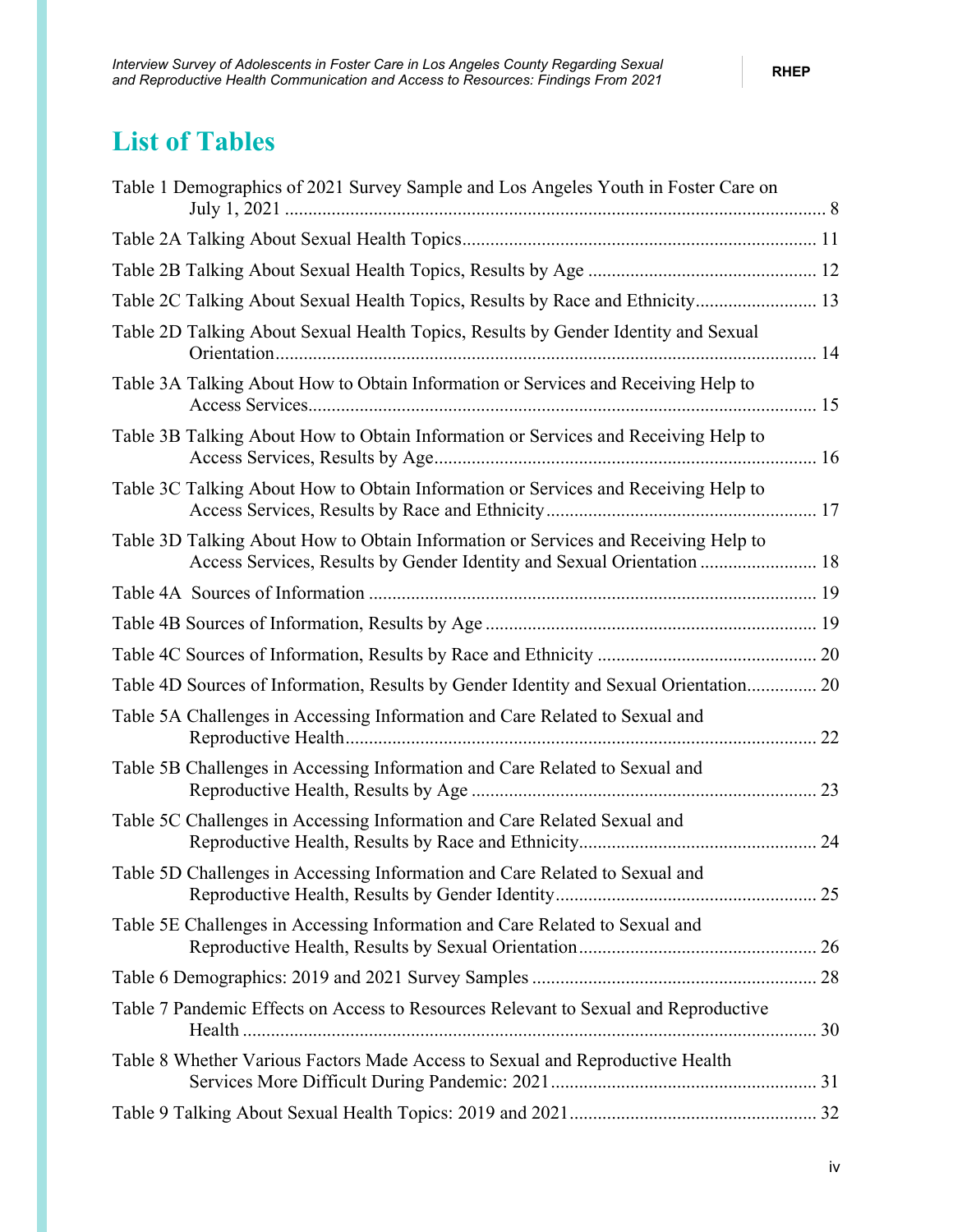| Table 12 Challenges to Accessing Information, Resources, or Services: 2019 and 2021 34 |  |
|----------------------------------------------------------------------------------------|--|
| Table B1 Free-Text Responses Regarding Other Sexual and Reproductive Topics            |  |
| Table B2 Free-Text Responses Regarding Barriers to Specific Types of Care 49           |  |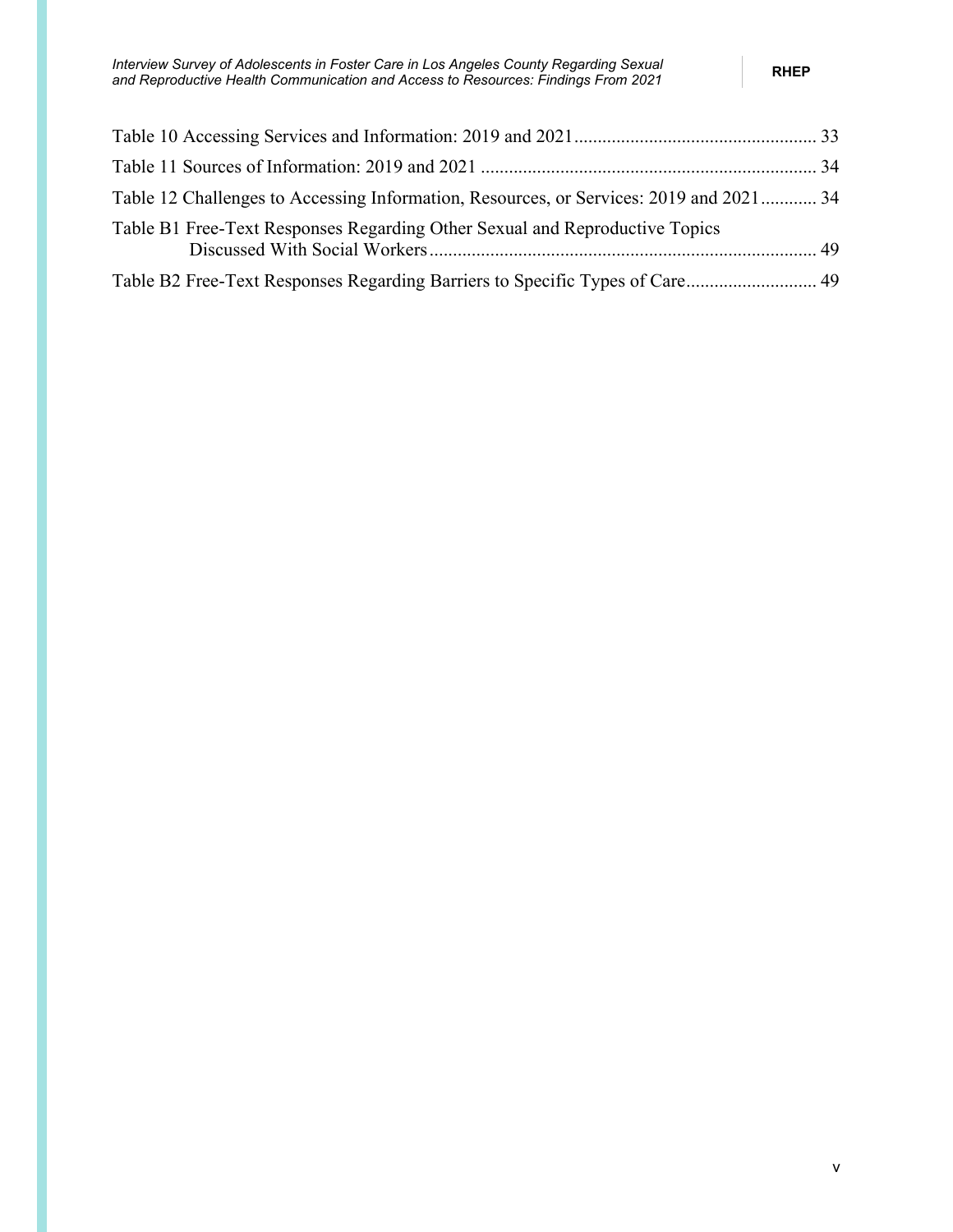## <span id="page-5-0"></span>**Abstract**

In 2019 and 2021, the Reproductive Health Equity Project for Foster Youth surveyed Los Angeles County youth in foster care both to fill a gap in the research literature on how youth in foster care receive sexual and reproductive health (SRH) information and services and to estimate child welfare workers' roles in providing SRH information and services. The study, which is expected to include at least one other wave of data collection, sheds light on implementation of California's Foster Youth Sexual Health Education Act, passed in 2017. The act mandates that child welfare workers receive training in providing age- and developmentally appropriate SRH information to youth and requires that they provide such information and access to services for youth in foster care age 10 and older annually.

Youth responses indicated that nearly half (45%) of youth in foster care in 2019 did have conversations with their social workers about SRH topics, and by 2021, the percentage had increased to 56%. Although differences between the two surveys' findings reflect not only change over time but also differences in data collection methods due to the COVID-19 pandemic and the effects of the pandemic itself, it does appear that despite the pandemic's disruptions, more youth received needed information in 2021 than did in 2019. Nevertheless, a significant proportion of youth report that they are not having the required conversations with their social workers.

In both surveys, younger youth were less likely than older youth to report that they had spoken with their social workers about SRH, and some differences were also observed among youth of different racial and ethnic backgrounds. These differences raise questions for future research regarding social worker training, youth recall, and cultural differences among youth that require consideration in planning and implementing services to achieve equitable outcomes.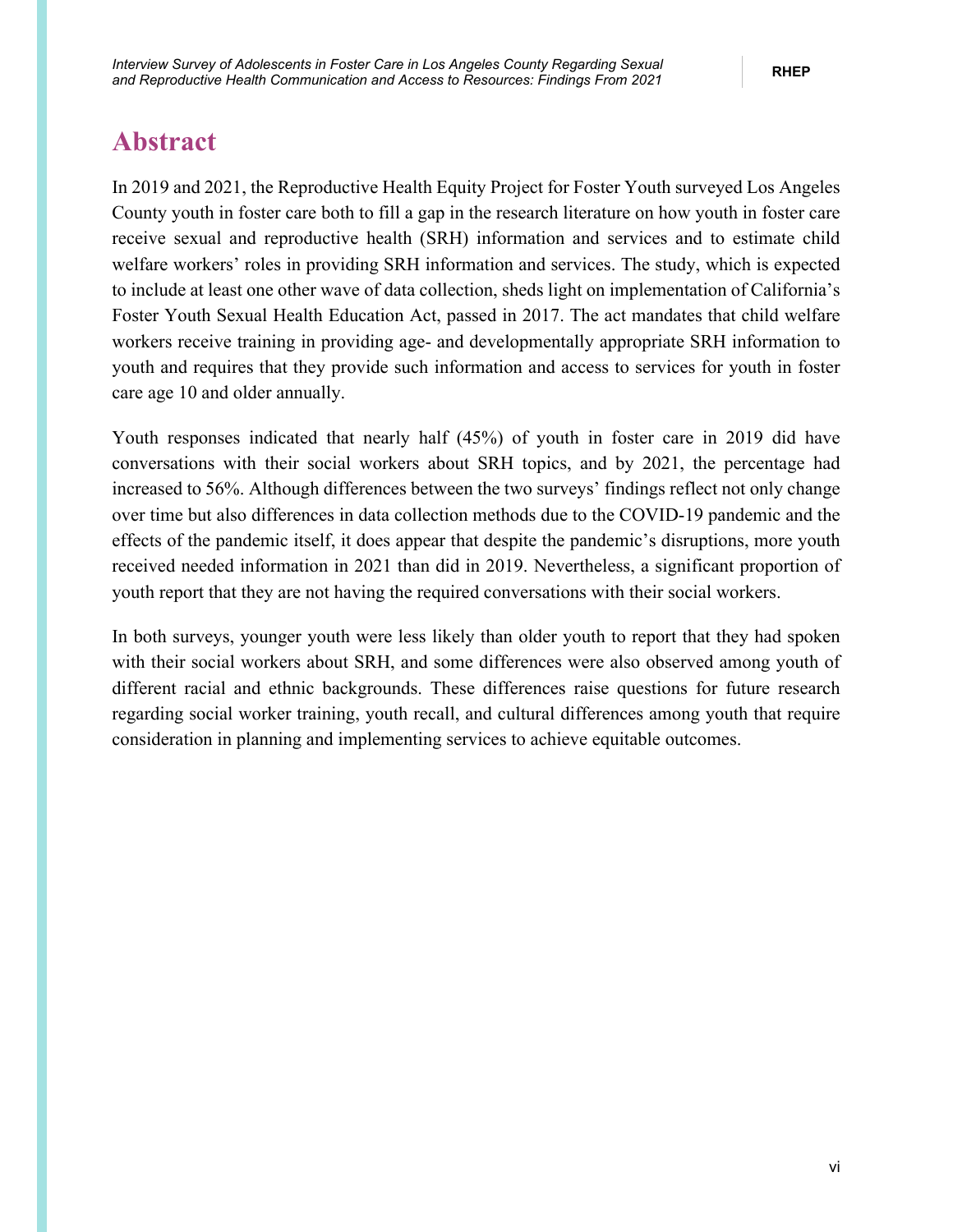## <span id="page-6-0"></span>**I. Introduction**

When youth enter foster care in California, the child welfare agency in the county where they live takes legal responsibility for them, including the responsibility to support their healthy development and meet their education and health care needs (California Welfare and Institutions Code, § 16000.1 (2003); California Welfare and Institutions Code, § 16001.9(a) (2019); California Department of Social Services, 2016; Social Security Act, 2011). Caregivers, including relative and nonrelative caregivers and such residential placements as group homes, also have responsibility to support youth's healthy development and meet their education and health needs (California Department of Social Services, 2016, 2021).

The sexual and reproductive health (SRH) outcomes of youth in foster care, however, clearly indicate that the child welfare system is not meeting youth needs for SRH information and services while they are in foster care. This report summarizes contemporary research on SRH outcomes among youth in foster care and describes recent California legislation designed to provide guidance and assign responsibility for providing youth in foster care with age-appropriate and developmentally appropriate information and services related to SRH. The report then presents the results of two surveys designed to assess whether the percentage of Los Angeles County youth in foster care who receive the care and support mandated by the legislation is growing.

### <span id="page-6-1"></span>*Sexual and Reproductive Health Outcomes for Youth in Foster Care*

Youth in foster care face disproportionately poor health outcomes in several areas, including such poor SRH outcomes as sexually transmitted diseases or infections (STDs/STIs), early pregnancy, and poor pregnancy outcomes. In a study conducted in California, 21-year-olds who had been in foster care reported having had an STI at almost twice the rate observed in the general population of adolescents (Courtney, et al., 2018). Other studies have reported similar results. For example, Ahrens, et al. (2010) reported that youth who had spent time in foster care had rates of certain STIs at two to ten times the rate observed in the general population. At ages 17, 19, and 21, female foster youth in California reported experiencing pregnancy at two to three times the rate of pregnancy among youth in the general population (Courtney, Charles, Okpych, Napolitano, and Halsted, 2014; Courtney, et al., 2017; Courtney, et al., 2018). Among 17-year-old females in foster care in California, 26% reported at least one pregnancy, compared with 10% of youth in the general population (Courtney, et al., 2014). By age 21, about 60% of women who had been in foster care in California reported at least one pregnancy (Courtney, et al., 2018). Among youth who had been in foster care in Los Angeles County, 58% of females reported experiencing a pregnancy by age 19, and 20% of males reported impregnating a partner by age 19 (Courtney, et al., 2014).

In prior studies, adults asked about these pregnancies assumed that the majority were intentional, designed to meet an unmet need for love, fill a "void," or "fulfill a need to have a family" (Bruce, 2016; Constantine, Jerman, and Constantine, 2009). Research conducted by Courtney, et al.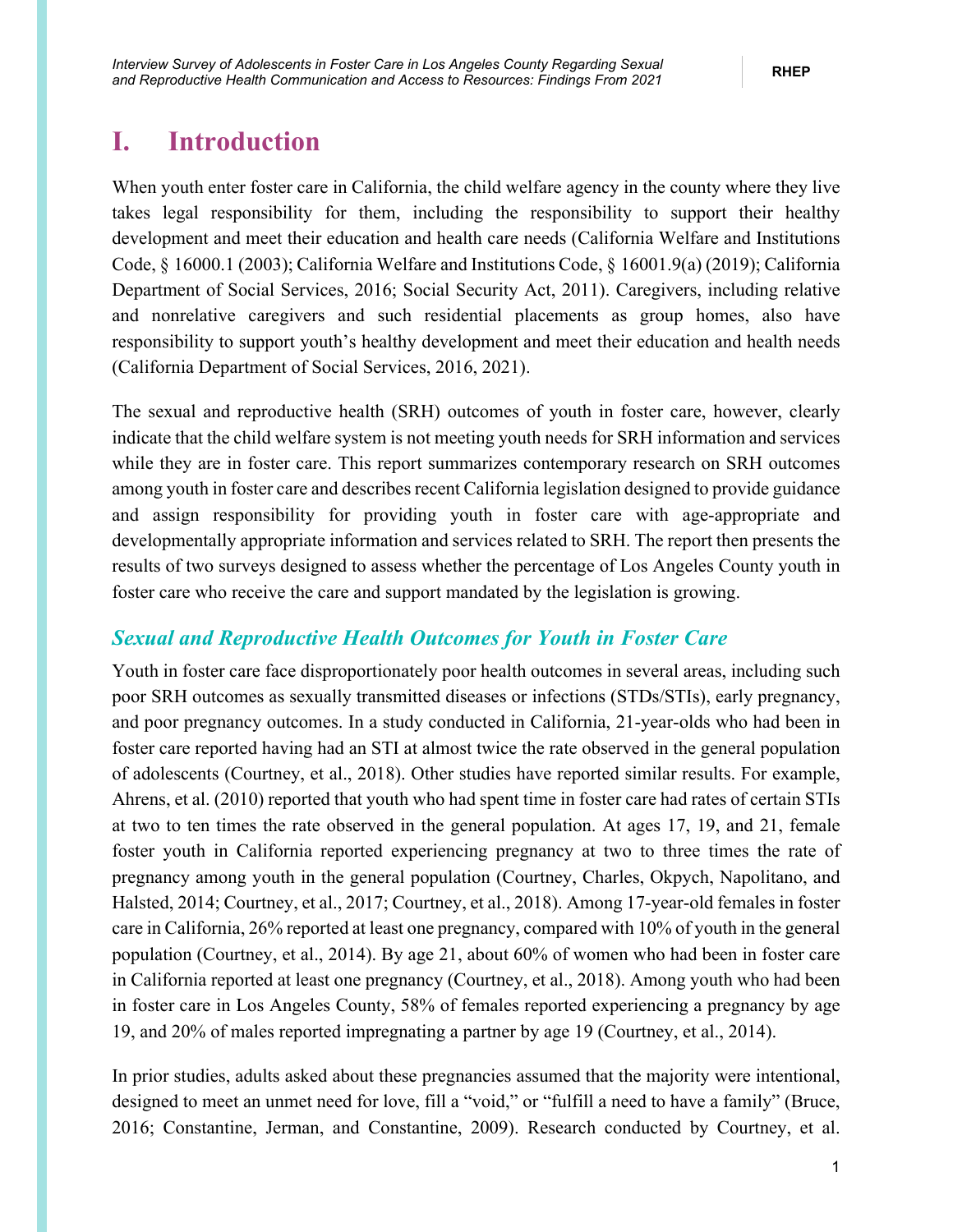(2017), however, contradicts this assumption. When researchers asked 19-year-old youth in Los Angeles who had been pregnant about the intentionality of their last pregnancy, only 33% said they "definitely" or "probably wanted" to get pregnant at the time (Courtney, et al., 2017). Of 19 year-old men in care who reported impregnating a partner, under 30% said they "definitely" or "probably wanted" their partner to become pregnant (Courtney, et al., 2017).

Youth in foster care also have poor prenatal outcomes. At age 17, over 42% of youth in care who reported having been pregnant said they suffered stillbirth or miscarriage, and over 20% never received prenatal care (Courtney, et al., 2014). Youth in care reported limited use of other SRH care and services as well. Of the 19-year-old females who had been pregnant, only 28% were using contraception at the time of conception (Courtney, et al., 2017).

### <span id="page-7-0"></span>*Social Determinants of Health Equity*

Disproportionately poor health outcomes and limited access to or use of health care services often result from the intersection of barriers at different levels (e.g., individual, relationship, community, and society levels) that compound and impede individuals' agency and ownership of their own health. In the case of poor SRH outcomes for youth in foster care, one contributor may be limited access to sexual health information and education (Constantine, et al., 2009; Ross, Kools, and Laughon, 2020). Teens in care typically undergo many placement changes during adolescence, with almost half of youth reporting four or more placements by age 17 (Constantine, et al., 2009; Courtney, et al., 2014). Frequent moves can limit access to accurate sexual health information from sources that are available to non-foster youth, for example, school-based sexual health education classes (Ahrens, Spencer, Bonnar, Coatney, and Hall, 2016). Frequent moves also make it less likely that a young person will develop a trusting relationship with a consistent caregiver or health care provider (Albertson, et al., 2018; Harmon-Darrow, Burruss, and Finigan-Carr, 2020; Ross, et al., 2020).

A lack of explicit support from the adults responsible for youth in foster care may also contribute to youth's poor SRH outcomes. In a national poll, 52% of teens ages 12–15 said their parents most influence their decisions about sex (Power to Decide, 2016). Youth in foster care may have limited or no contact with biological family, however, leaving gaps that others—for example, health care providers, foster caregivers, and social workers—must fill (Albertson, et al., 2018; Ross, et al., 2020). If those adults feel uncomfortable, unprepared, or unauthorized to play this role, youth may not receive this crucial information (Albertson, et al., 2018; Harmon-Darrow, et al., 2020). Although lack of accurate information on SRH is a likely contributor to poor SRH outcomes among youth who are or have been in foster care, no studies have quantitatively assessed youth sources of SRH information.

California social workers have described a number of barriers to their providing information and access to services for youth in care. Bruce (2016) conducted interviews with representatives from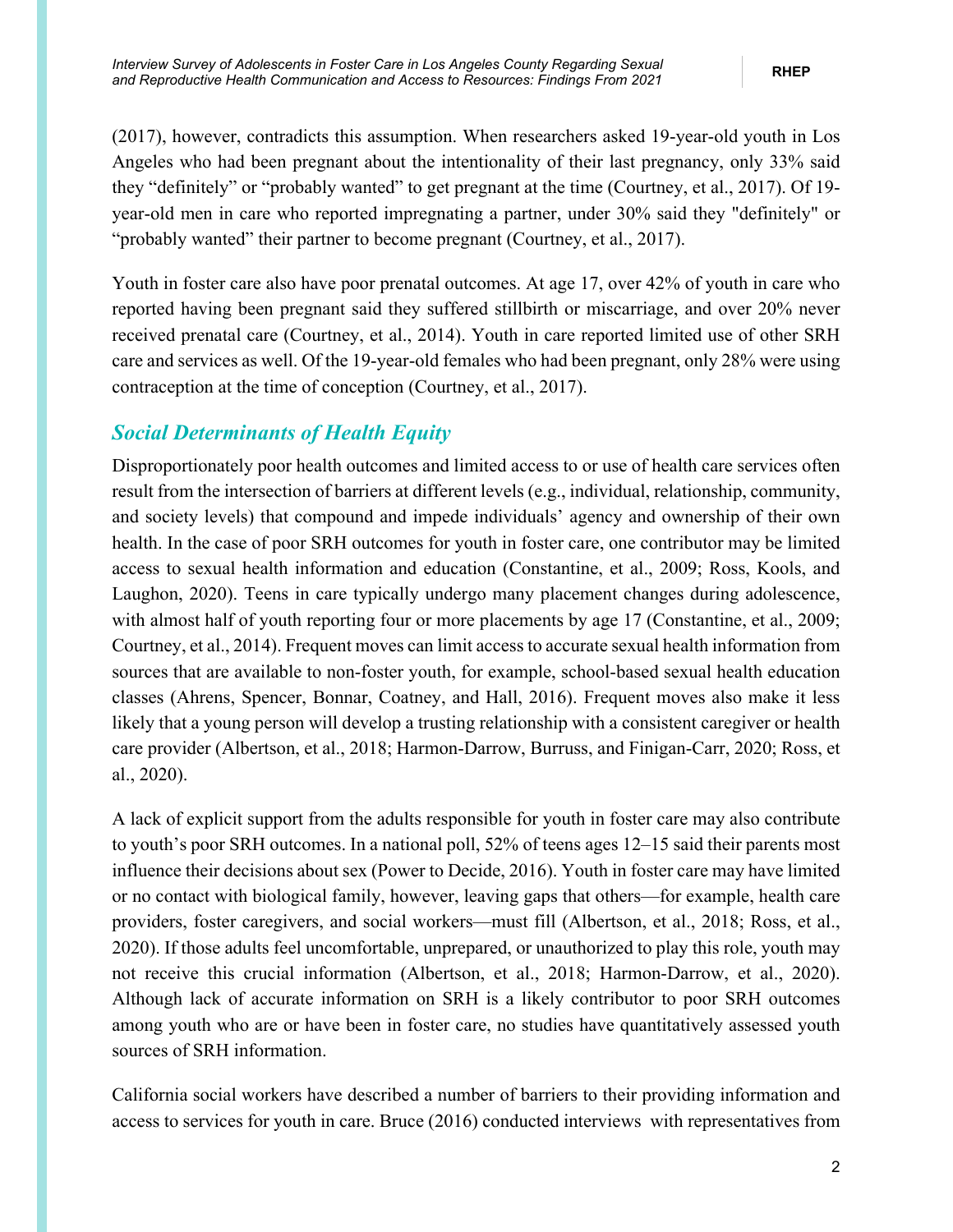18 California counties in 2015. These child welfare professionals identified multiple barriers to engaging in meaningful conversations with young people about reproductive health: lack of training, not prioritizing such conversations, lack of comfort, conflicting beliefs about the role of the social worker, conflicting personal values and beliefs, and the fact that no one is tracking the sexual health outcomes of youth in foster care and whether such conversations occur (Bruce, 2016). Unlike such aspects of child and youth care as access to food and shelter, safety and health standards, and so on, until recently neither the state nor county welfare agencies provided foster caregivers and social workers with clear mandates or guidance for supporting the SRH care and development needs of youth in care. In 2015, Bruce (2016) reviewed child welfare policies in 26 California counties and found that only two counties had "publicly-accessible, stand-alone policies that explicitly detailed departmental guidelines and procedures for supporting youths' sexual and reproductive health needs."

A 2009 survey of child welfare workers in three California counties also looked at social worker communications with foster youth about SRH and revealed several barriers that prevented these workers from providing SRH information to the youth with whom they worked (Constantine, et al., 2009). For example, some were concerned that if they provided youth with information and access to care that their parents found objectionable, they could jeopardize relationships that are essential to family reunification. Some noted the absence of policies about providing SRH information or access to SRH care, and others noted policies that prohibited such conversation. These staff members noted that when no one has clear responsibility for addressing youth's SRH needs, those needs often go unaddressed.

Yet another contributor to poor SRH outcomes for youth in foster care may be perceived or actual barriers to accessing desired SRH care. Adolescents in general face several barriers to accessing SRH care, including confidentiality and stigma concerns and scheduling, financial, and transportation barriers (Decker, et al., 2021; Fuentes, Ingerick, Jones, and Lindberg, 2018; Johnson, Dodge, Hacker, and Ricciotti, 2015; Lim, Chhabra, Rosen, Racine, and Alderman, 2012; Miller, Wicklife, Jahnke, Linebarger, and Dowd, 2014). Some youth face additional barriers because of their identity or living situation. In one study, youth who identified as male reported believing SRH services are not for them (Marcell, et al., 2017). Youth may face limitations placed on them by their caregivers such as house rules requiring abstinence or prohibiting contraception. They also may be in placements in which it is not safe to acknowledge their sexual orientation or gender identity, making it more difficult to ask for and access appropriate SRH services.

Another important potential contributor to poor SRH outcomes among youth in foster care may be implicit and explicit bias in the health care system. Youth in foster care are more likely than other youth to identify as members of marginalized communities that often face barriers to health care. For example, youth in foster care are twice as likely as other youth to identify as  $LGBTQ+<sup>1</sup>$  $LGBTQ+<sup>1</sup>$  $LGBTQ+<sup>1</sup>$ 

<span id="page-8-0"></span><sup>&</sup>lt;sup>1</sup> Lesbian, gay, bisexual, transgender, queer, or other sexual orientations.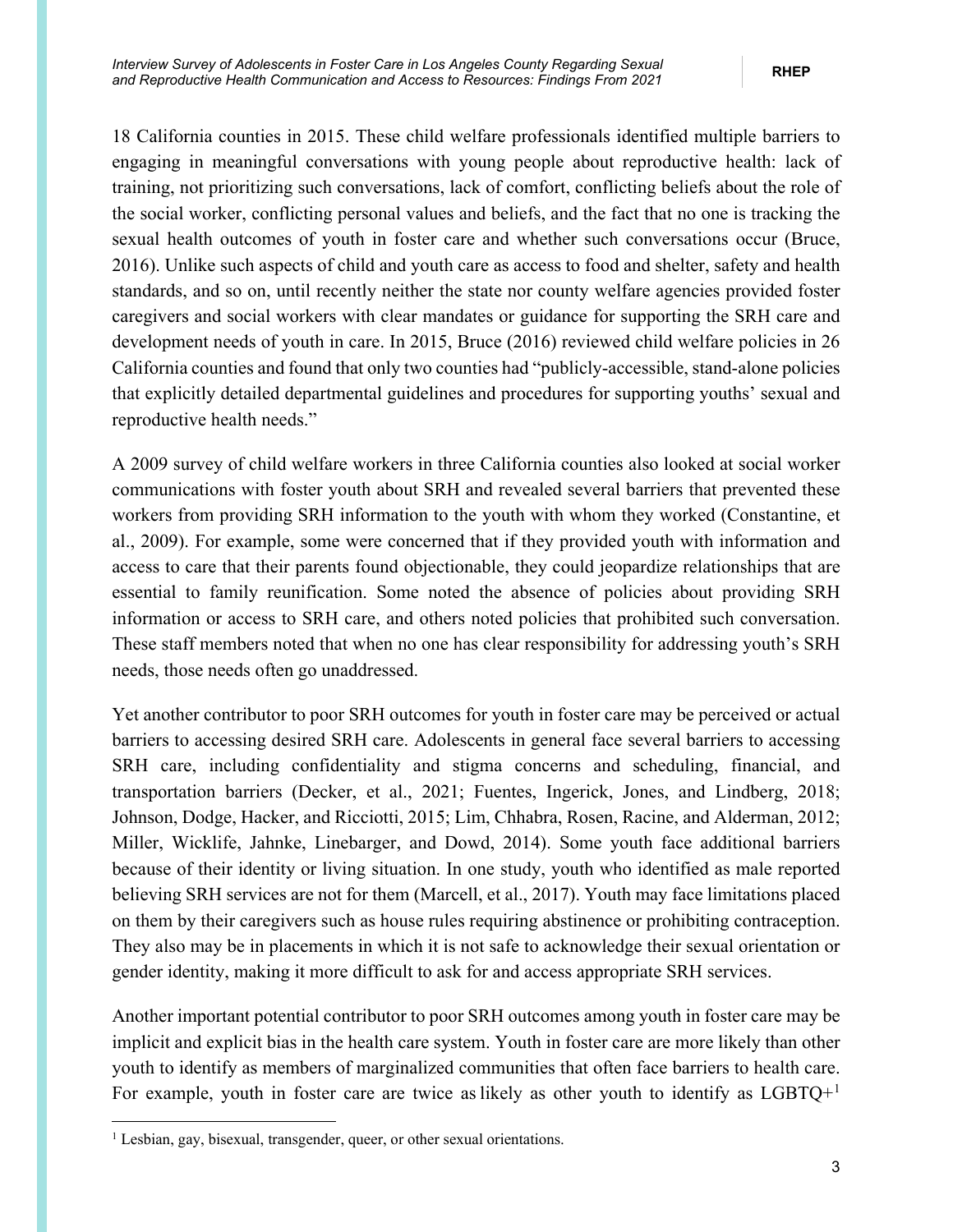(Baams, Wilson, and Russell, 2019; Courtney, et al., 2017) and over 90% of youth in foster care in Los Angeles are youth of color (KidsData, 2018). Youth who identify as LGBTQ+ have reported delaying care for fear of discrimination (Macapagal, Bhatia, and Greene, 2016). Youth of color also have reported concerns about discrimination when accessing SRH services (Galloway, Dufy, Dixon, and Fuller, 2017). Beyond perceptions, well-documented racial bias in health care has led to differences in treatment and health outcomes (Trent, et al., 2019). In addition, biases regarding the culture of youth's families and the values of the youth themselves may lead child welfare workers to worry more or less about offending youth or their families or to make assumptions about their values regarding sexual health or early parenting, influencing the SRH support child welfare workers provide.

### <span id="page-9-0"></span>*Recent Related Legislation*

Since 2015, the California Legislature has passed two laws mandating that health, including sexual health, education be available to California youth. The California Healthy Youth Act (2015) requires that all public and charter schools provide their students with health instruction that adheres to state standards at least twice, once in the middle grades and once in high school. Two years later, the Legislature passed the California Foster Youth Sexual Health Education Act (CFYSHEA; 2017), guaranteeing the rights to SRH education and services for youth in foster care. CFYSHEA requires county child welfare agencies to ensure their social workers receive training in how to support healthy sexual development among youth in care. CFYSHEA also specifies responsibilities for social workers to support the healthy sexual development of youth, including the following:

- Each year social workers must inform all youth on their caseloads aged 10 years and older and non-minor dependents (youth ages 18–21) of their rights to access age-appropriate, medically accurate information about reproductive and sexual health care; to consent to SRH services; and to confidentiality regarding those services.
- Each year social workers must inform all youth on their caseloads aged 10 years old and older and non-minor dependents (youth ages 18–21) about how to access reproductive and sexual health care services and facilitate youth access to that care, including removing any barrier to care, if the youth requests such support.
- Social workers must ensure that youth in foster care receive comprehensive sexual health education at least once in middle school and at least once in high school. If youth in care do not receive that instruction in school, the worker must connect the youth to a community-based sexual health education program that meets state standards for sexual health education (California State Board of Education, 2008; California Department of Education, 2019).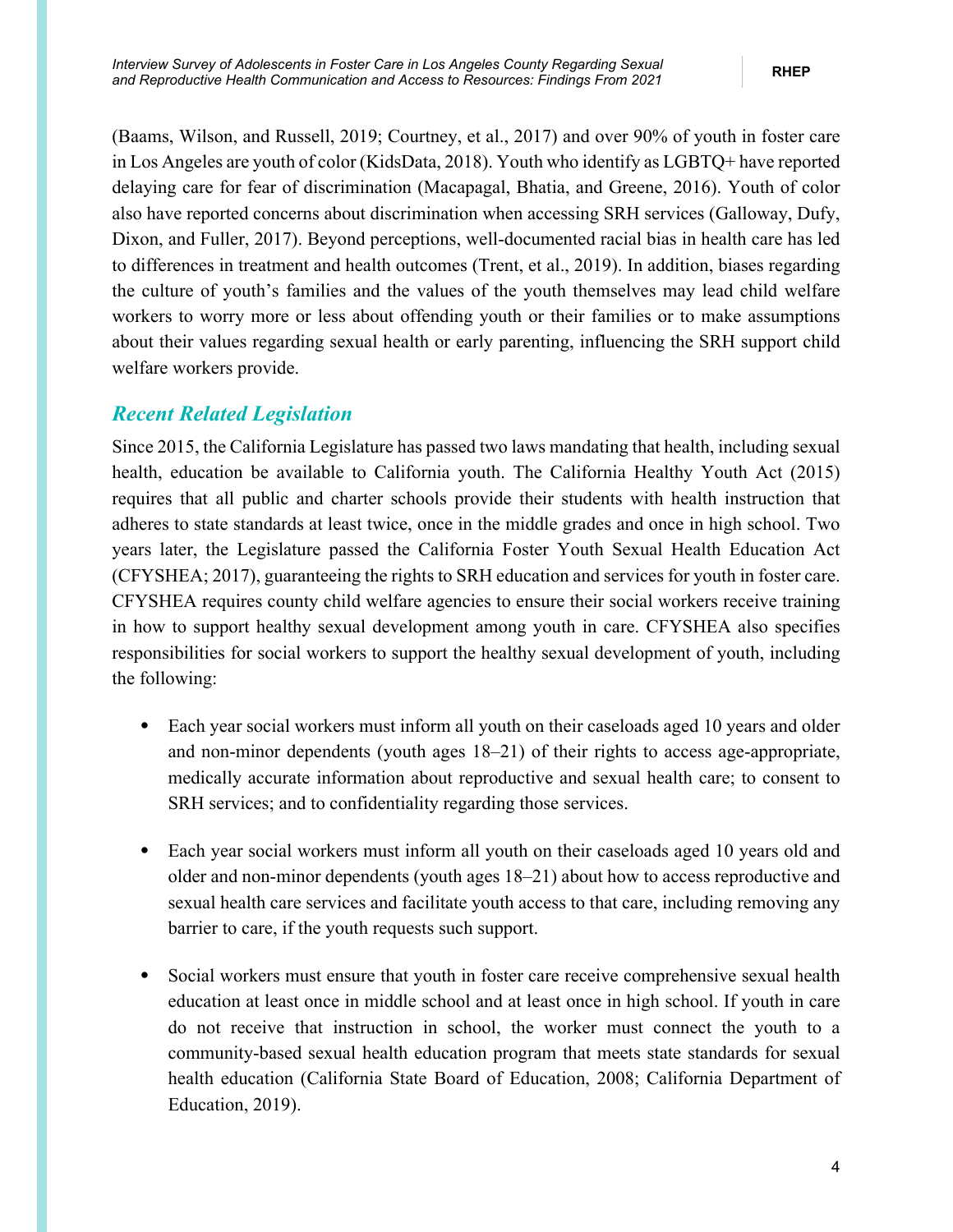### <span id="page-10-0"></span>*Study Purpose*

Given the poor SRH outcomes observed among California youth in foster care and the recent legislation concerning their access to SRH information and care, the Reproductive Health Equity Project for Foster Youth (RHEP) conducted this study to address several questions related to sources of SRH support and information available to California youth in foster care. An additional goal was to assess whether the SRH information and care experience of California youth in foster care changed after passage of CFYSHEA. In light of both CFYSHEA provisions and the existing gaps in research on the sources of SRH information and services that youth in foster care access, this study addresses three related but distinct topics:

- 1. whether youth in foster care reported having conversations about SRH with their social workers, as specified in CFYSHEA;
- 2. the primary sources of SRH information and education that youth in foster care draw upon in addition to child welfare; and
- 3. barriers to receiving SRH information and services that youth in foster care experience.

RHEP first surveyed youth in foster care on these topics in 2019, two years after CFYSHEA went into effect. This report focuses on results from RHEP's subsequent 2021 survey, which administered all the questions asked in 2019 but employed data collection methods somewhat different from those employed in 2019 in order to adhere to safety measures regarding physical distancing during the COVID-19 pandemic. After presenting the 2021 results, the report describes the differences between the two studies and their results. At least one additional survey is planned for 2023.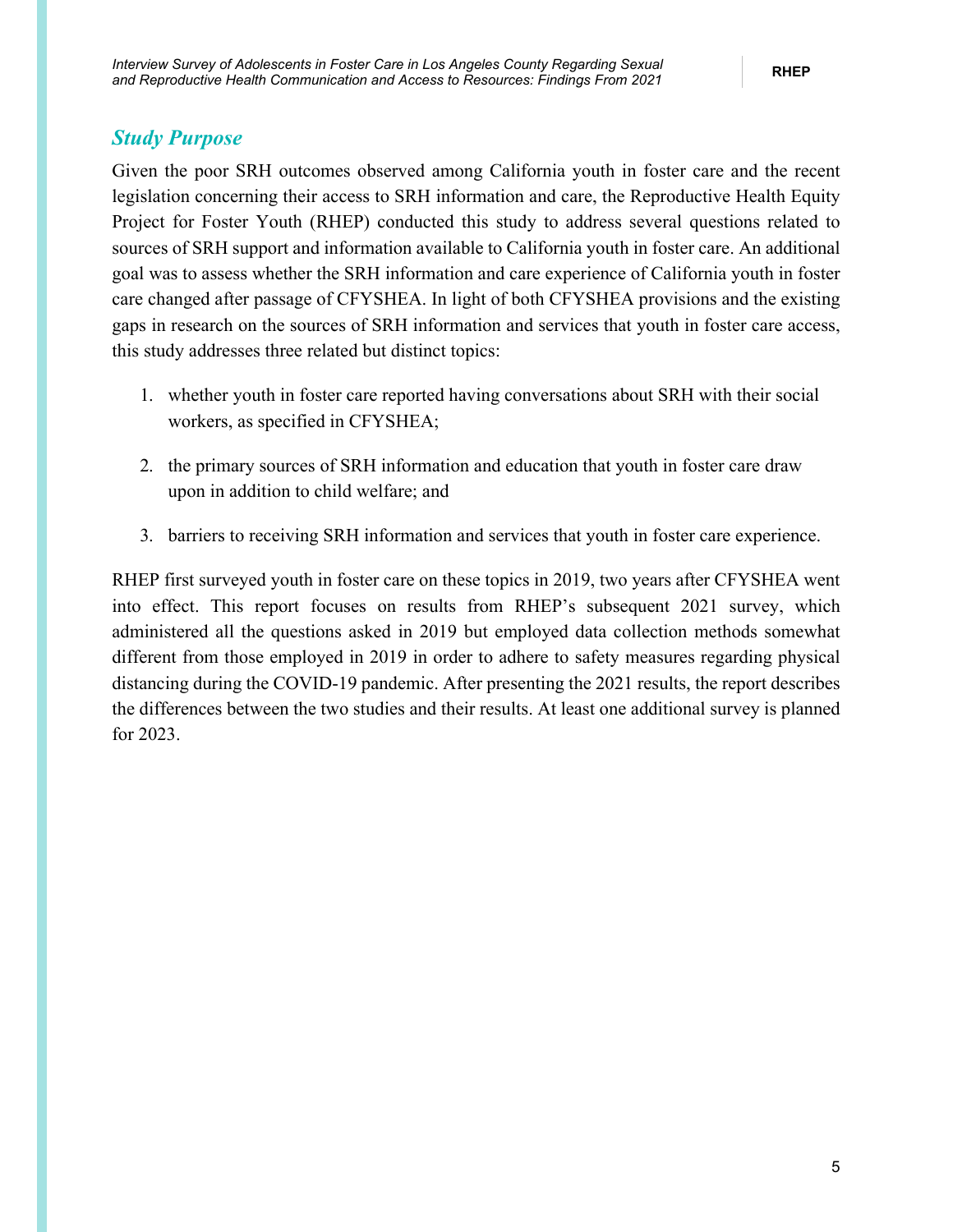## <span id="page-11-0"></span>**II. Methods**

RHEP chose to conduct this study in Los Angeles County, home to one-third of the approximately 60,000 youth in foster care in California, for several reasons (KidsData, 2018). Los Angeles has the largest and most diverse child welfare population in both California and the United States, which allowed for a diverse sample of youth for this study. In addition, Los Angeles County's child welfare agency, the Department of Children and Family Services (DCFS), is a member of the RHEP collaborative and was supportive of the study. Finally, DCFS dedicated time and resources to implementing CFYSHEA when it first became law by updating policies and practices, implementing new required training and providing clear messaging to staff that implementation is a priority. Thus, it was reasonable to expect to see some change and growth in Los Angeles County's child welfare workers' implementation over time.

The Children's Law Center of California (CLC) serves all youth in foster care in Los Angeles County, in this case, by providing them with legal representation. Like DCFS, CLC is also a member of the RHEP collaborative. CLC obtained a juvenile court order authorizing it to conduct this research, and Advarra, Inc. provided Institutional Review Board (IRB) services for the study. The IRB determined that this research is exempt from IRB oversight and waived parental consent because the data were being collected for quality improvement purposes.

### <span id="page-11-1"></span>*Sample Selection and Consent*

In 2021, CLC generated a list of approximately 6,000 clients in its database who were between the ages of 12 and 20 and had been in foster care for at least one year. Interviewers emailed the CLC attorney representing each sampled youth to explain the study and see if the attorney objected to the youth's participation in the survey. If the youth's attorney did not object, the interviewer contacted the youth; explained the study and the youth's right not to participate; and requested the youth's consent to participate, offering a \$5 gift certificate for participation. If the youth consented, the interviewer conducted the interview or set up a time to speak with the youth at a later date.

### <span id="page-11-2"></span>*Instrument and Data Collection*

In early 2021, CLC hired four young adults with experience in foster care and trained them in oral survey techniques, trauma-informed practice, and confidentiality and consent laws. These young adults conducted the survey. The survey instrument (Appendix A) covered the following topics:

- Demographics (age, primary language, race and ethnicity, gender identity, sexual orientation)
- SRH conversations with caseworkers in the past year (basic SRH information, information on access to care)
- Facilitation of access to SRH care by caseworkers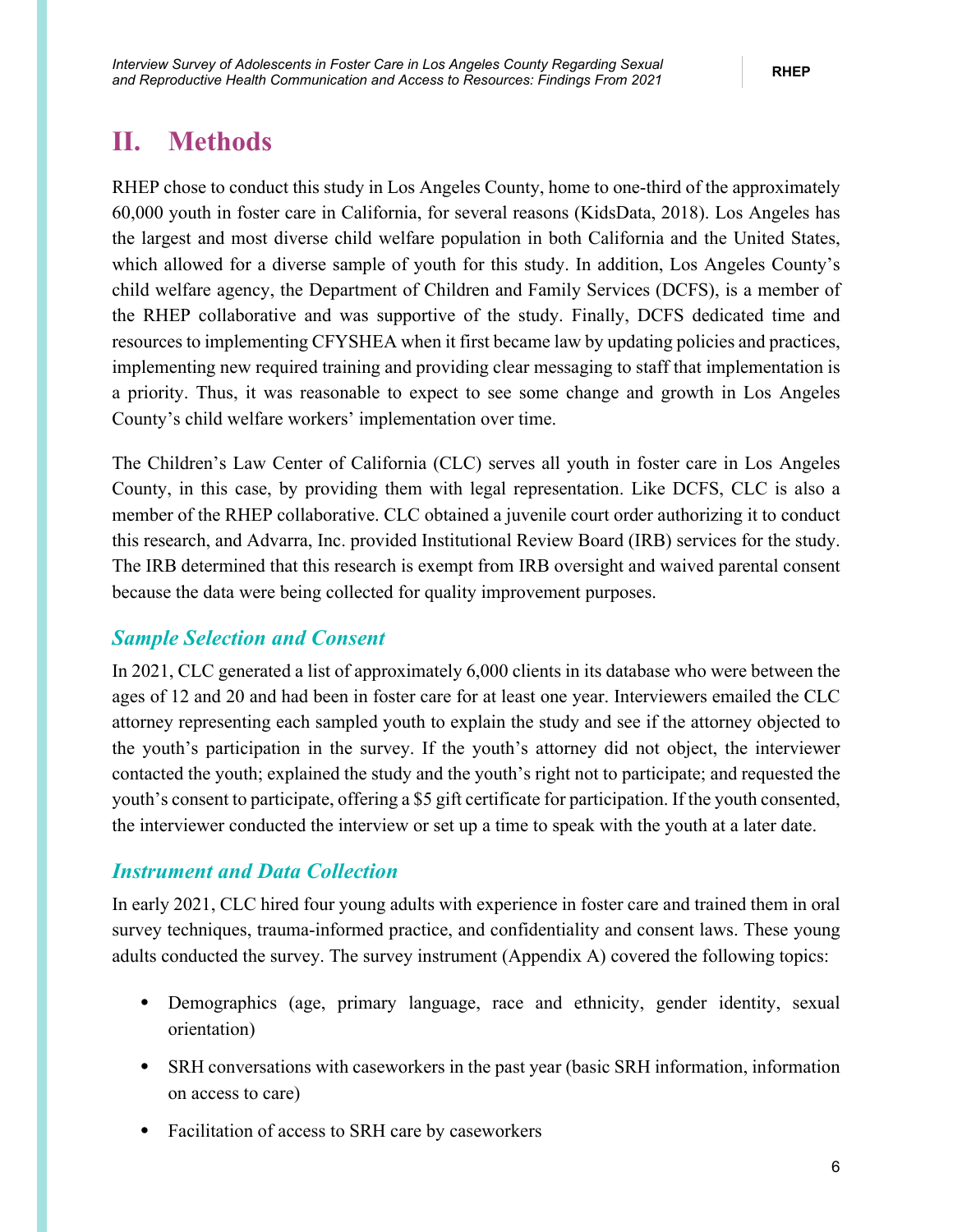- Perceived barriers to accessing SRH care
- Impact of the COVID-19 pandemic on youth access to caseworkers, health care, and other important services

Interviewers spoke with 124 youth by telephone or video conference and recorded youth responses to each question using a CLC-provided tablet. The tablets automatically uploaded responses to the cloud.

### <span id="page-12-0"></span>*Data Analysis*

De-identified survey data were provided to Seattle Children's Research Institute researchers, who generated summary statistics (averages and percentages) and performed multivariate analyses where sample sizes permitted. The multivariate analyses estimate differences among groups defined by youth age, race and ethnicity, gender identity, and sexual orientation while holding the other characteristics constant. Researchers conducted statistical significance tests when appropriate and considered test statistics with *p* values less than or equal to 0.05 statistically significant.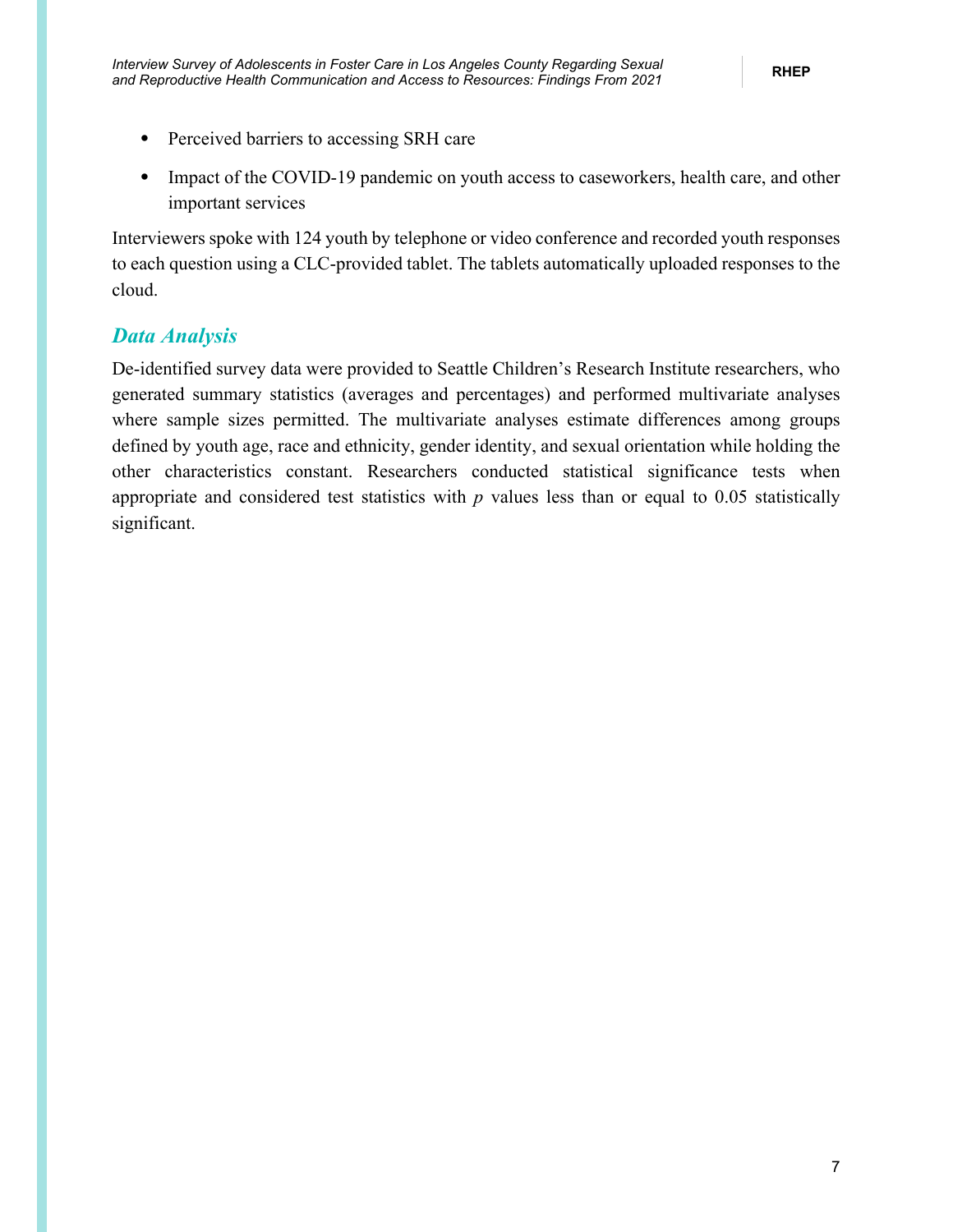## <span id="page-13-0"></span>**III. Respondent Demographics**

Most of the youth who participated in the survey were between 13 and 19 years old, with an average age of 16 (Table 1). Almost 90% of respondents spoke primarily English at home; 7% spoke both English and Spanish; and 3% spoke primarily Spanish. Three-fifths (60%) identified as Latina or Latino, 17% as African-American or Black, 8% as white, and 14% reported more than one racial or ethnic group. Just over half (53%) identified as female or transgender female (female gender identity); 43% as male or transgender male (male gender identity); and 3% as agender, gender nonbinary, gender queer, or another gender-diverse category. Most (82%) selected straight (heterosexual) as their sexual orientation, and 3% preferred not to identify a sexual orientation. The remaining 15% selected bisexual (11%), gay (1%), questioning or unsure (1%), or multiple categories (3%).

### <span id="page-13-1"></span>**Table 1**

|                                                                   |                  | <b>Survey Sample</b> | <b>Los Angeles Youth in</b><br>Foster Care, age 12-20 |                |  |  |
|-------------------------------------------------------------------|------------------|----------------------|-------------------------------------------------------|----------------|--|--|
| <b>Characteristic</b>                                             | $\boldsymbol{N}$ | <b>Percent</b>       | $\boldsymbol{N}$                                      | <b>Percent</b> |  |  |
| N                                                                 | 124              | 100.0                | 10,871                                                | 100.0          |  |  |
| Age in years [mean(SD)] <sup>a</sup>                              | 16.2             | 2.5                  | 15.9                                                  |                |  |  |
| 12-13 years old                                                   |                  |                      | 2,782                                                 | 25.6           |  |  |
| 14-16 years old                                                   |                  |                      | 4,125                                                 | 37.9           |  |  |
| 17-20 years old                                                   |                  |                      | 3,964                                                 | 36.5           |  |  |
| Race and ethnicity                                                |                  |                      |                                                       |                |  |  |
| African-American or Black                                         | 20               | 17.4                 | 2,684                                                 | 24.7           |  |  |
| Latina or Latino                                                  | 69               | 60.0                 | 6,371                                                 | 58.6           |  |  |
| White or Caucasian                                                | 9                | 7.8                  | 1,170                                                 | 10.8           |  |  |
| Other                                                             | 1                | 0.9                  | 646                                                   | 6.0            |  |  |
| Multiple races reported                                           | 16               | 13.9                 |                                                       |                |  |  |
| Gender identity                                                   |                  |                      |                                                       |                |  |  |
| Female                                                            | 64               | 53.3                 |                                                       |                |  |  |
| Male                                                              | 52               | 43.3                 |                                                       |                |  |  |
| Nonbinary, gender fluid, gender<br>nonconforming, or gender queer | 3                | 2.5                  |                                                       |                |  |  |
| Multiple (more than one category)                                 |                  | 0.8                  |                                                       |                |  |  |
| Sexual orientation                                                |                  |                      |                                                       |                |  |  |
| <b>Bisexual</b>                                                   | 13               | 10.7                 |                                                       |                |  |  |
| Gay                                                               | 1                | 0.8                  |                                                       |                |  |  |
| Straight (heterosexual)                                           | 100              | 82.0                 |                                                       |                |  |  |
| Questioning or unsure                                             |                  | 0.8                  |                                                       |                |  |  |
| Multiple (more than one category)                                 | 3                | 2.5                  |                                                       |                |  |  |
| Prefer not to say                                                 | 4                | 3.3                  |                                                       |                |  |  |

#### **Demographics of 2021 Survey Sample and Los Angeles Youth in Foster Care on July 1, 2021**

*Note.* Los Angeles County Department of Child and Family Services (DCFS) provided the data on Los Angeles County youth who were in foster care in July 2021. Comparable data on the gender identities and sexual orientation of youth in foster care were not available. DCFS provided a distribution by age rather than average. — Not available.

a The estimate of the average age for Los Angeles County youth ages 12–20 is a weighted average based on the midpoints of the age categories (12.99 for the youngest category, 15 for the middle category, and 18.99 for the oldest category).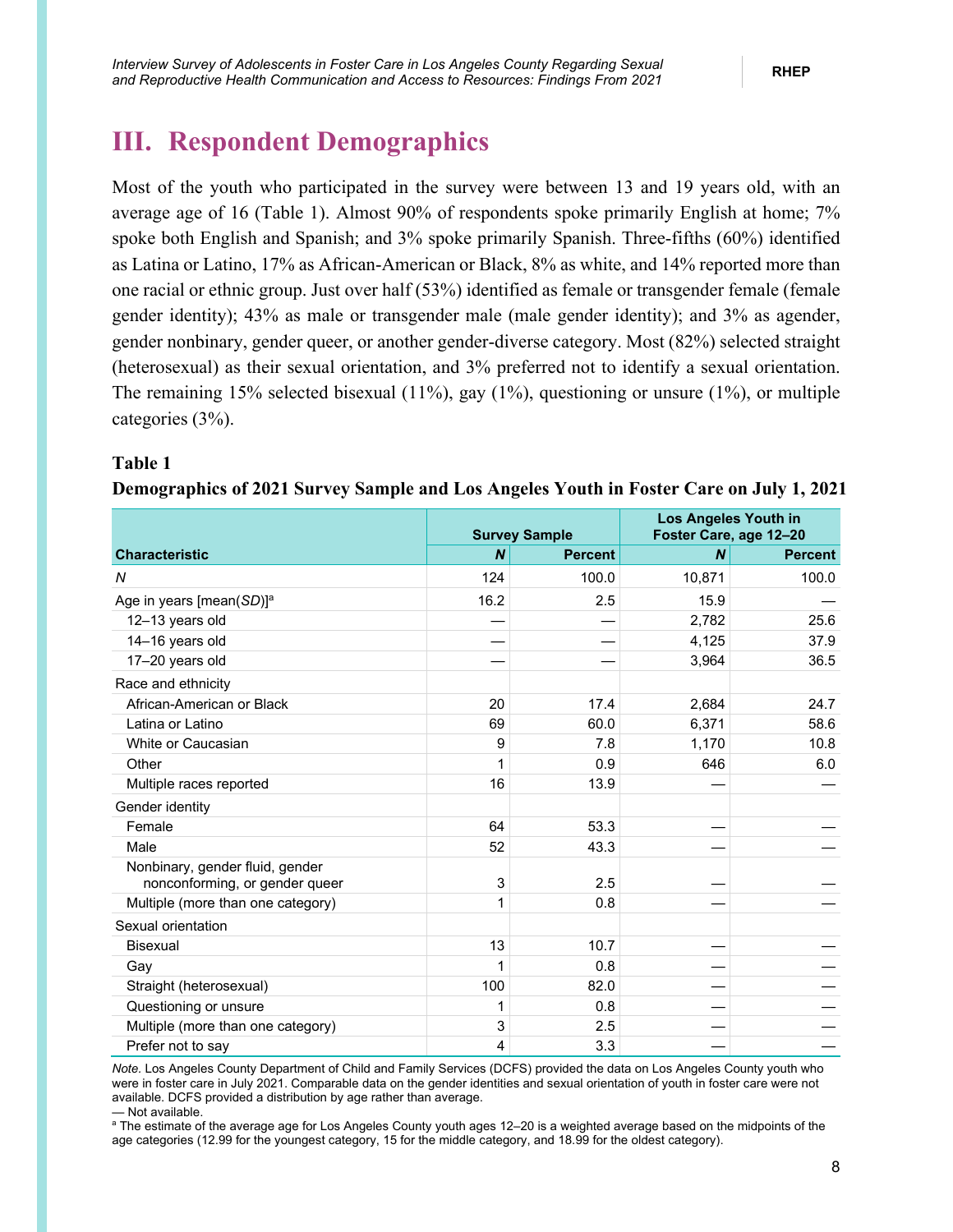The demographic results also indicated some associations among these characteristics. First, Latina or Latino youth tended to be younger than youth of other racial and ethnic backgrounds: the average age of Latina or Latino youth in foster care was 15 years old, compared with an average age of 17 years old among youth in other racial and ethnic groups. Second, youth age and gender identity were associated with their sexual orientation. Youth who reported they were straight (heterosexual) were about one year younger, on average, than other youth. The vast majority of male youth (92%) identified as straight (heterosexual), compared with a smaller majority (76%) of female youth.

To attempt to assess the representativeness of the survey sample, analysts requested data from DCFS, which maintains data on Los Angeles youth in foster care. The DCFS data system does not routinely measure gender identity, so 84% of youth had missing values on that variable. DCFS did not provide data on language or sexual orientation. Compared with all Los Angeles County youth in foster care, survey sample youth were about the same age (16 years old), on average. About 60% of both the survey sample and all Los Angeles County youth in care identified as Latina or Latino. Although the survey sample included lower percentages of youth who identified as members of Black, white, and other racial groups than DCFS reported for the population of Los Angeles County youth in care, the differences between the two groups are partly due to the fact that the survey allowed students to choose more than racial or ethnic group.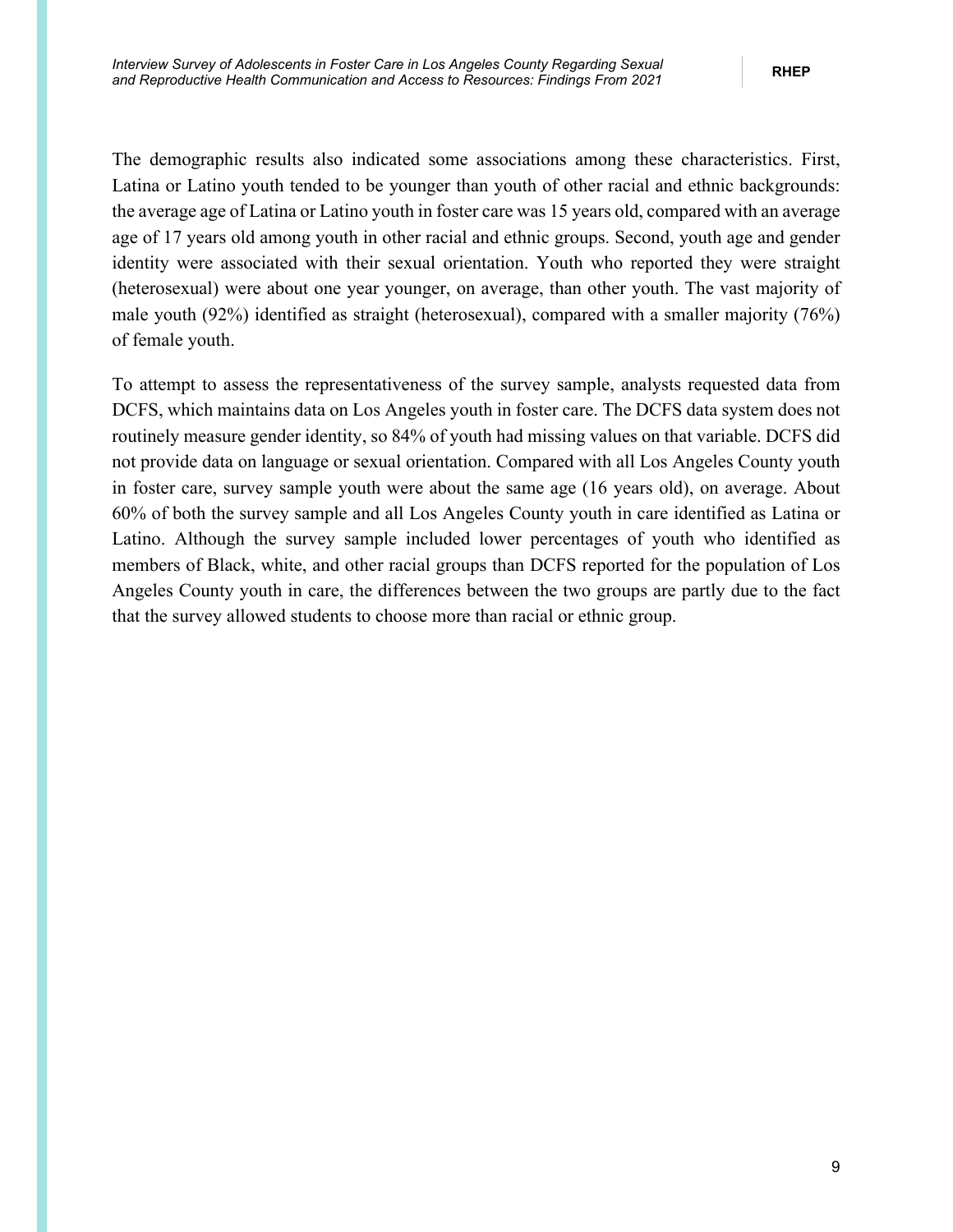## <span id="page-15-0"></span>**IV. Results From 2021**

The 2021 survey included three topics also covered by the 2019 survey: social worker communication and support, youth's sources of SRH information, and the barriers they experienced in accessing SRH information or care. In addition to these topics, the 2021 survey asked questions related to youth access to social work support and SRH information and care in the past year, that is, during the COVID-19 pandemic, relative to previous years. In light of the differences between the 2019 and 2021 survey administrations, a separate chapter discusses differences between the two surveys' results.

For each of these topics, results are presented by youth demographic characteristics to assess whether there were systematic differences among youth by age, race and ethnicity, gender identity, and sexual orientation. Given the observed associations among some of these characteristics, authors conducted multivariate analyses to estimate the effect of each characteristic on youth responses to survey items independent of the effects of the other demographic characteristics. For example, youth who were older were also more likely to identify as a sexual orientation other than straight (heterosexual). To assess whether differences by age or sexual orientation were artifacts of the association between the two variables, multivariate analyses estimated the independent effects of each variable.

The multivariate analyses produce odds ratios, statistics that compare the odds of one group reporting an outcome with the odds of another group reporting the same outcome. Within each characteristic, for example, age group, analysts chose one group as the reference group and compared other groups to it. For example, analysts chose youth who were 17 through 20 years old as the reference group, and for each outcome they compared the odds of youth in the younger age groups having the outcome to the odds of youth 17 through 20 years old having the outcome. Limited sample sizes in some groups and limited variability in the data made multivariate analysis impossible in some cases. This section reports those results when multivariate analysis was possible and the net effects were statistically significant.

### <span id="page-15-1"></span>*Part One: Social Worker Communication and Support*

This section of the study addressed the following questions, each of which pertains to the implementation of CFYSHEA:

- A. Do youth ages 12–20 who have been in foster care for at least one year remember having conversations with their social workers about sexual health during that year, and if so, do they remember being informed of their rights to sexual health information, access to services, and confidentiality regarding SRH?
- B. Do youth ages 12–20 who have been in foster care for at least one year report that their social workers provided information on how to access SRH services or helped them access such services?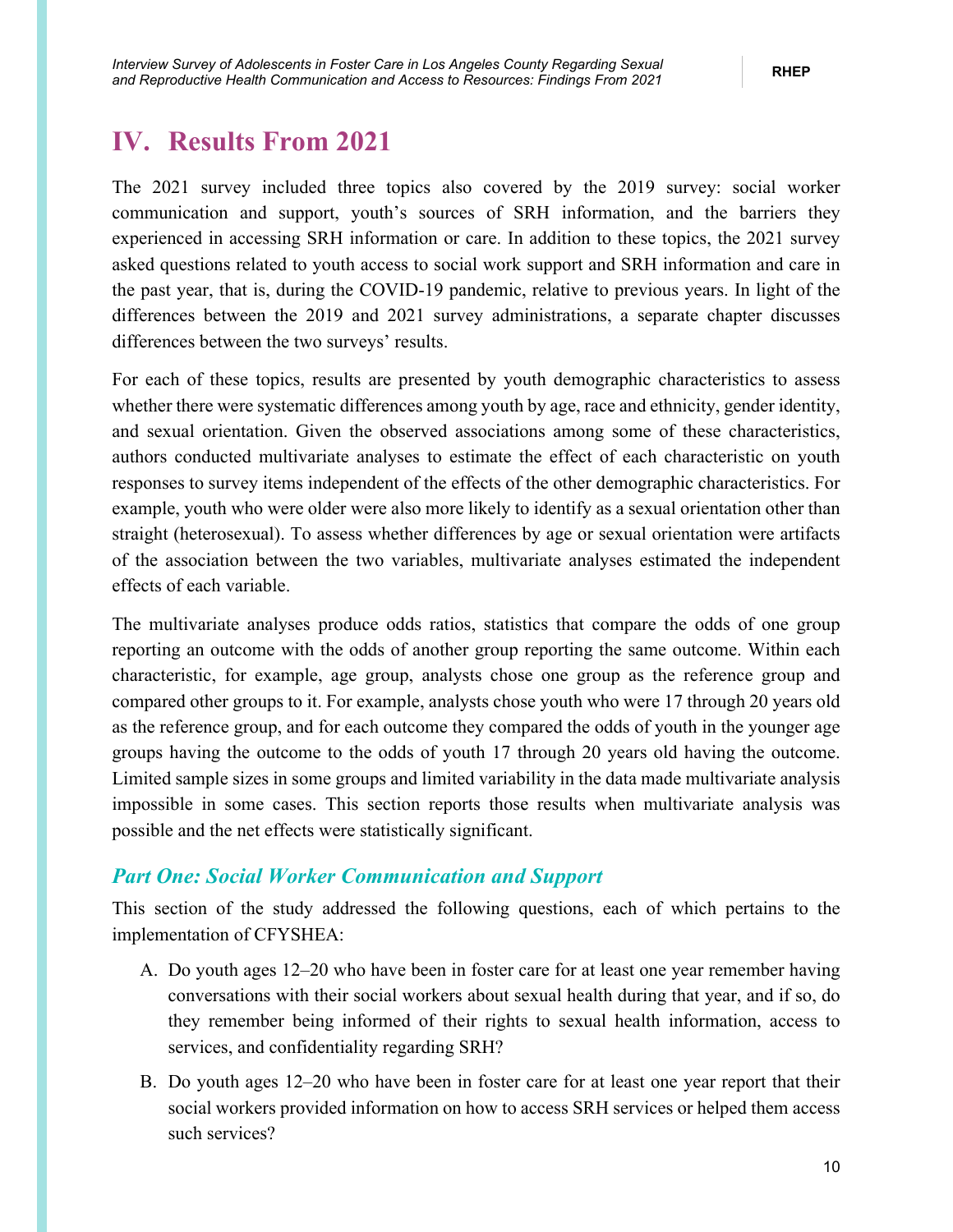### <span id="page-16-0"></span>**A: Do youth report having SRH conversations with social workers?**

The law specifically requires that, each year, social workers speak with youth about their rights to (a) age-appropriate SRH information when they want it, (b) consent and access to SRH services, and (c) confidentiality regarding SRH information and services. Only 36% of participating youth reported that their social worker asked whether they had questions or wanted information about puberty, sex, or SRH; 31% reported that their social worker had let them know they have a right to have questions answered and get information from a reliable source; 27% reported they were told of their right to SRH care; and no participant reported their social worker informed them of their right to confidentiality (Table 2A).

In addition to these topics, which the law requires social workers to discuss with youth in foster care, the survey included items related to specific SRH concerns. Overall, 56% of youth reported having at least one conversation with a social worker about at least one of these SRH topics in the past year. Less than half of sampled youth in foster care reported that their social worker had discussed birth control or condoms (42% each) with them. Only 18% reported having discussed how to know when they are ready to have sex. No participant reported having spoken with their social worker about unplanned pregnancy or how to know if a relationship is healthy, and only one youth indicated that his social worker had discussed other, unspecified SRH topics with him, in his case "[being] too young to take care of a child" (Appendix B, Table B1).

#### <span id="page-16-1"></span>**Table 2A**

| Has your social worker talked with you about                                                                    | $\boldsymbol{N}$ | <b>Percent</b> |
|-----------------------------------------------------------------------------------------------------------------|------------------|----------------|
| Condoms                                                                                                         | 50               | 42.4           |
| Birth control (other than condoms)                                                                              | 49               | 41.5           |
| Whether you have any questions or want any information about puberty, sex, or sexual and<br>reproductive health | 38               | 35.8           |
| STDs/STIs (sexually transmitted diseases and infections)                                                        | 40               | 34.5           |
| Your right to have questions answered and get info from a reliable source                                       | 32               | 30.8           |
| Your right to get sexual and reproductive health care when you want it                                          | 26               | 26.8           |
| How to handle pressure to have sex                                                                              | 22               | 19.3           |
| How to know when you are ready to have sex                                                                      | 20               | 17.5           |
| Abortion                                                                                                        | 16               | 13.8           |
| How to know if a relationship is healthy                                                                        | 0                | 0.0            |
| Unplanned pregnancy                                                                                             | $\Omega$         | 0.0            |
| Your right to confidentiality/privacy about your sexual and reproductive health                                 | 0                | 0.0            |
| Other topics?                                                                                                   |                  |                |
| No.                                                                                                             | 123              | 99.2           |
| Yes                                                                                                             |                  | 0.80           |

### **Talking About Sexual Health Topics**

Older youth more often than younger youth reported having conversations with their social workers about SRH topics. Only 24% of 12- and 13-year-olds remembered a conversation in the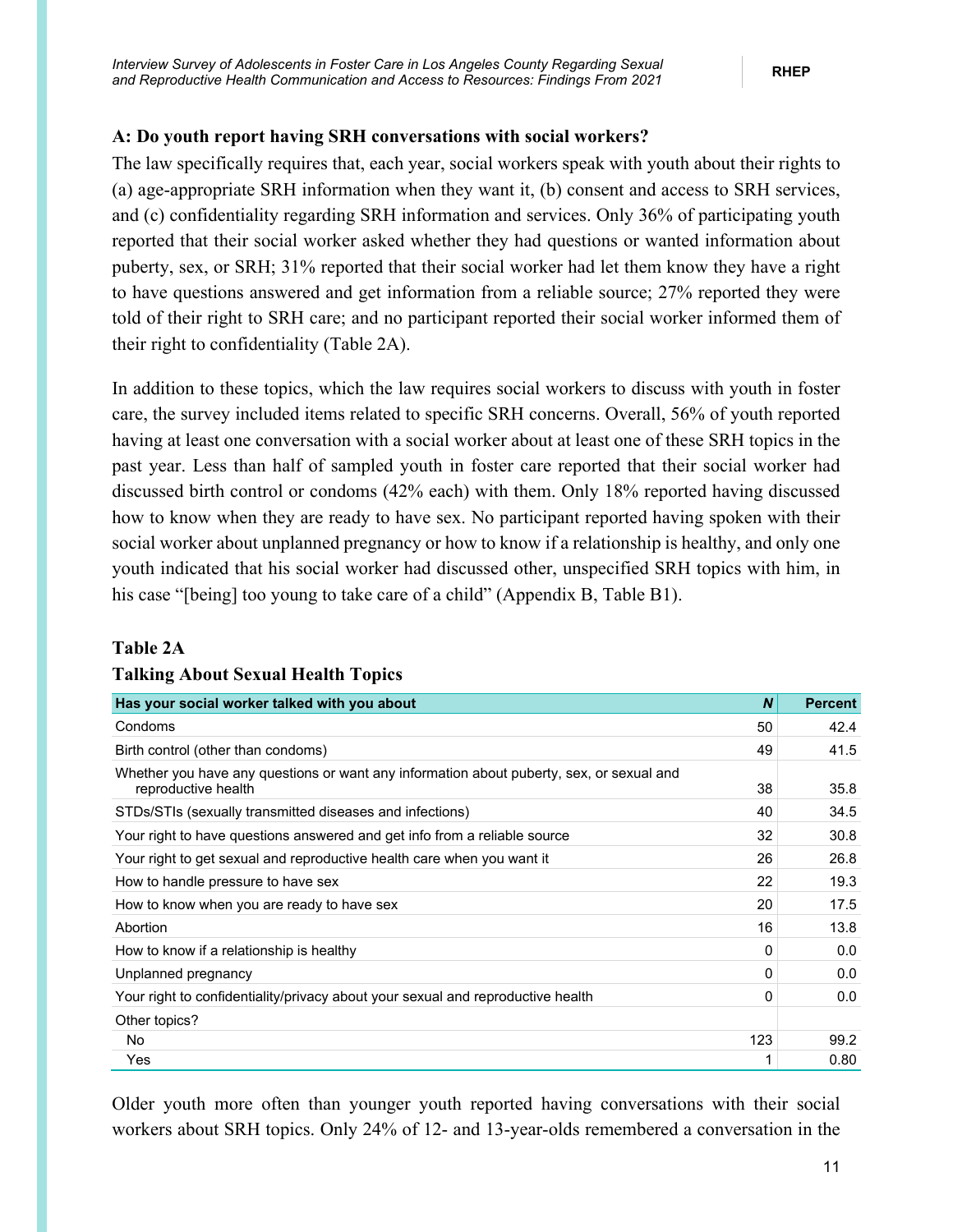last year about at least one of the included topics, compared with 61% of 14- through 16-year-olds and 67% of 17- through 20-year-olds.

The data indicate similar age differences regarding the content covered by conversations when they did occur. Compared with 12- and 13-year-olds, youth aged 14–20 were at least five times more likely to report conversations about birth control, condoms, and STIs (Table 2B).

### <span id="page-17-0"></span>**Table 2B**

### **Talking About Sexual Health Topics, Results by Age**

| Has your social worker talked with you                                                                             | <b>Ages 12-13</b> |                | <b>Ages 14-16</b> |                | <b>Ages 17-20</b> |                |         |
|--------------------------------------------------------------------------------------------------------------------|-------------------|----------------|-------------------|----------------|-------------------|----------------|---------|
| about                                                                                                              | $N = 25$          | <b>Percent</b> | $N = 41$          | <b>Percent</b> | $N = 58$          | <b>Percent</b> | p value |
| Condoms                                                                                                            | 2                 | 8.3            | 18                | 47.4           | 30                | 53.6           | < 0.001 |
| Birth control (other than condoms)                                                                                 | 2                 | 8.0            | 19                | 51.4           | 28                | 50.0           | < 0.001 |
| Whether you have any questions or want<br>any information about puberty, sex, or<br>sexual and reproductive health | 4                 | 18.2           | 17                | 48.6           | 17                | 34.7           | 0.065   |
| STDs/STIs (sexually transmitted diseases<br>and infections)                                                        | $\overline{2}$    | 8.0            | 16                | 44.4           | 22                | 40.0           | 0.006   |
| Your right to have questions answered and<br>get info from a reliable source                                       | 4                 | 18.2           | 11                | 34.4           | 17                | 34.0           | 0.35    |
| Your right to get SRH care when you want it                                                                        | 2                 | 9.1            | 8                 | 28.6           | 16                | 34.0           | 0.09    |
| How to handle pressure to have sex                                                                                 | 2                 | 8.3            | 7                 | 18.4           | 13                | 25.0           | 0.23    |
| How to know when you are ready to have<br>sex                                                                      | 2                 | 8.7            | 6                 | 16.7           | 12                | 21.8           | 0.38    |
| Abortion                                                                                                           | 1                 | 4.0            | 4                 | 10.8           | 11                | 20.4           | 0.12    |

After accounting for the effects of race and ethnicity, gender identity, and sexual orientation, the odds that 12- and 13-year-olds reported that their social worker had talked with them about condoms, other birth control, or STD or STIs were 90% lower than those of 17- through 20-yearolds.

There were no statistically significant differences by self-identified race and ethnicity in whether social workers had talked with youth about the SRH topics included in the survey (Table 2C).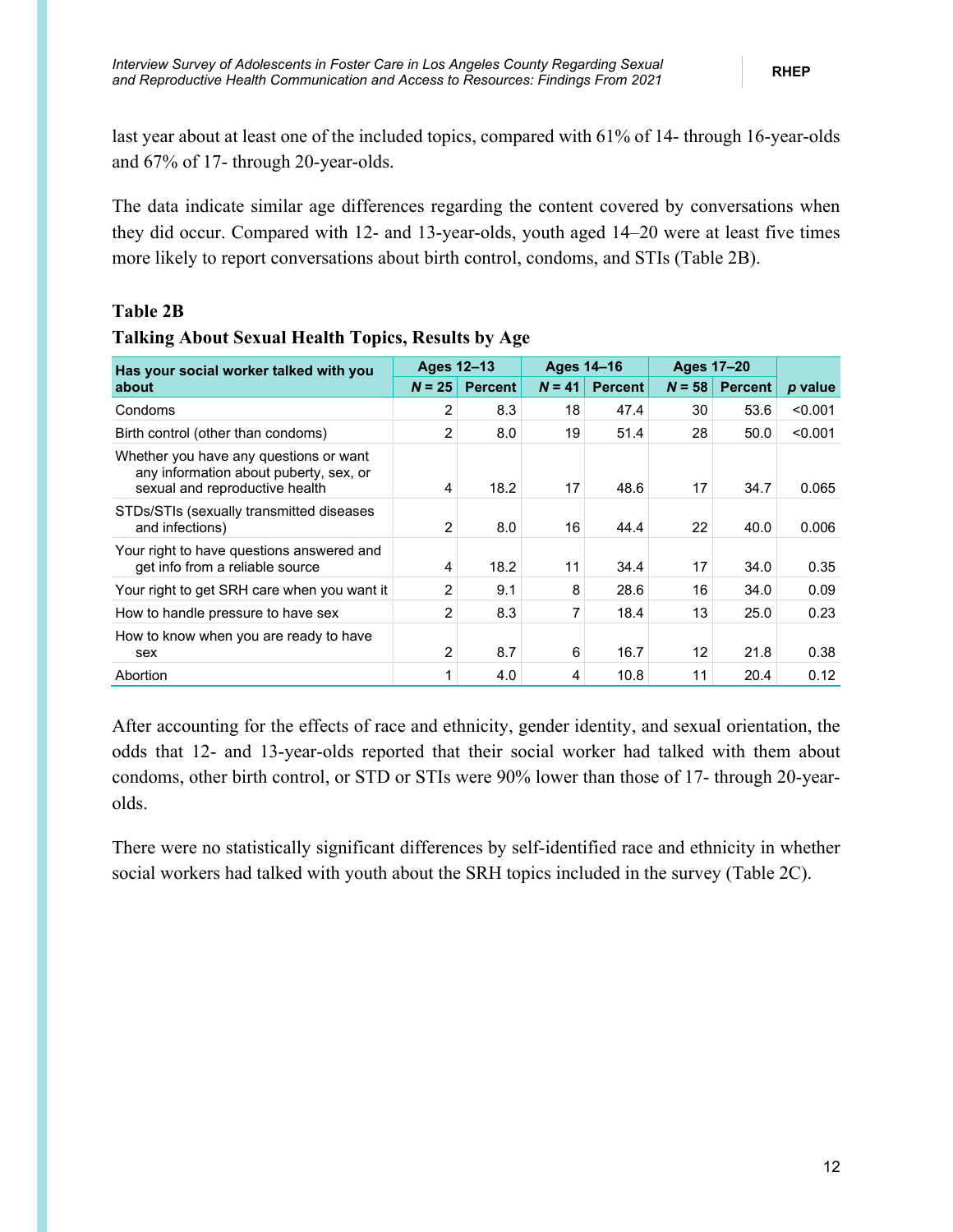<span id="page-18-0"></span>

| <b>Table 2C</b> |  |
|-----------------|--|
|                 |  |

### **Talking About Sexual Health Topics, Results by Race and Ethnicity**

| Has your social worker talked with you                                                                             | Latina or Latino |                |          | African-American<br>or Black | White, Other, or<br><b>Multiple<sup>a</sup></b> |                |         |
|--------------------------------------------------------------------------------------------------------------------|------------------|----------------|----------|------------------------------|-------------------------------------------------|----------------|---------|
| about                                                                                                              | $N = 69$         | <b>Percent</b> | $N = 20$ | <b>Percent</b>               | $N = 26$                                        | <b>Percent</b> | p value |
| Condoms                                                                                                            | 26               | 40.0           | 10       | 50.0                         | 11                                              | 45.8           | 0.7     |
| Birth control (other than condoms)                                                                                 | 25               | 38.5           | 10       | 50.0                         | 12                                              | 48.0           | 0.47    |
| STDs/STIs (sexually transmitted diseases<br>and infections)                                                        | 22               | 33.8           | 10       | 50.0                         | 6                                               | 27.3           | 0.28    |
| Whether you have any questions or want<br>any information about puberty, sex, or<br>sexual and reproductive health | 19               | 33.3           | 9        | 47.4                         | 9                                               | 40.9           | 0.52    |
| Your right to have questions answered and<br>get info from a reliable source                                       | 15               | 25.9           | 6        | 35.3                         | 9                                               | 39.1           | 0.45    |
| Your right to get sexual and reproductive<br>health care when you want it                                          | 13               | 24.5           | 6        | 33.3                         | 5                                               | 27.8           | 0.76    |
| How to know when you are ready to have<br>sex                                                                      | 10               | 16.1           | 5        | 25.0                         | 4                                               | 16.7           | 0.66    |
| How to handle pressure to have sex                                                                                 | 9                | 14.5           | 5        | 26.3                         | 5                                               | 20.8           | 0.47    |
| Abortion                                                                                                           | 6                | 9.1            | 5        | 26.3                         | 3                                               | 12.5           | 0.14    |

<sup>a</sup> The numbers of youth identifying as white, other, and multiple races or ethnicities were so small that it was necessary to combine the categories to create a sufficient number of cases for analysis.

Two gender identity differences were evident before and after controlling for other demographic characteristics. Relatively fewer male than female youth reported that their social workers spoke with them about birth control other than condoms (26% of males compared with 58% of females) and their right to SRH care when they want it (13% of males compared with 42% of females) (Table 2D). Controlling for age, race and ethnicity, and sexual orientation, males' odds of having had conversations with their social workers about these topics were 80% lower than those of females.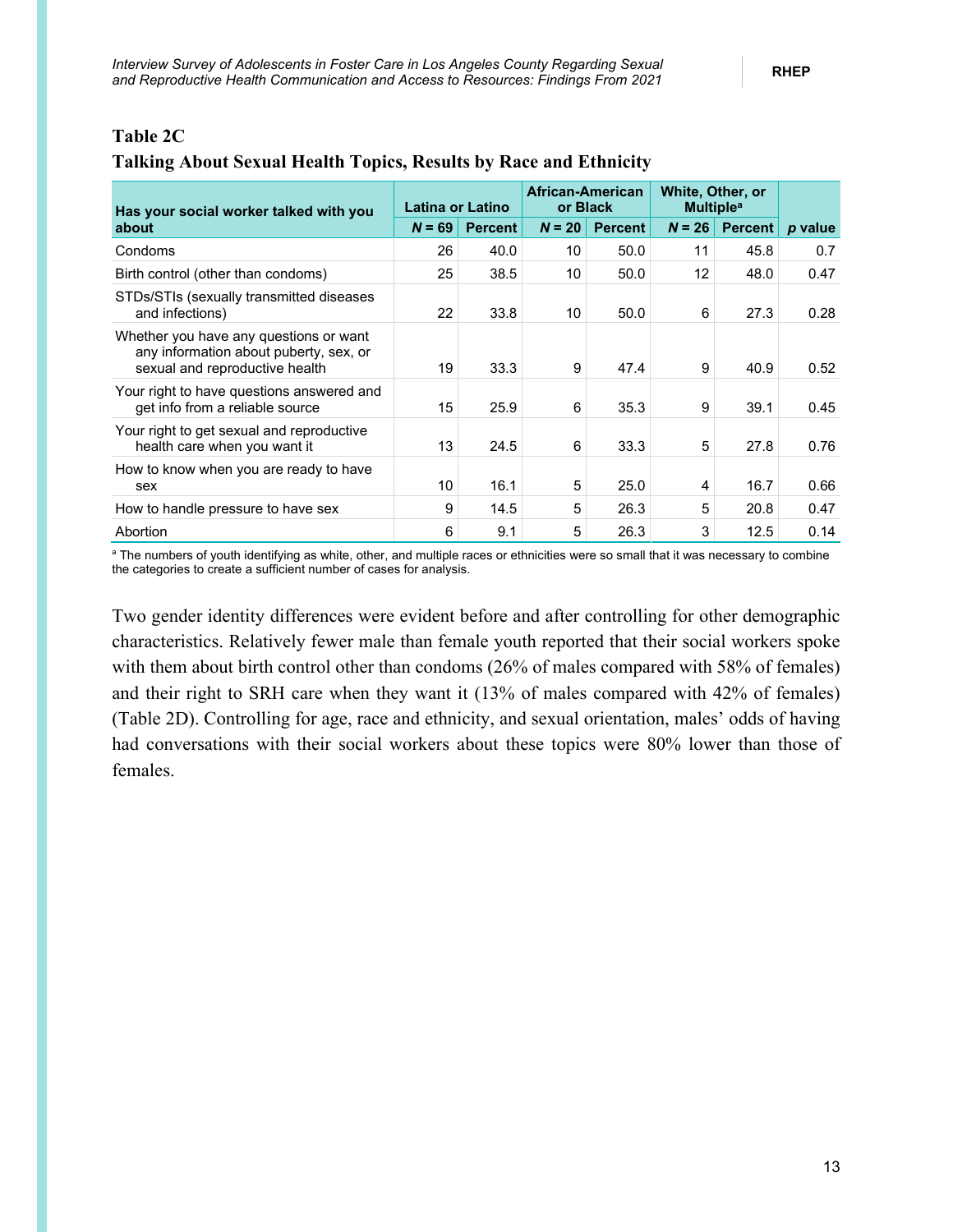### <span id="page-19-1"></span>**Table 2D**

### **Talking About Sexual Health Topics, Results by Gender Identity and Sexual Orientation**

|                                                                                                                             |               |                | Gender Identity <sup>a</sup> |             |                   | <b>Sexual Orientation</b> |                                                         |    |                |         |
|-----------------------------------------------------------------------------------------------------------------------------|---------------|----------------|------------------------------|-------------|-------------------|---------------------------|---------------------------------------------------------|----|----------------|---------|
| Has your social worker                                                                                                      | <b>Female</b> |                |                              | <b>Male</b> |                   |                           | <b>Straight</b><br>Other <sup>b</sup><br>(heterosexual) |    |                |         |
| talked with you about                                                                                                       | $N = 64$      | <b>Percent</b> | $N = 52$                     |             | Percent $p$ value | $N = 100$                 | Percent $N=18$                                          |    | <b>Percent</b> | p value |
| Condoms                                                                                                                     | 28            | 47.5           | 21                           | 41.2        | 0.51              | 43                        | 45.3                                                    | 6  | 35.3           | 0.45    |
| Birth control (other than<br>condoms)                                                                                       | 35            | 58.3           | 13                           | 26.0        | < 0.001           | 38                        | 40.0                                                    | 10 | 55.6           | 0.22    |
| Whether you have any<br>questions or want any<br>information about<br>puberty, sex, or<br>sexual and<br>reproductive health | 23            | 18.2           | 13                           | 31.0        | 0.3               | 32                        | 38.6                                                    | 5  | 29.4           | 0.48    |
| STDs/STIs (sexually<br>transmitted diseases<br>and infections)                                                              | 23            | 38.3           | 17                           | 35.4        | 0.76              | 32                        | 34.4                                                    | 6  | 35.3           | 0.94    |
| Your right to have<br>questions answered<br>and get info from a<br>reliable source                                          | 19            | 35.8           | 12                           | 27.9        | 0.41              | 26                        | 31.3                                                    | 4  | 26.7           | 0.72    |
| Your right to get sexual<br>and reproductive<br>health care when you<br>want it                                             | 21            | 42.0           | 5                            | 12.5        | 0.002             | 20                        | 26.0                                                    | 4  | 28.6           | 0.84    |
| How to handle pressure<br>to have sex                                                                                       | 15            | 26.3           | 7                            | 14.3        | 0.13              | 16                        | 17.2                                                    | 4  | 28.6           | 0.38    |
| How to know when you<br>are ready to have sex                                                                               | 13            | 22.0           | 5                            | 10.6        | 0.12              | 16                        | 17.8                                                    | 3  | 16.7           | 0.91    |
| Abortion                                                                                                                    | 11            | 18.3           | 5                            | 10.2        | 0.23              | 11                        | 11.7                                                    | 3  | 18.8           | 0.43    |

a Responses reflect self-identified gender identity of the respondents. Since only four respondents identified as a gender other than female or male, too few for statistical analysis, these results were not included here. See Table 1 for gender identity breakdown. **b** Includes those who identified as asexual, bisexual, gay, lesbian, pansexual, questioning, unsure, multiple, or prefer not to say. It was necessary to combine these categories to create a sufficient number of cases for analysis. See Table 1 for sexual orientation breakdown.

In contrast to the gender identity results, there were no statistically significant differences between straight (heterosexual) youth and their peers who reported other sexual orientations.

### <span id="page-19-0"></span>**B: Do youth report they received support accessing SRH information and services from social workers?**

The survey asked whether youth remembered their social workers talking to them about how to access specific SRH services and information and whether their social workers helped them obtain access to specific services. Overall, no more than 17% of youth reported that their social workers had spoken with them about how they or their partners could access any of the following services: STI testing and treatment (14%), abortion (11%), and where to get more information about any of the topics included in the questions (17%) (Table 3A). No youth reported speaking with their social workers about how to access birth control, condoms, information about choices when someone is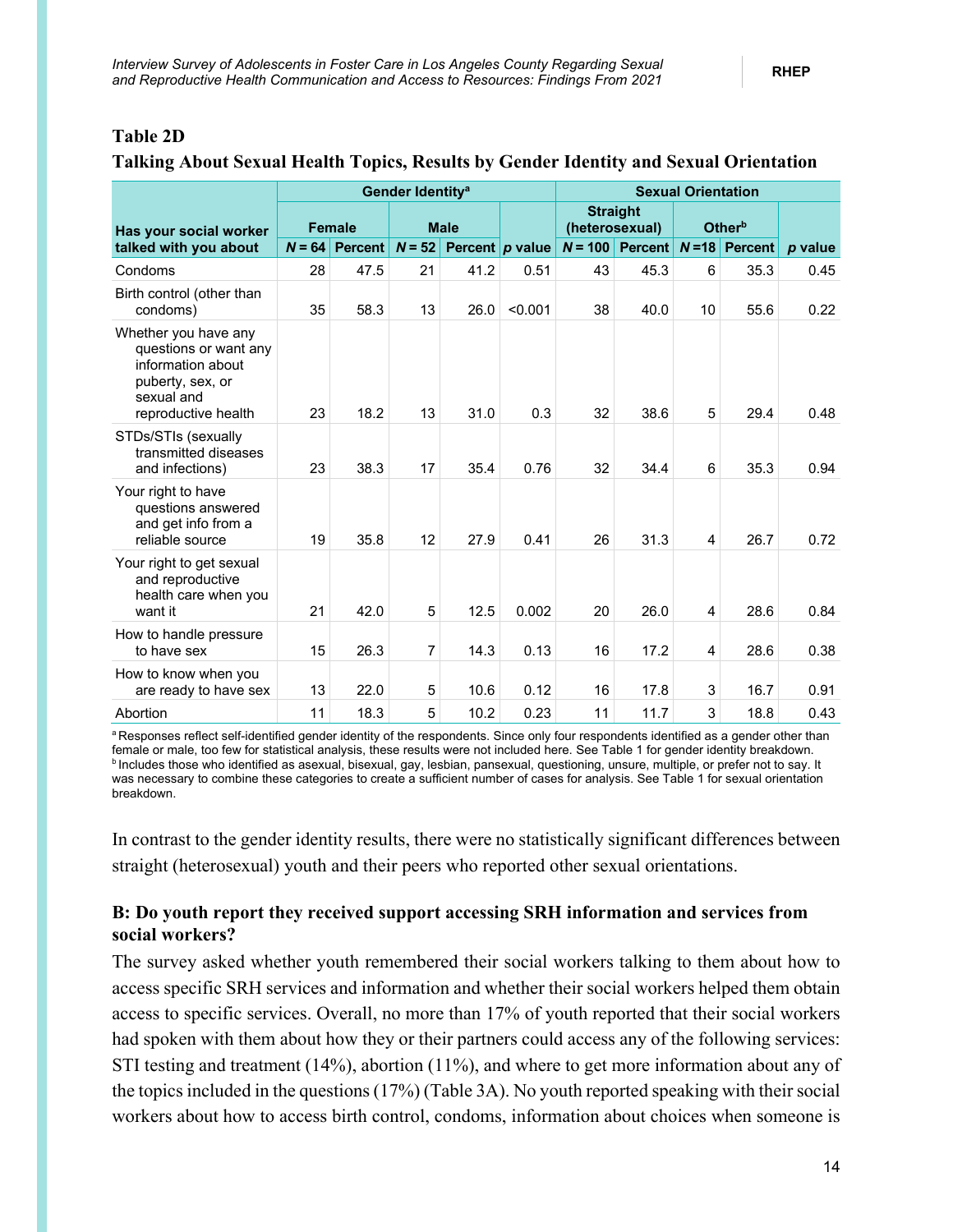pregnant, or prenatal care. In addition, no more than 14% of youth reported getting help from their social workers to access SRH services.

### <span id="page-20-0"></span>**Table 3A**

#### **Talking About How to Obtain Information or Services and Receiving Help to Access Services**

| Has your social worker talked about how you/your partner can access these<br>services or information? | N  | <b>Percent</b> |
|-------------------------------------------------------------------------------------------------------|----|----------------|
| Birth control                                                                                         | 0  | 0.0            |
| Condoms                                                                                               | 0  | 0.0            |
| STD/STI (sexually transmitted disease or infection) testing or treatment                              | 16 | 13.9           |
| Information about choices and next steps when someone is pregnant                                     | 0  | 0.0            |
| Abortion                                                                                              | 13 | 11.0           |
| Prenatal care                                                                                         | 0  | 0.0            |
| Where to get more information about any of the topics just listed                                     | 17 | 16.5           |
| Has your social worker helped you get access to these resources?                                      |    |                |
| Birth control                                                                                         | 12 | 10.4           |
| Condoms                                                                                               | 16 | 13.7           |
| STD testing or treatment                                                                              | 10 | 8.5            |
| Pregnancy care (pregnancy testing, prenatal care, abortion, birthing support)                         | 12 | 10.3           |

Although older youth were two to four times more likely than younger youth to report having received information from their social workers on how to access services and information, these differences were not statistically significant (Table 3B). Older youth were more likely to report having received help accessing condoms, however, 23% of 17- through 20-year-olds reported their social workers had helped them access condoms, compared with less than 5% of younger youth. This difference manifested in the multivariate analyses as well: the odds that their social workers helped them obtain condoms were 80% lower for 14- through 16-year-olds than for 17- through 20-year-olds.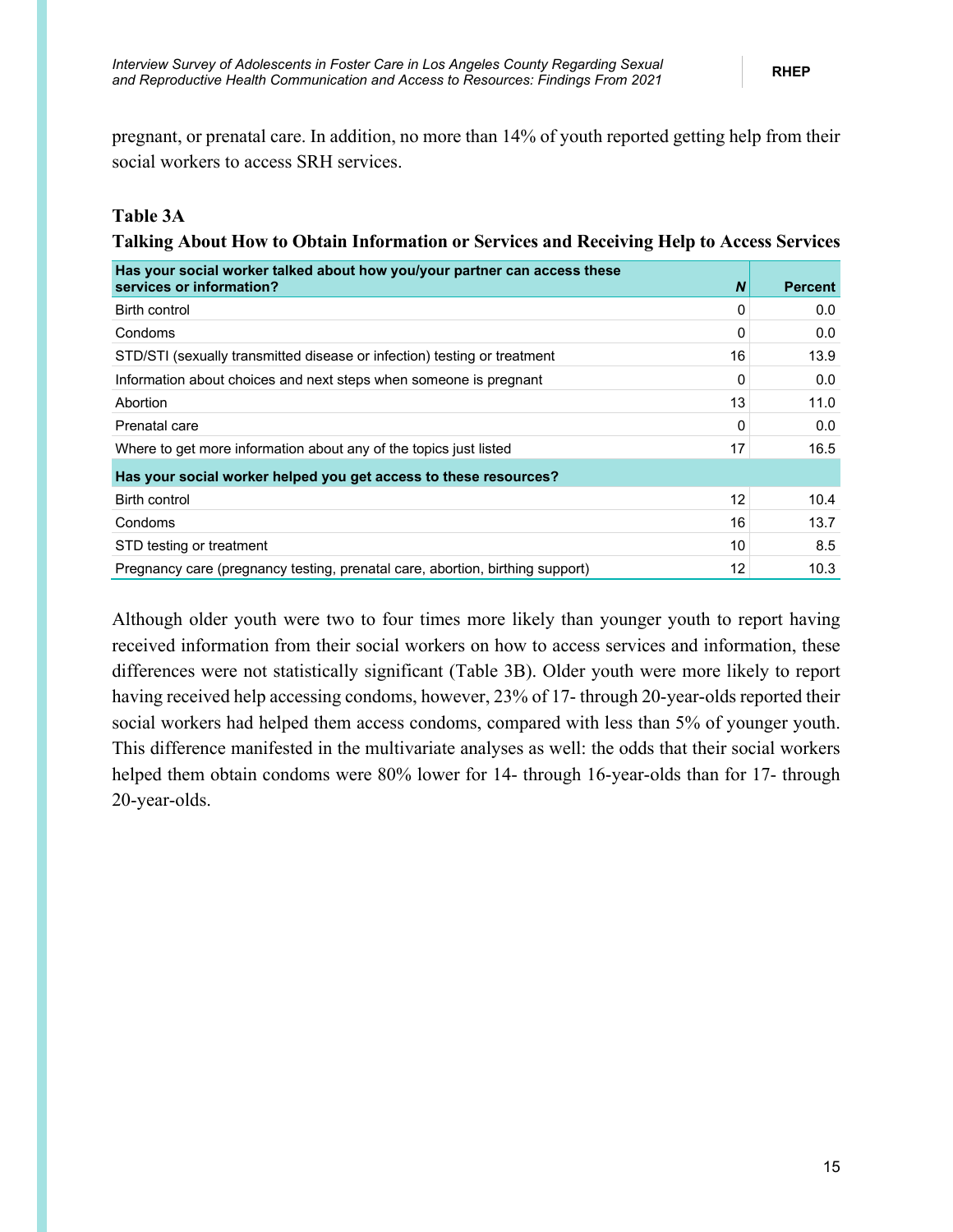### <span id="page-21-0"></span>**Table 3B**

## **Talking About How to Obtain Information or Services and Receiving Help to Access Services, Results by Age**

| Has your social worker talked about how<br>you/your partner can access these services/ |          | $12 - 13$<br><b>Years Old</b> |          | $14 - 16$<br><b>Years Old</b> |          | $17 - 20$<br><b>Years Old</b> |                 |
|----------------------------------------------------------------------------------------|----------|-------------------------------|----------|-------------------------------|----------|-------------------------------|-----------------|
| information?                                                                           | $N = 25$ | Percent                       | $N = 41$ | <b>Percent</b>                | $N = 58$ |                               | Percent p value |
| STD/STI (sexually transmitted disease or<br>infection) testing or treatment            |          | 4.2                           | 4        | 11.1                          | 11       | 20.0                          | 0.15            |
| Abortion                                                                               |          | 4.0                           | 3        | 8.1                           | 9        | 16.1                          | 0.22            |
| Where to get more information about any of the<br>topics I just listed                 | 2        | 8.7                           | 5        | 16.7                          | 10       | 20.0                          | 0.48            |
| Has your social worker helped you get access<br>to these resources?                    |          |                               |          |                               |          |                               |                 |
| Birth control                                                                          |          | 4.3                           | 2        | 5.4                           | 9        | 16.4                          | 0.14            |
| Condoms                                                                                |          | 4.3                           | 2        | 5.3                           | 13       | 23.2                          | 0.016           |
| STD/STI testing or treatment                                                           | 0        | 0.0                           | 2        | 5.3                           | 8        | 14.3                          | 0.081           |
| Pregnancy care (pregnancy testing, prenatal<br>care, abortion, birthing support)       | 0        | 0.0                           | 3        | 8.1                           | 9        | 15.8                          | 0.095           |

Thirty percent of African-American or Black youth reported that their social workers had talked with them about how to access STI testing or treatment, compared with 17% or less of youth in other racial/ethnic groups (Table 3C). In addition, relatively fewer Latina or Latino youth (7%) than other youth (about one-quarter of African-American or Black youth and one-third of youth in other racial/ethnic groups) reported that their social workers had talked with them about how to access more information about SRH topics. These differences were not apparent in the multivariate analyses, however, which may indicate they are less a function of race and ethnicity than of other related factors.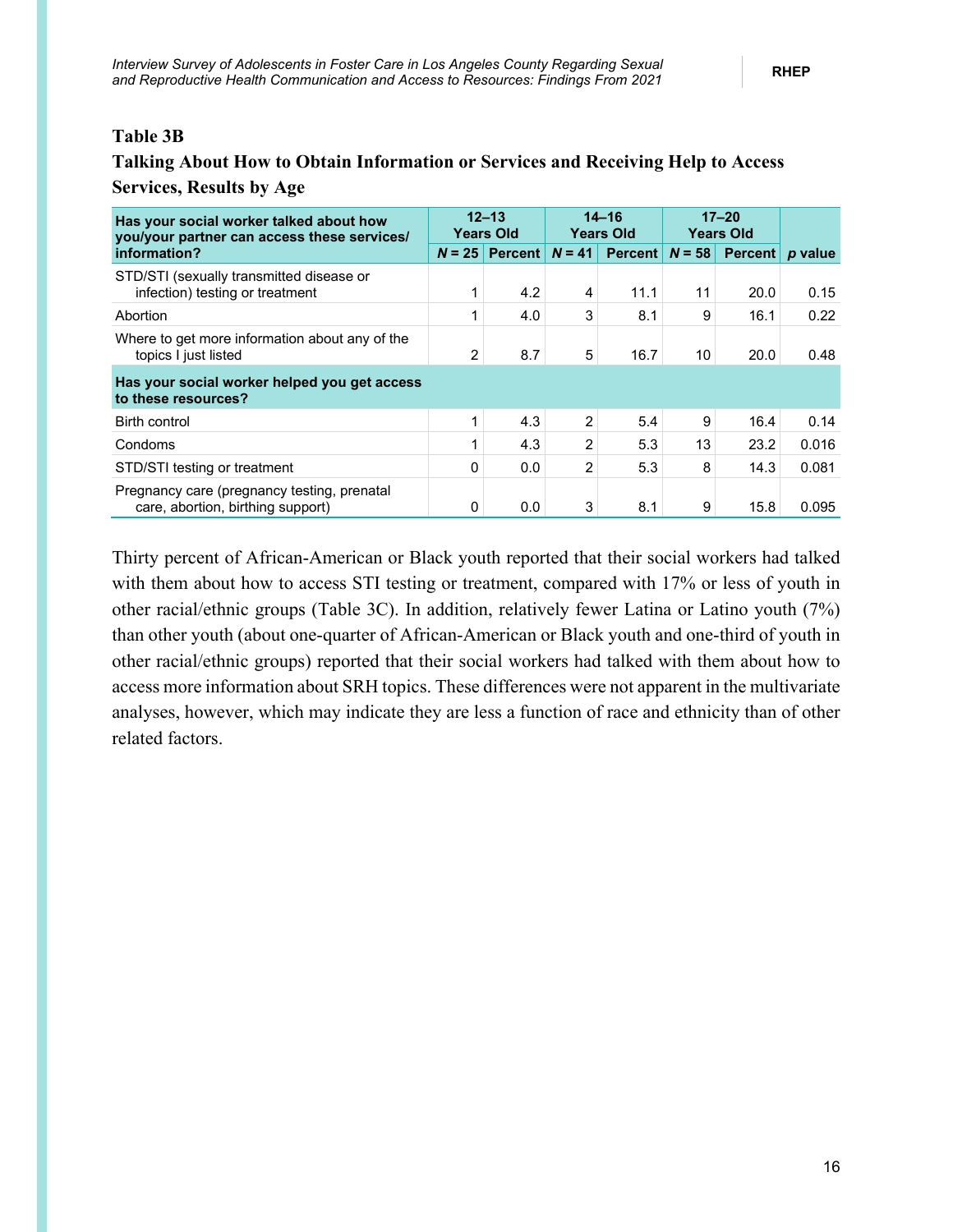### <span id="page-22-0"></span>**Table 3C**

### **Talking About How to Obtain Information or Services and Receiving Help to Access Services, Results by Race and Ethnicity**

| Has your social worker talked about how<br>you/your partner can access these services/ |   | Latina or Latino |                | African-<br>American or<br><b>Black</b>   |   | White, Other,<br>or Multiple <sup>a</sup> |       |
|----------------------------------------------------------------------------------------|---|------------------|----------------|-------------------------------------------|---|-------------------------------------------|-------|
| information?                                                                           |   | $N = 69$ Percent |                | $N = 20$ Percent $N = 26$ Percent p value |   |                                           |       |
| STD/STI (sexually transmitted disease or infection)<br>testing or treatment            | 5 | 7.8              | 6              | 30.0                                      | 4 | 17.4                                      | 0.039 |
| Abortion                                                                               | 4 | 6.1              | 5              | 25.0                                      | 3 | 12.5                                      | 0.057 |
| Where to get more information about any of the<br>topics I just listed                 | 4 | 7.0              | 4              | 23.5                                      | 8 | 33.3                                      | 0.009 |
| Has your social worker helped you get access<br>to these resources?                    |   |                  |                |                                           |   |                                           |       |
| Birth control                                                                          | 6 | 9.1              | 1              | 5.4                                       | 4 | 18.2                                      | 0.35  |
| Condoms                                                                                | 6 | 9.2              | 5              | 25                                        | 4 | 16.7                                      | 0.18  |
| STD testing or treatment                                                               | 5 | 7.7              | $\overline{2}$ | 10.0                                      | 2 | 8.3                                       | 0.95  |
| Pregnancy care (pregnancy testing, prenatal care,<br>abortion, birthing support)       | 6 | 9.2              | 2              | 10.0                                      | 3 | 12.5                                      | 0.9   |

<sup>a</sup> The numbers of youth identifying as white, other, and multiple races or ethnicities were so small that it was necessary to combine the categories to create a sufficient number of cases for analysis.

Youth's responses to whether their social workers had spoken with them about accessing information or services or helped them access services did not vary with gender identity or sexual orientation (Table 3D).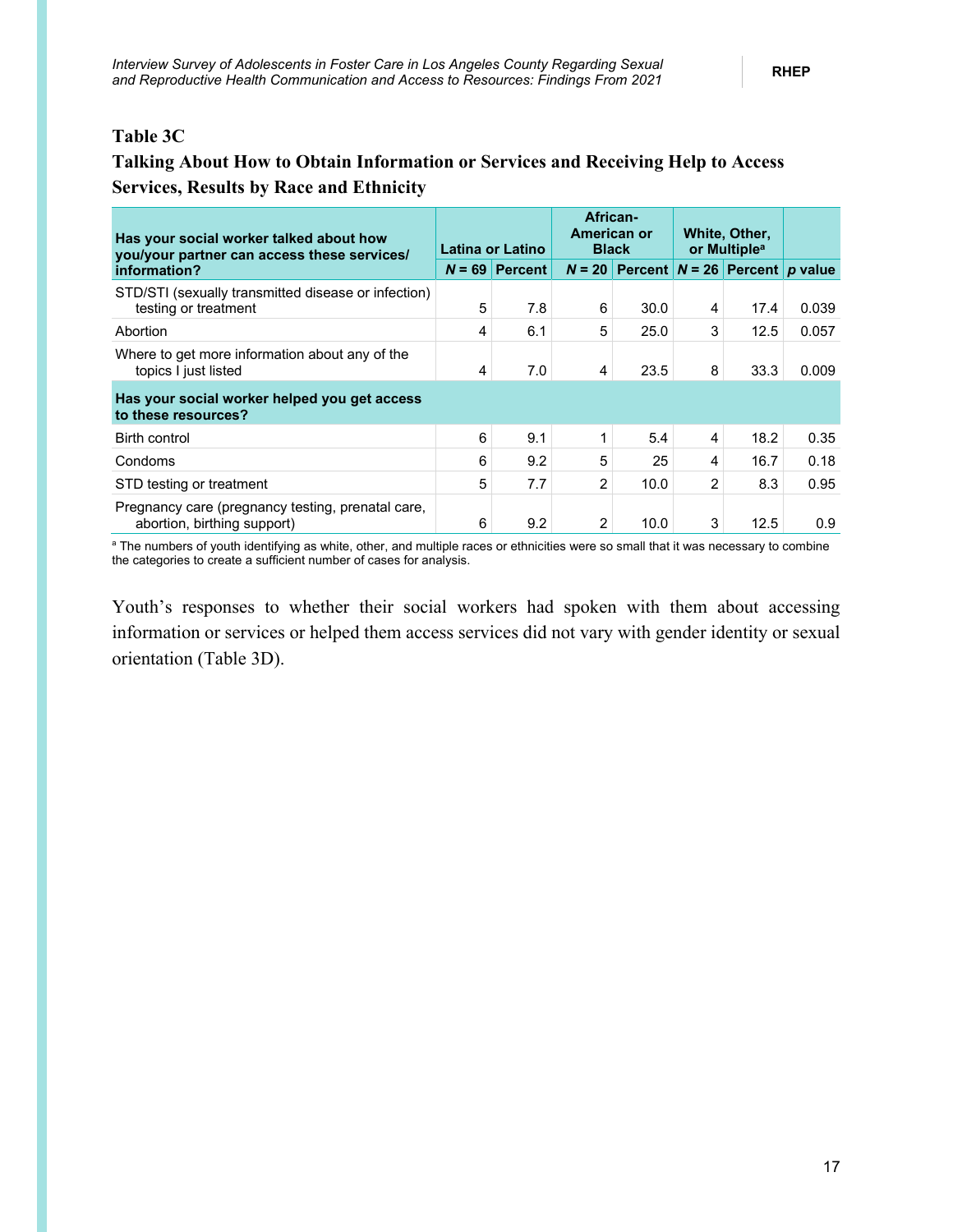### <span id="page-23-1"></span>**Table 3D**

### **Talking About How to Obtain Information or Services and Receiving Help to Access Services, Results by Gender Identity and Sexual Orientation**

| Has your social worker                                                                    | Gender Identity <sup>a</sup> |                |                |                          |      | <b>Sexual Orientation</b>   |                   |                |                                 |      |  |
|-------------------------------------------------------------------------------------------|------------------------------|----------------|----------------|--------------------------|------|-----------------------------|-------------------|----------------|---------------------------------|------|--|
| talked about how<br>you/your partner can<br>access these services/                        |                              | <b>Female</b>  |                | <b>Male</b>              |      | Straight-<br>(heterosexual) |                   |                | Other <sup>b</sup>              |      |  |
| information?                                                                              | $N = 64$                     | <b>Percent</b> |                | $N = 52$ Percent p value |      |                             | $N = 100$ Percent |                | $N = 18$ Percent <i>p</i> value |      |  |
| STD/STI (sexually<br>transmitted disease or<br>infection) testing or                      |                              |                |                |                          |      |                             |                   |                |                                 |      |  |
| treatment                                                                                 | 10                           | 17.7           | 6              | 12.0                     | 0.42 | 13                          | 14                | $\overline{2}$ | 11.8                            | 0.81 |  |
| Abortion                                                                                  | 8                            | 13.3           | 5              | 9.8                      | 0.56 | 10                          | 10.4              | $\overline{2}$ | 11.8                            | 0.87 |  |
| Where to get more<br>information about any<br>of the topics I just<br>listed              | 10                           | 18.5           | $\overline{7}$ | 17.1                     | 0.86 | 13                          | 15.9              | 3              | 18.8                            | 0.77 |  |
| Has your social worker<br>helped you get access<br>to these resources?                    |                              |                |                |                          |      |                             |                   |                |                                 |      |  |
| <b>Birth control</b>                                                                      | 9                            | 15.3           | 3              | 6.3                      | 0.14 | 9                           | 9.6               | $\overline{2}$ | 12.5                            | 0.72 |  |
| Condoms                                                                                   | 11                           | 18.0           | 5              | 10.4                     | 0.26 | 11                          | 11.6              | 4              | 23.5                            | 0.18 |  |
| STD testing or treatment                                                                  | 7                            | 11.7           | 3              | 6.1                      | 0.32 | 8                           | 8.4               | 1              | 5.9                             | 0.72 |  |
| Pregnancy care<br>(pregnancy testing,<br>prenatal care,<br>abortion, birthing<br>support) | 9                            | 14.8           | 3              | 6.1                      | 0.15 | 8                           | 8.4               | $\overline{2}$ | 11.8                            | 0.66 |  |

a Responses reflect self-identified gender identity of the respondents. Since only four respondents identified as a gender other than female or male, too few for statistical analysis, these results were not included here. See Table 1 for gender identity breakdown. **b** Includes those who identified as asexual, bisexual, gay, lesbian, pansexual, questioning, unsure, multiple, or prefer not to say. It was necessary to combine these categories to create a sufficient number of cases for analysis. See Table 1 for sexual orientation breakdown.

### <span id="page-23-0"></span>*Part Two: Sources of Sexual and Reproductive Health Information*

Youth can receive SRH information and support from many sources other than social workers: Family can play an important role in this regard, as can schools, caregivers, and health providers. In order to increase their comfort and skills in providing support to young people in their charge, CFYSHEA requires that adults seeking to become licensed as "resource parents"[2](#page-23-2) receive information and training on healthy sexual development. In addition, the California Healthy Youth Act requires California public and charter schools to provide comprehensive sexual health education using a curriculum that meets state standards at least once in middle school and once in high school. CFYSHEA requires social workers to confirm that youth have received school-based sexual health education and, if they have not, to connect them to a comparable curriculum in the community.

<span id="page-23-2"></span><sup>&</sup>lt;sup>2</sup> "Resource parents" is California's term for foster parents that includes foster, foster-to-adopt, and kinship caregivers. See [https://www.childwelfare.gov/topics/permanency/recruiting.](https://www.childwelfare.gov/topics/permanency/recruiting/)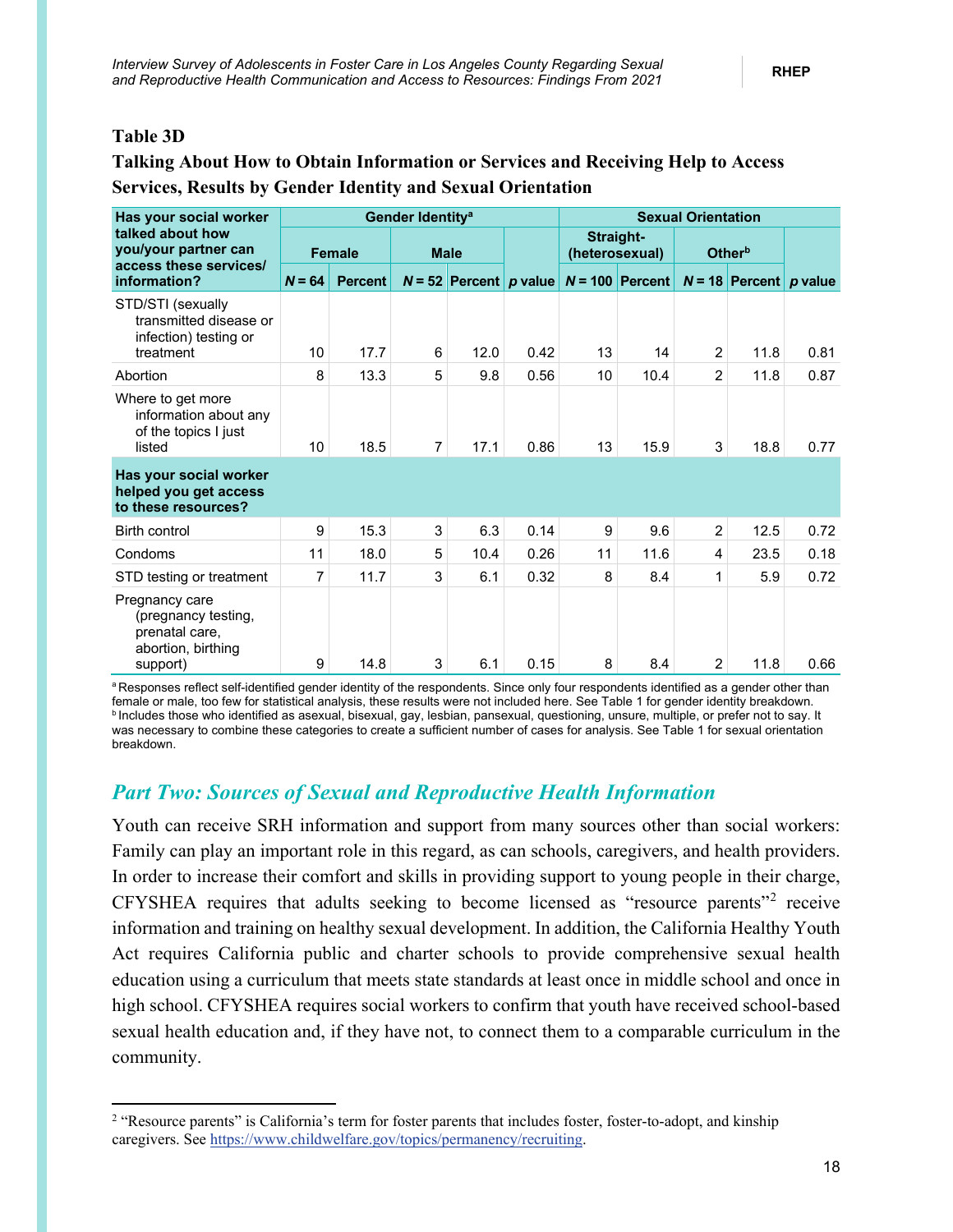About half of youth in foster care had received information on birth control, STD/STI treatment, or pregnancy at school (52%) or from friends (53%) in the last year. Just under a third (30%) had received such information from their caregivers. About one-fifth reported receiving such information from parents or relatives (20%) or health care providers (22%) (Table 4A).

### <span id="page-24-0"></span>**Table 4A**

### **Sources of Information**

| Have you received information on birth control, condoms, sexually transmitted disease<br>or infection treatment, or pregnancy from these sources in the past year? | N  | <b>Percent</b> |
|--------------------------------------------------------------------------------------------------------------------------------------------------------------------|----|----------------|
| School                                                                                                                                                             | 65 | 52.4           |
| Caregivers                                                                                                                                                         | 27 | 21.8           |
| Friends                                                                                                                                                            | 66 | 53.2           |
| Family (parents or relatives)                                                                                                                                      | 25 | 20.2           |
| Health care providers                                                                                                                                              | 37 | 29.8           |

Youth's reports of their sources of information varied with their age. Youth aged 17–20 were two to three times as likely as 12- through 16-year-olds to have received information on birth control, condoms, STD/STI treatment, or pregnancy from caregivers, family, and health care providers (Table 4B).

### <span id="page-24-1"></span>**Table 4B**

### **Sources of Information, Results by Age**

| Have you received information on birth<br>control, condoms, sexually transmitted     |                | $12 - 13$<br><b>Years Old</b> |    | $14 - 16$<br><b>Years Old</b> |          | $17 - 20$<br><b>Years Old</b> |         |
|--------------------------------------------------------------------------------------|----------------|-------------------------------|----|-------------------------------|----------|-------------------------------|---------|
| disease or infection treatment, or pregnancy<br>from these sources in the past year? | $N = 25$       | Percent $N = 41$              |    | <b>Percent</b>                | $N = 58$ | <b>Percent</b>                | p value |
| School                                                                               | 9              | 36.0                          | 25 | 61.0                          | 31       | 53.4                          | 0.14    |
| Caregivers                                                                           | 3              | 12.0                          | 5  | 12.2                          | 19       | 32.8                          | 0.021   |
| Friends                                                                              | 9              | 36.0                          | 23 | 56.1                          | 34       | 58.6                          | 0.15    |
| Family (parents or relatives)                                                        | $\overline{2}$ | 8.0                           | 3  | 7.3                           | 20       | 34.5                          | < 0.001 |
| Health care providers                                                                | 4              | 16.0                          | 8  | 19.5                          | 25       | 43.1                          | 0.01    |

Multivariate analyses indicated that age was consistently associated with differences in youth's access to information about birth control, condoms, STD/STI treatment, or pregnancy. Younger youth were consistently less likely than the oldest youth to report that they had received information from all sources except school. For each of these four information sources, either or both of the two younger groups had 70% to 89% lower odds of obtaining information about these topics when compared with the oldest youth.

Compared with youth of other racial/ethnic backgrounds, those who identified as Latina or Latino reported receiving information about these selected SRH topics from family members less often: 15% of Latina or Latino youth, compared with 35% of African-American or Black youth and 31%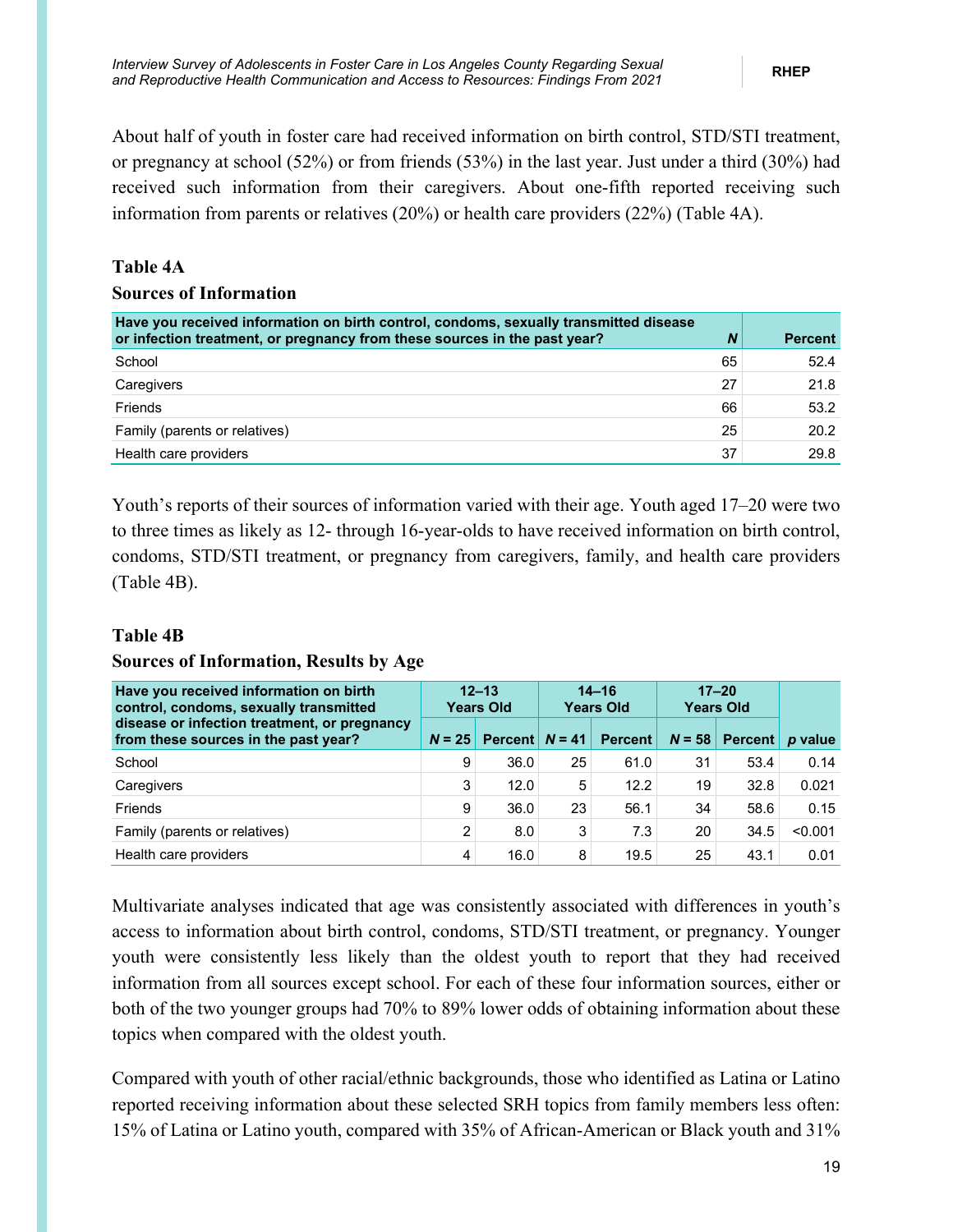of youth who identified with other racial/ethnic groups (Table 4C). On the other hand, whereas 62% of Latina or Latino youth reported receiving such information from friends, 50% or less of non-Latina or Latino youth reported their friends were sources of SRH information. This latter difference was also observed in the multivariate analyses: the odds that a Latina or Latino youth reported receiving information from friends were five times greater than the odds that youth who identified as white, another non-Black racial/ethnic group, or multiple racial/ethnic backgrounds did so.

### <span id="page-25-0"></span>**Table 4C**

### **Sources of Information, Results by Race and Ethnicity**

| Have you received info on birth control,<br>condoms, sexually transmitted disease or<br>infection treatment, or pregnancy from these | Latina or Latino |                |          | African-<br>American or<br><b>Black</b> | White, Other, or<br><b>Multiple<sup>a</sup></b> |                |         |
|--------------------------------------------------------------------------------------------------------------------------------------|------------------|----------------|----------|-----------------------------------------|-------------------------------------------------|----------------|---------|
| sources?                                                                                                                             | $N = 69$         | <b>Percent</b> | $N = 20$ | <b>Percent</b>                          | $N = 26$                                        | <b>Percent</b> | p value |
| School                                                                                                                               | 38               | 55.1           | 11       | 55.0                                    | 12                                              | 46.2           | 0.73    |
| Caregivers                                                                                                                           | 17               | 24.6           | 3        | 15.0                                    | 6                                               | 23.1           | 0.66    |
| Friends                                                                                                                              | 43               | 62.3           | 10       | 50.0                                    | 10                                              | 38.5           | 0.1     |
| Family (parents or relatives)                                                                                                        | 10               | 14.5           | 7        | 35.0                                    | 8                                               | 30.8           | 0.066   |
| Health care providers                                                                                                                | 19               | 27.5           | 7        | 35.0                                    | 11                                              | 42.3           | 0.37    |

<sup>a</sup> The numbers of youth identifying as white, other, and multiple races or ethnicities were so small that it was necessary to combine the categories to create a sufficient number of cases for analysis.

There were no statistically significant differences in youth's reports regarding these sources of SRH information by gender identity or sexual orientation (Table 4D).

### <span id="page-25-1"></span>**Table 4D**

### **Sources of Information, Results by Gender Identity and Sexual Orientation**

| Have you received info<br>on birth control,                 | Gender Identity <sup>a</sup> |        |    |                                        |      |           | <b>Sexual Orientation</b>         |    |                                        |       |  |  |
|-------------------------------------------------------------|------------------------------|--------|----|----------------------------------------|------|-----------|-----------------------------------|----|----------------------------------------|-------|--|--|
| condoms, sexually<br>transmitted disease or                 |                              | Female |    | <b>Male</b>                            |      |           | <b>Straight</b><br>(heterosexual) |    | Other <sup>b</sup>                     |       |  |  |
| infection treatment, or<br>pregnancy from these<br>sources? | $N = 64$                     |        |    | Percent   $N = 52$   Percent   p value |      | $N = 100$ |                                   |    | Percent   $N = 18$   Percent   p value |       |  |  |
| School                                                      | 37                           | 57.8   | 25 | 48.1                                   | 0.3  | 53        | 53.0                              | 10 | 55.6                                   | 0.84  |  |  |
| Caregivers                                                  | 17                           | 26.8   | 8  | 15.4                                   | 0.15 | 24        | 24.0                              | 2  | 11.1                                   | 0.22  |  |  |
| <b>Friends</b>                                              | 35                           | 54.7   | 29 | 55.8                                   | 0.91 | 53        | 53.0                              | 13 | 72.2                                   | 0.13  |  |  |
| Family (parents or<br>relatives)                            | 15                           | 23.4   | 8  | 15.4                                   | 0.28 | 20        | 20.0                              | 4  | 22.2                                   | 0.83  |  |  |
| Health care providers                                       | 21                           | 32.8   | 14 | 26.9                                   | 0.49 | 28        | 28.0                              | 9  | 50.0                                   | 0.064 |  |  |

a Responses reflect self-identified gender identity of the respondents. Since only four respondents identified as a gender other than female or male, too few for statistical analysis, these results were not included here. See Table 1 for gender identity breakdown. **b** Includes those who identified as asexual, bisexual, gay, lesbian, pansexual, questioning, unsure, multiple, or prefer not to say. It was necessary to combine these categories to create a sufficient number of cases for analysis. See Table 1 for sexual orientation breakdown.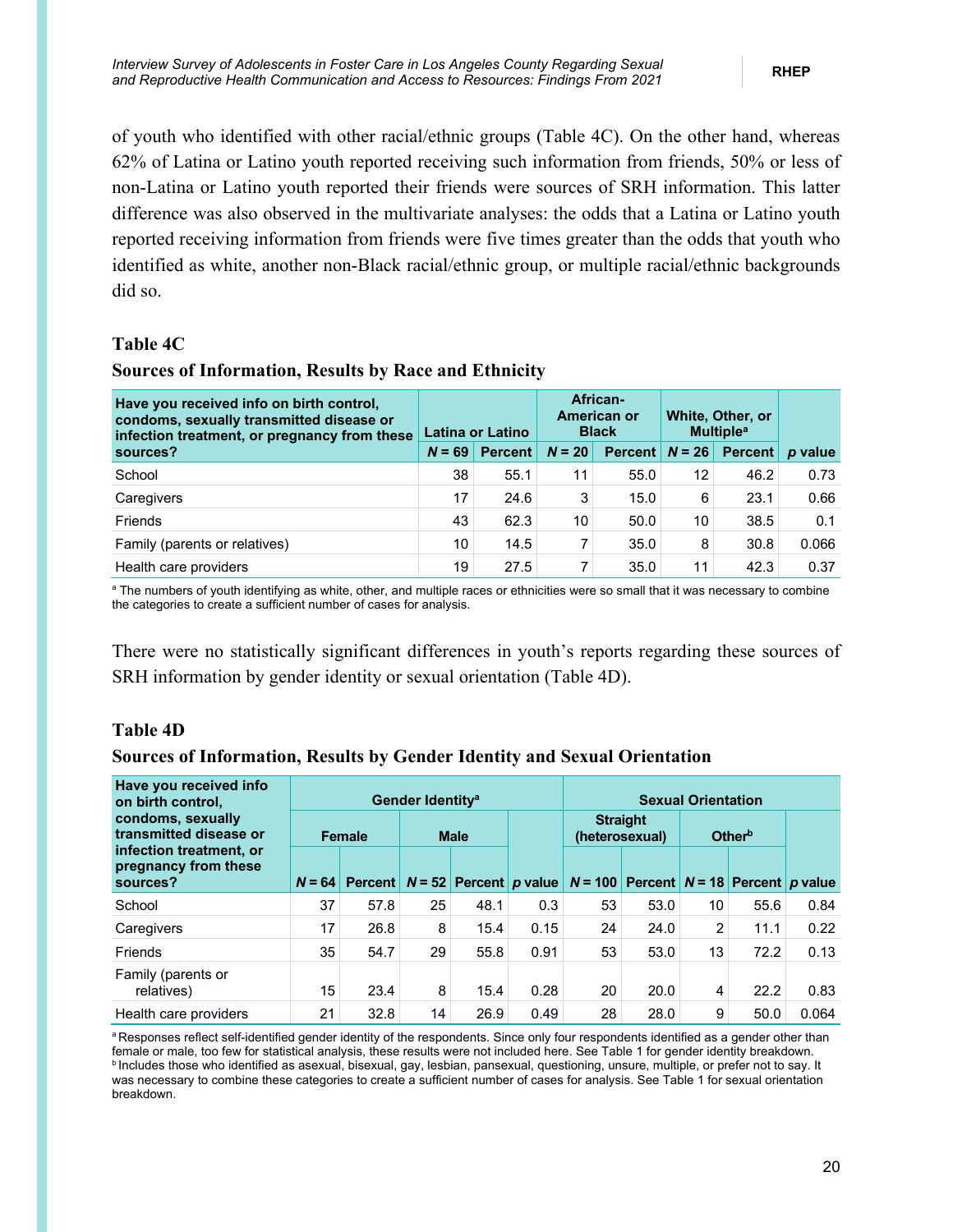### <span id="page-26-0"></span>*Part Three: Barriers to Sexual Health Information, Services, and Support*

Questions in part two of the survey asked youth whether they had received SRH information from their social workers and other sources regardless of whether they had sought such information. In part three, the survey asked youth whether they had experienced challenges in obtaining the following SRH-related information, resources, or services: basic information about puberty, sex, or pregnancy; condoms; other forms of birth control for themselves or their partners; STD/STI testing or treatment; pregnancy testing or prenatal care; and abortion services. No more than 7% of youth reported having trouble getting access to any of these resources.

These small numbers may seem reassuring, but it is important to note that youth did not report whether they had tried to obtain any of these resources: the small numbers may indicate that youth experience challenges before attempting to access resources. Indeed, when asked whether nine common barriers to SRH information and resources were problems for them, considerably larger numbers of youth reported encountering one or more. More than one-third (37%) of youth reported feeling uncomfortable discussing sex and reproductive health care with adults. About one-tenth reported experiencing two other barriers: not being able to see a health care provider with whom they felt comfortable (10%) and being concerned that others would learn about their requests (9%). Notably, very few reported that their caregiver or group home refused or limited their access to information or services.

In addition to the nine specific barriers reported in Table 5A, the survey asked whether youth experienced other barriers and, if so, what they were. Four youth mentioned additional barriers: an 18-year-old's partner presented a barrier to her accessing birth control, and three others noted that accessing money to buy condoms or a pregnancy test was a problem (Appendix B, Table B2). Two of these latter three youth were also concerned about others knowing they were accessing these resources.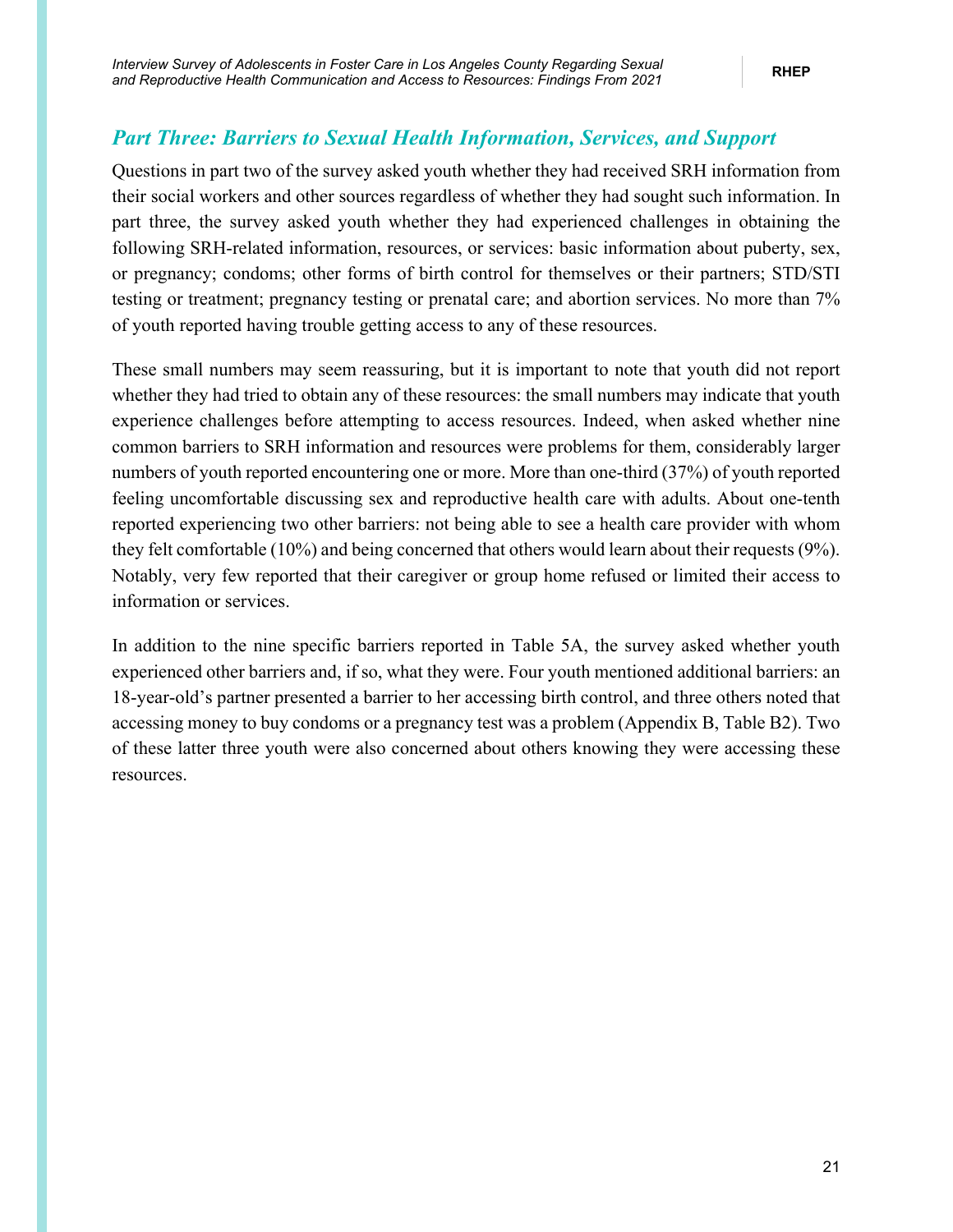#### <span id="page-27-0"></span>**Table 5A**

#### **Challenges in Accessing Information and Care Related to Sexual and Reproductive Health**

| Have you ever had trouble getting access to any of these resources?                    | $\boldsymbol{N}$ | <b>Percent</b> |
|----------------------------------------------------------------------------------------|------------------|----------------|
| Basic information about puberty, sex, or pregnancy                                     | 5                | 4.0            |
| Birth control for you or a partner                                                     | 5                | 4.0            |
| Condoms                                                                                | 8                | 6.5            |
| Testing or treatment for sexually transmitted infections or diseases (STIs or STDs)    | 4                | 3.2            |
| Prenatal care or pregnancy testing                                                     | 5                | 4.0            |
| Abortion services                                                                      | 2                | 1.6            |
| What makes it hard for you to get health care or information about sex?                | $\boldsymbol{N}$ | Percent        |
| My caregiver/home/STRTP refused to provide transportation to get resources or services | 2                | 1.6            |
| I was not able to go to a health care provider I feel comfortable with                 | 13               | 10.5           |
| I feel uncomfortable talking about sex and reproductive health care with adults        | 46               | 37.1           |
| I was concerned about someone finding out                                              | 11               | 8.9            |
| I don't have insurance or don't know how I would pay for it                            |                  | 0.8            |
| My caregiver doesn't know my sexual orientation and I don't want to tell them          | 5                | 4.0            |
| I didn't know who to ask for information or where to find information online           |                  | 0.8            |
| My group caregiver/home/STRTP wouldn't let me go                                       | 2                | 1.6            |
| My group caregiver/home/STRTP doesn't allow people to have birth control               | 2                | 1.6            |

*Note.* STRTP = short-term residential therapeutic program.

There were no statistically significant differences among age groups in the percentage of youth who reported trouble accessing any of the six resources named in the survey (Table 5B). In response to the questions about potential barriers to accessing SRH information, resources, or services, 46%–48% of youth 12–16 years old reported that they were uncomfortable talking about SRH care with adults, compared with 26% of 17- through 20-year-olds.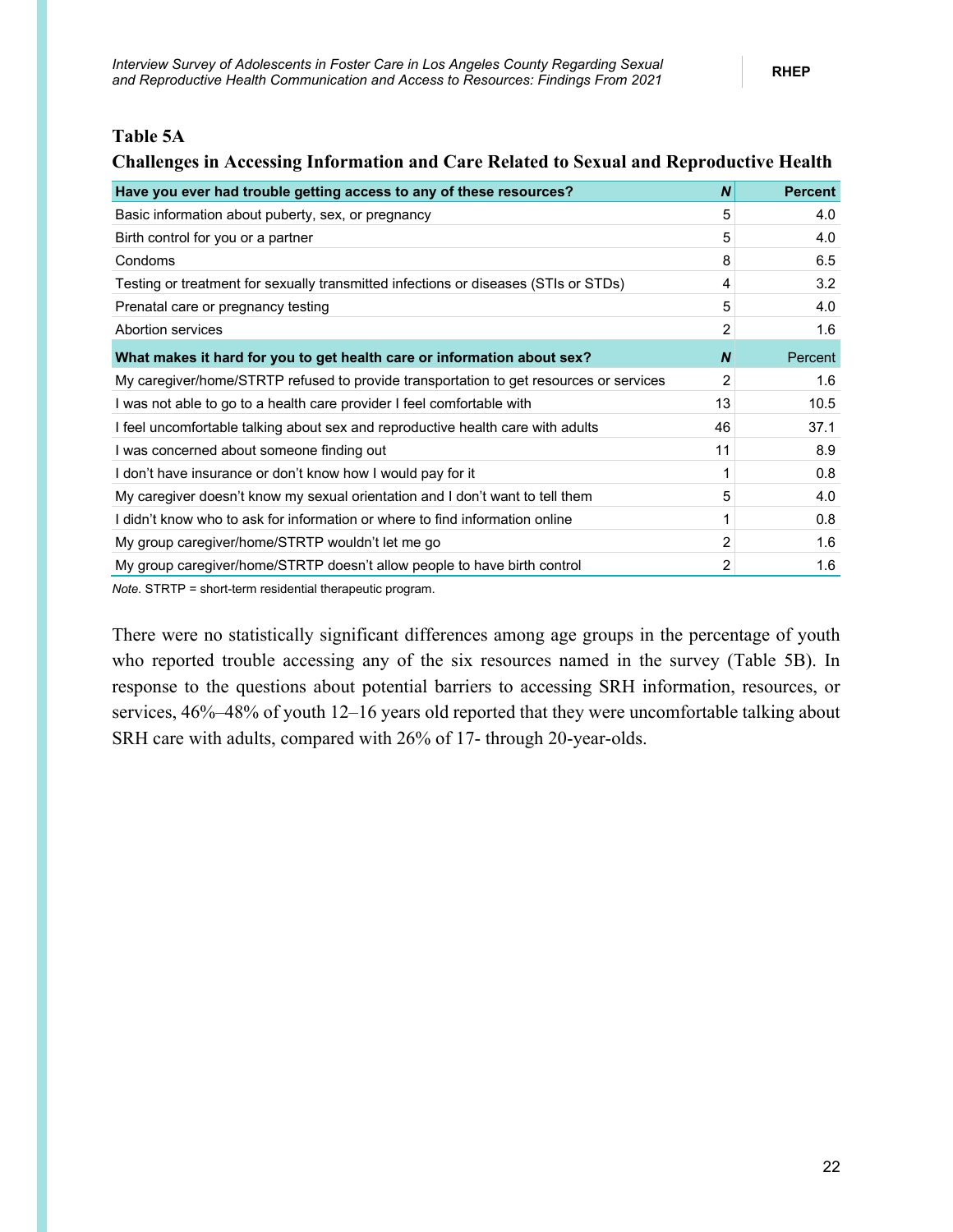#### <span id="page-28-0"></span>**Table 5B**

### **Challenges in Accessing Information and Care Related to Sexual and Reproductive Health, Results by Age**

| Have you have ever had trouble getting                                                 | $12 - 13$<br><b>Years Old</b> |                  | $14 - 16$<br><b>Years Old</b> |                | $17 - 20$<br><b>Years Old</b> |                  |         |
|----------------------------------------------------------------------------------------|-------------------------------|------------------|-------------------------------|----------------|-------------------------------|------------------|---------|
| access to any of these resources?                                                      |                               | $N = 25$ Percent | $N = 41$                      | <b>Percent</b> |                               | $N = 58$ Percent | p value |
| Basic information about puberty, sex, or<br>pregnancy                                  | $\overline{2}$                | 8.0              | 1                             | 2.4            | $\overline{2}$                | 3.4              | 0.51    |
| Birth control for me or a partner                                                      | $\overline{2}$                | 8.0              | $\Omega$                      | 0.0            | 3                             | 5.2              | 0.23    |
| Condoms                                                                                | 2                             | 8.0              | 3                             | 7.3            | 3                             | 5.2              | 0.86    |
| Testing or treatment for sexually transmitted<br>infections or diseases (STIs or STDs) | 1                             | 4.0              | 1                             | 2.4            | $\overline{c}$                | 3.4              | 0.93    |
| Prenatal care or pregnancy testing                                                     | 1                             | 4.0              | 1                             | 2.4            | 3                             | 5.2              | 0.79    |
| Abortion services                                                                      | 1                             | 4.0              | $\Omega$                      | 0.0            | 1                             | 1.7              | 0.46    |
| What makes it hard for you to get health care<br>or information about sex?             |                               |                  |                               |                |                               |                  |         |
| My caregiver/home/STRTP refused to provide<br>transportation to resources/services     | $\Omega$                      | 0.0              | 1                             | 2.4            | 1                             | 1.7              | 0.74    |
| I was not able to go to a health care provider I<br>feel comfortable with              | 4                             | 16.0             | 6                             | 14.6           | 3                             | 5.2              | 0.19    |
| I feel uncomfortable talking about sex and<br>reproductive health care with adults     | 12                            | 48.0             | 19                            | 46.3           | 15                            | 25.9             | 0.052   |
| I was concerned about someone finding out                                              | 1                             | 4.0              | 7                             | 17.1           | 3                             | 5.2              | 0.077   |
| I don't have insurance or don't know how I would<br>pay for it                         | 0                             | 0.0              | 1                             | 2.4            | 0                             | 0.0              | 0.36    |
| My caregiver doesn't know my sexual orientation<br>and I don't want to tell them       | 1                             | 4.0              | 3                             | 7.3            | 1                             | 1.7              | 0.38    |
| I didn't know who to ask for information or where<br>to find information online        | 0                             | 0.0              | 1                             | 2.4            | 0                             | 0.0              | 0.36    |
| My group caregiver/home/STRTP wouldn't let<br>me go                                    | $\Omega$                      | 0.0              | 1                             | 2.4            | 1                             | 1.7              | 0.74    |
| My group caregiver/home/STRTP doesn't allow<br>people to have birth control            | $\Omega$                      | 0.0              | 1                             | 2.4            | 1                             | 1.7              | 0.74    |

*Note.* STRTP = short-term residential therapeutic program.

There were no statistically significant differences by race and ethnicity in whether youth had had trouble accessing any of six resources or in whether they found any of the nine potential barriers to be a problem for them (Table 5C). Similarly, there were no statistically significant differences by youth's gender identity (Table 5D).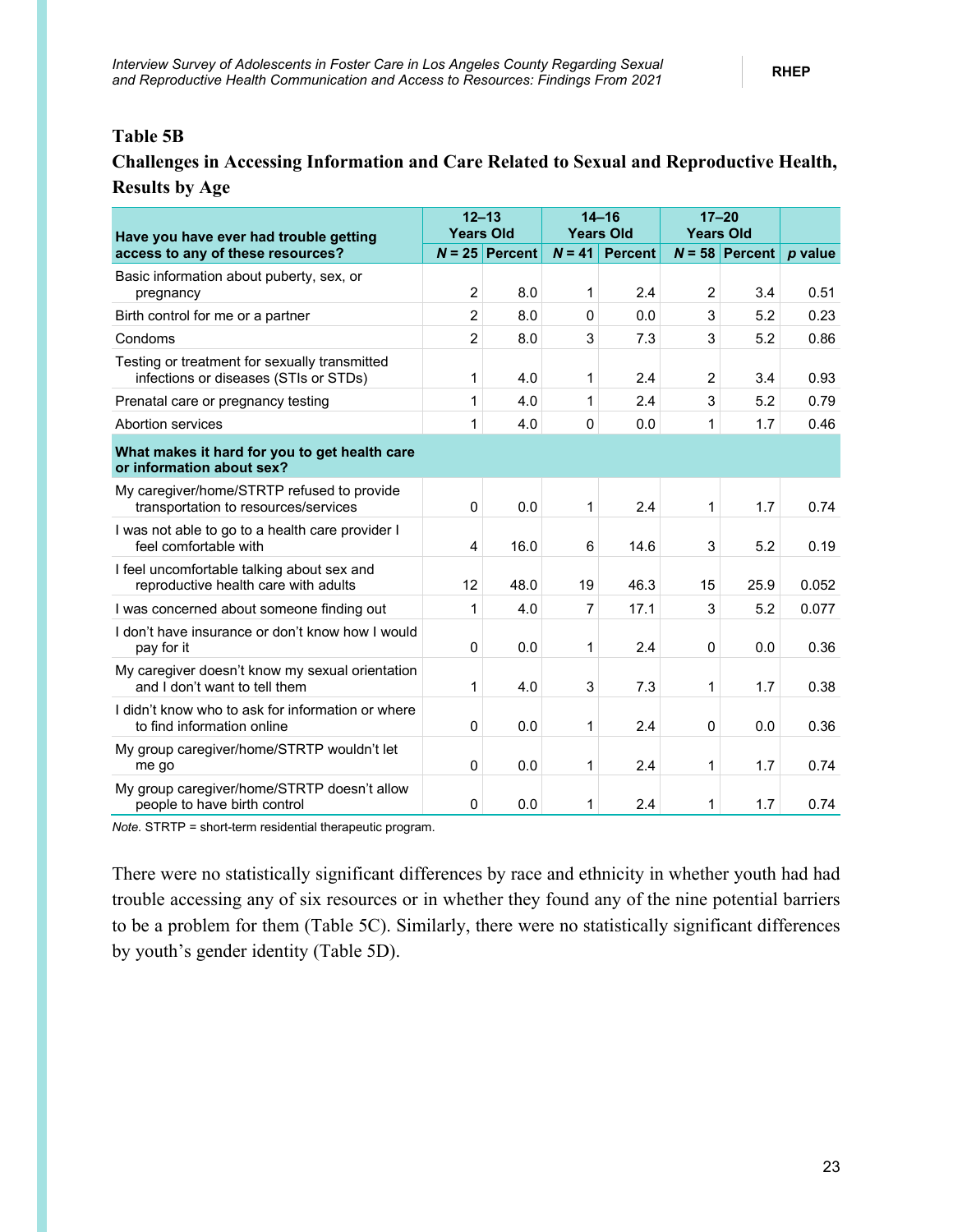### <span id="page-29-0"></span>**Table 5C**

### **Challenges in Accessing Information and Care Related Sexual and Reproductive Health, Results by Race and Ethnicity**

| Have you have ever had trouble getting                                                 | <b>Latina or Latino</b> |                | African-<br>American or<br><b>Black</b> |                | White, Other, or<br><b>Multiple<sup>a</sup></b> |                                 |      |
|----------------------------------------------------------------------------------------|-------------------------|----------------|-----------------------------------------|----------------|-------------------------------------------------|---------------------------------|------|
| access to any of these resources?                                                      | $N = 69$                | <b>Percent</b> | $N = 20$                                | <b>Percent</b> |                                                 | $N = 26$ Percent <i>p</i> value |      |
| Basic information about puberty, sex, or<br>pregnancy                                  | 3                       | 4.3            | 0                                       | 0.0            | $\overline{2}$                                  | 7.7                             | 0.45 |
| Birth control for me or a partner                                                      | 3                       | 4.3            | $\Omega$                                | 0.0            | 2                                               | 7.7                             | 0.45 |
| Condoms                                                                                | 4                       | 5.8            | $\Omega$                                | 0.0            | $\overline{2}$                                  | 7.7                             | 0.48 |
| Testing or treatment for sexually transmitted<br>infections or diseases (STIs or STDs) | $\overline{c}$          | 2.9            | $\Omega$                                | 0.0            | 2                                               | 7.7                             | 0.34 |
| Prenatal care or pregnancy testing                                                     | $\overline{2}$          | 2.9            | $\Omega$                                | 0.0            | 3                                               | 11.5                            | 0.11 |
| Abortion services                                                                      | 1                       | 1.4            | $\mathbf 0$                             | 0.0            | 1                                               | 3.8                             | 0.59 |
| What makes it hard for you to get health care<br>or information about sex?             |                         |                |                                         |                |                                                 |                                 |      |
| My caregiver/home/STRTP refused to provide<br>transportation to resources/services     | $\Omega$                | 0.0            | 1                                       | 5.0            | 1                                               | 3.8                             | 0.21 |
| I was not able to go to a health care provider I<br>feel comfortable with              | 10                      | 14.5           | $\overline{2}$                          | 10.0           | 1                                               | 3.8                             | 0.34 |
| I feel uncomfortable talking about sex and<br>reproductive health care with adults     | 31                      | 44.9           | 6                                       | 30.0           | 7                                               | 26.9                            | 0.19 |
| I was concerned about someone finding out                                              | 7                       | 10.1           | 1                                       | 5.0            | $\overline{2}$                                  | 7.7                             | 0.76 |
| I don't have insurance or don't know how I would<br>pay for it                         | 1                       | 1.4            | 0                                       | 0.0            | 0                                               | 0.0                             | 0.71 |
| My caregiver doesn't know my sexual orientation<br>and I don't want to tell them       | $\overline{4}$          | 5.8            | 0                                       | 0.0            | 1                                               | 3.8                             | 0.53 |
| I didn't know who to ask for information or where<br>to find information online        | 1                       | 1.4            | $\Omega$                                | 0.0            | $\mathbf{0}$                                    | 0.0                             | 0.71 |
| My group caregiver/home/STRTP wouldn't let<br>me go                                    | 1                       | 1.4            | 1                                       | 5.0            | 0                                               | 0.0                             | 0.42 |
| My group caregiver/home/STRTP doesn't allow<br>people to have birth control            | 1                       | 1.4            | 1                                       | 5.0            | $\mathbf{0}$                                    | 0.0                             | 0.42 |

*Note.* STRTP = short-term residential therapeutic program.<br>ª The numbers of youth identifying as white, other, and multiple races or ethnicities were so small that it was necessary to combine these categories to create a sufficient number of cases for analysis.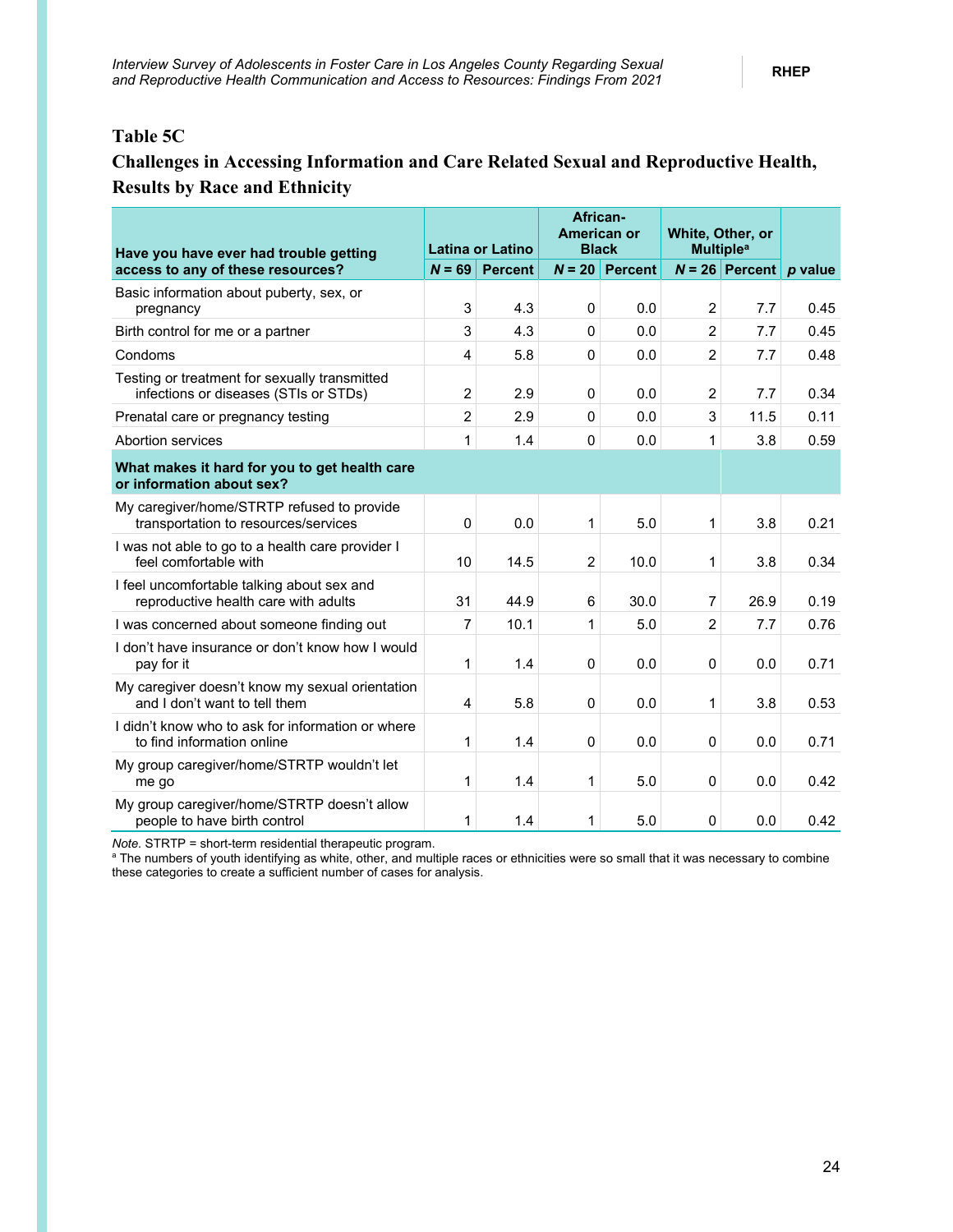#### <span id="page-30-0"></span>**Table 5D**

### **Challenges in Accessing Information and Care Related to Sexual and Reproductive Health, Results by Gender Identity**

| Have you have ever had trouble getting access to any of these                          |          | <b>Female</b>    | <b>Male</b>    |                |         |
|----------------------------------------------------------------------------------------|----------|------------------|----------------|----------------|---------|
| resources?                                                                             | $N = 64$ | Percent $N = 52$ |                | <b>Percent</b> | p value |
| Basic information about puberty, sex, or pregnancy                                     | 3        | 4.7              | 2              | 3.8            | 0.82    |
| Birth control for me or a partner                                                      | 4        | 6.3              | 1              | 1.9            | 0.25    |
| Condoms                                                                                | 4        | 6.3              | 4              | 7.7            | 0.76    |
| Testing or treatment for sexually transmitted infections or diseases<br>(STIs or STDs) | 2        | 3.1              | $\overline{2}$ | 3.8            | 0.83    |
| Prenatal care or pregnancy testing                                                     | 3        | 4.7              | $\overline{2}$ | 3.8            | 0.82    |
| Abortion services                                                                      | 2        | 3.1              | 0              | 0.0            | 0.20    |
| What makes it hard for you to get health care or information<br>about sex?             |          |                  |                |                |         |
| My caregiver/home/STRTP refused to provide transportation to<br>resources/services     | 1        | 1.6              | 1              | 1.9            | 0.88    |
| I was not able to go to a health care provider I feel comfortable with                 | 7        | 10.9             | 4              | 7.7            | 0.55    |
| I feel uncomfortable talking about sex and reproductive health care<br>with adults     | 19       | 29.7             | 24             | 46.2           | 0.068   |
| I was concerned about someone finding out                                              | 8        | 12.5             | $\overline{2}$ | 3.8            | 0.099   |
| I don't have insurance or don't know how I would pay for it                            | 0        | 0.0              | 0              | 0.0            |         |
| My caregiver doesn't know my sexual orientation and I don't want to<br>tell them       | 3        | 4.7              | 1              | 1.9            | 0.42    |
| I didn't know who to ask for information or where to find information<br>online        | 0        | 0.0              | $\Omega$       | 0.0            |         |
| My group caregiver/home/STRTP wouldn't let me go                                       | 1        | 1.6              | 0              | 0.0            | 0.37    |
| My group caregiver/home/STRTP doesn't allow people to have birth<br>control            | 1        | 1.6              | 0              | 0.0            | 0.37    |

*Note.* Responses reflect self-identified gender identity of the respondents. Since only four respondents identified as a gender other than female or male, too few for statistical analysis, these results were not included here. See Table 1 for gender identity breakdown. STRTP = short-term residential therapeutic program.

About one-fifth (22%) of nonheterosexual youth reported that not wanting to reveal their sexual orientation to their caregivers posed a barrier to accessing SRH health care or information (Table 5E). Not surprisingly, only 1% of straight (heterosexual) youth agreed with this statement.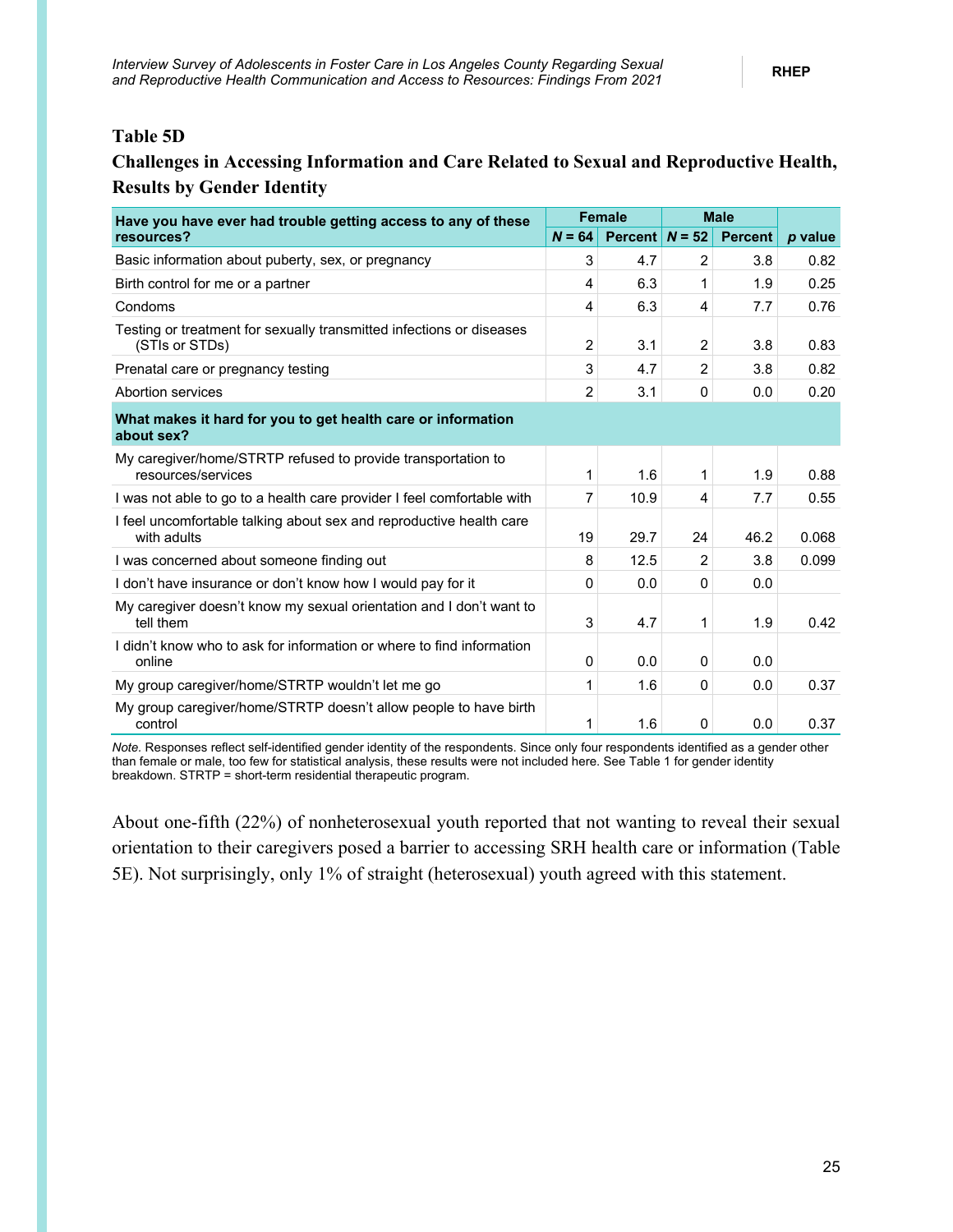#### <span id="page-31-0"></span>**Table 5E**

### **Challenges in Accessing Information and Care Related to Sexual and Reproductive Health, Results by Sexual Orientation**

| Have you have ever had trouble getting access to any of these                       |                | <b>Straight</b><br>(heterosexual) | <b>Othera</b> |                |         |
|-------------------------------------------------------------------------------------|----------------|-----------------------------------|---------------|----------------|---------|
| resources?                                                                          | $N = 100$      | <b>Percent</b>                    | $N = 18$      | <b>Percent</b> | p value |
| Basic information about puberty, sex, or pregnancy                                  | 4              | 4.0                               | 1             | 5.6            | 0.76    |
| Birth control for me or a partner                                                   | 4              | 4.0                               | 1             | 5.6            | 0.76    |
| Condoms                                                                             | 7              | 7.0                               | 1             | 5.6            | 0.82    |
| Testing or treatment for STDs/STIs (sexually transmitted diseases<br>or infections) | 4              | 4.0                               | $\mathbf{0}$  | 0.0            | 0.39    |
| Prenatal care or pregnancy testing                                                  | 5              | 5.0                               | $\mathbf{0}$  | 0.0            | 0.33    |
| Abortion services                                                                   | $\overline{2}$ | 2.0                               | 0             | 0.0            | 0.55    |
| What makes it hard for you to get health care or information<br>about sex?          |                |                                   |               |                |         |
| My caregiver/home/STRTP refused to provide transportation to<br>resources/services  | $\overline{2}$ | 2.0                               | $\mathbf{0}$  | 0.0            | 0.55    |
| I was not able to go to a health care provider I feel comfortable with              | 9              | 9.0                               | 4             | 22.2           | 0.099   |
| I feel uncomfortable talking about sex and reproductive health care<br>with adults  | 40             | 40.0                              | 6             | 33.3           | 0.59    |
| I was concerned about someone finding out                                           | 8              | 8.0                               | 3             | 16.7           | 0.24    |
| I don't have insurance or don't know how I would pay for it                         | 1              | 1.0                               | $\Omega$      | 0.0            | 0.67    |
| My caregiver doesn't know my sexual orientation and I don't want<br>to tell them    | 1              | 1.0                               | 4             | 22.2           | < 0.001 |
| I didn't know who to ask for information or where to find information<br>online     | 1              | 1.0                               | $\mathbf{0}$  | 0.0            | 0.67    |
| My group caregiver/home/STRTP wouldn't let me go                                    | $\overline{2}$ | 2.0                               | $\mathbf{0}$  | 0.0            | 0.55    |
| My group caregiver/home/STRTP doesn't allow people to have<br>birth control         | 2              | 2.0                               | $\mathbf{0}$  | 0.0            | 0.55    |

*Note.* STRTP = short-term residential therapeutic program.<br><sup>a</sup> Includes those who identified as asexual, bisexual, gay, lesbian, pansexual, questioning, unsure, multiple, or prefer not to say. It was necessary to combine these categories to create a sufficient number of cases for analysis. See Table 1 for sexual orientation breakdown.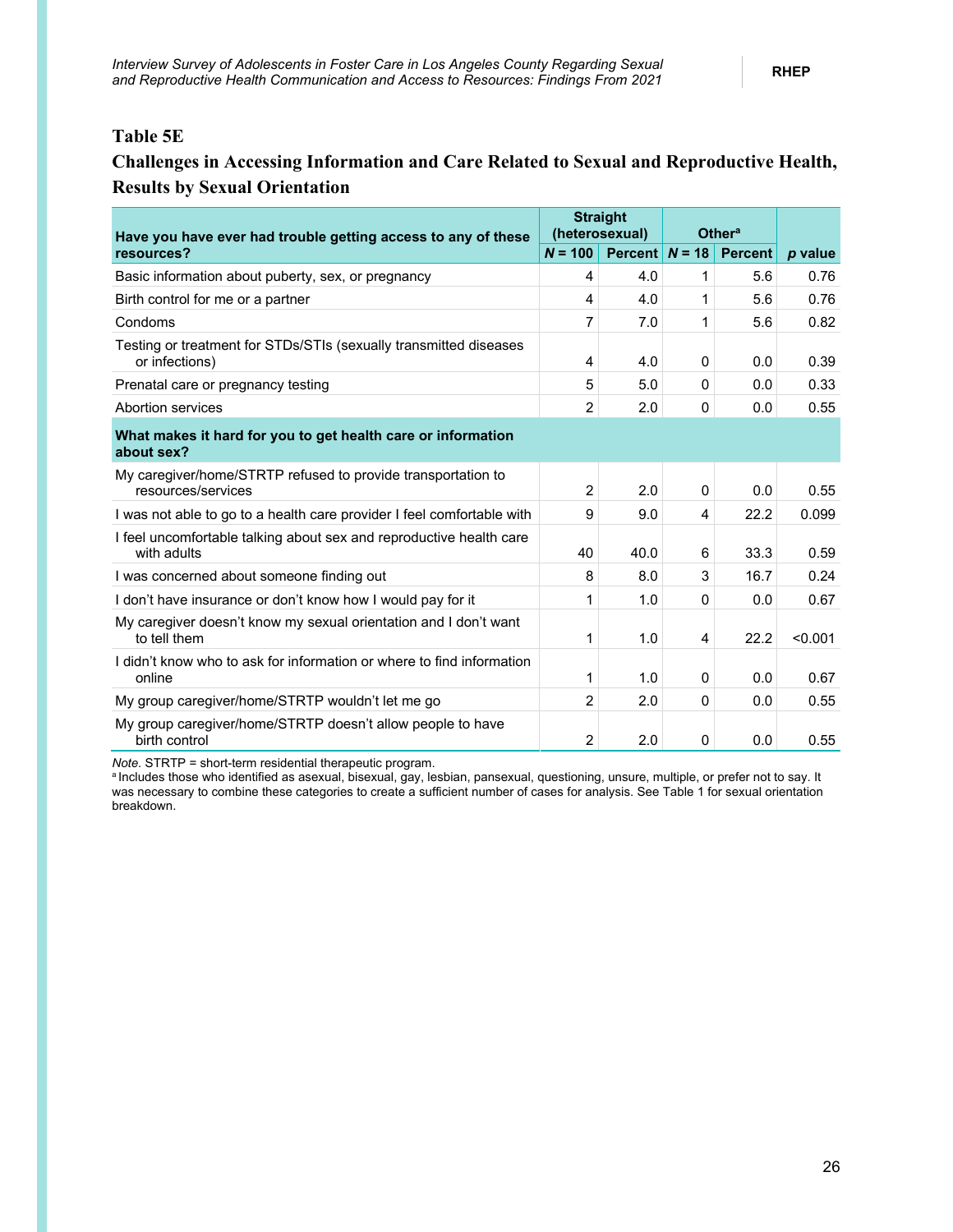## <span id="page-32-0"></span>**V. Comparing 2019 and 2021 Results**

This study was designed to repeat survey administrations over time in order to establish whether youth in foster care experienced greater access to SRH-related information, resources, and services as CFYSHEA implementation presumably became more robust. In this design, the 2019 survey results would serve, to some degree, as a baseline against which subsequent administrations' results could be compared to identify whether progress is occurring, how quickly, and whether there are significant gaps in progress by type of information or service or by youth characteristics.

As it did in so many aspects of life, the COVID-19 pandemic disrupted the efficacy of this design, making the ability to compare the results between the 2019 and 2021 surveys tenuous in several ways. First, the methods differed between the two surveys. In 2019 interviewers met with youth in person while the youth were in court waiting for a dependency hearing, but in 2021, interviewers conducted interviews via telephone or video conference. To the degree that youth were unable to access telephones or Internet connections in private locations, their comfort and candor during the interviews may have been compromised.

The sample selection process also differed between the two survey administrations. In both 2019 and 2021, CLC staff generated a list of youth who met eligibility criteria, that is, those who were between 12 and 20 years old and had been in foster care for at least one year. In 2019, CLC then identified youth whose cases were scheduled for routine court hearings on each weekday during the six-week study period. Interviewers obtained permission from the youth's attorneys to invite the youth to participate in the study. Once they had received permission and while these youth were waiting for their hearings to begin, interviewers informed youth of the study and their right not to participate before asking them whether they would be willing to take the survey. In contrast, in 2021, CLC staff divided the names of youth who met eligibility criteria among the four interviewers, who then contacted the youth's attorneys for permission to ask youth to participate. No attorney denied permission. Interviewers then attempted to contact youth to obtain consent and conduct the interviews via either telephone or video. In some cases, caregivers prevented interviewers from reaching youth directly. In others, youth were reluctant to spend time on the phone once school adjourned for the summer.

Whether related to these sampling and recruiting process differences, the direct impact of the COVID-19 pandemic, or other factors, the 2021 survey's sample was only one-quarter of the 2019 survey's sample, raising the question of nonresponse bias. Fortunately, the demographic distributions of the 2019 and 2021 samples are very similar (Table 6), providing some reassurance that nonresponse bias may not be large. Nevertheless, the smaller number of youth in 2021 make those estimates less stable; therefore, detecting differences between the two periods is more difficult than it would have been with a larger 2021 sample.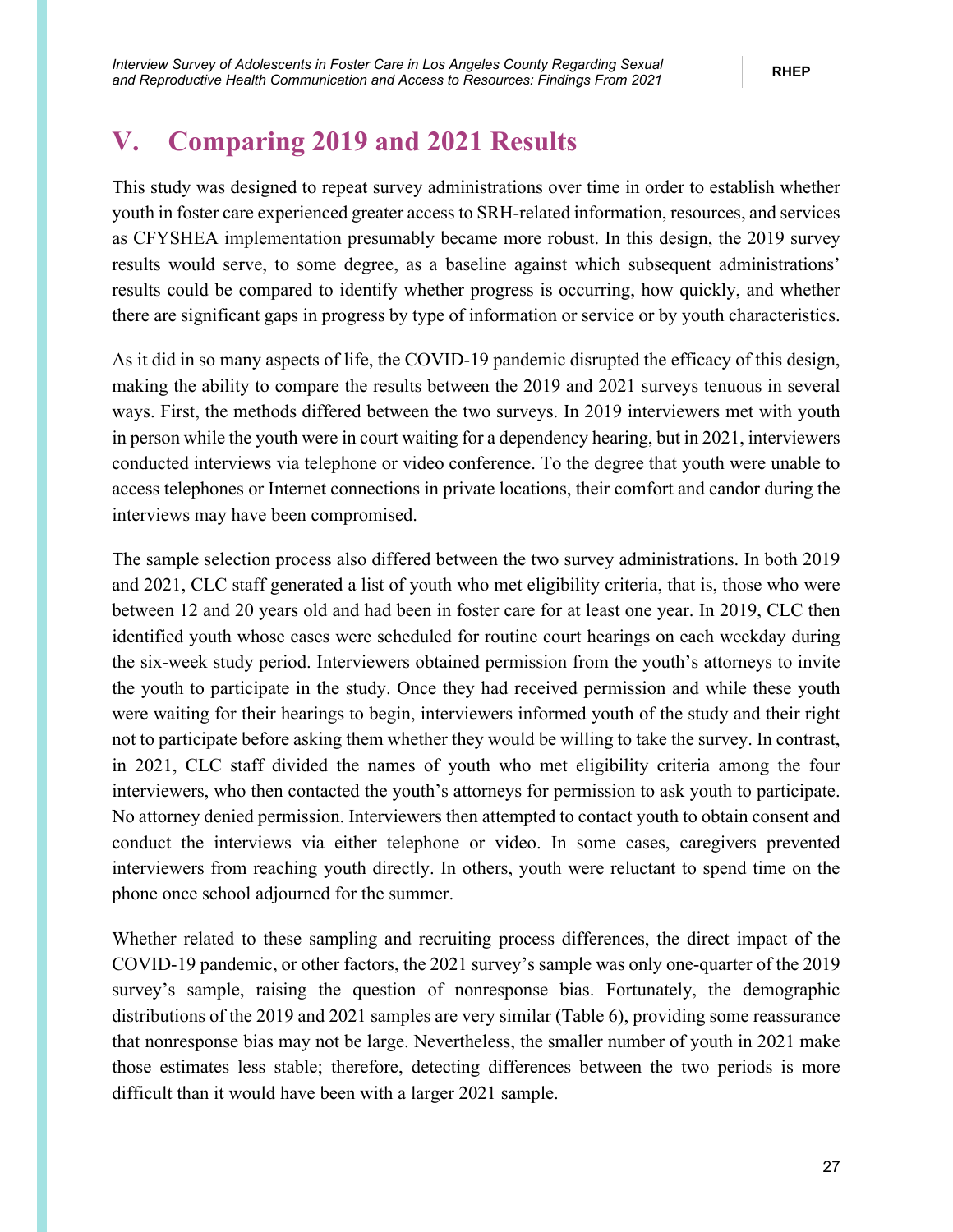#### <span id="page-33-0"></span>**Table 6**

#### **Demographics: 2019 and 2021 Survey Samples**

|                                                                |                  | 2019           |                  | 2021           |  |
|----------------------------------------------------------------|------------------|----------------|------------------|----------------|--|
| <b>Characteristic</b>                                          | $\boldsymbol{N}$ | <b>Percent</b> | $\boldsymbol{N}$ | <b>Percent</b> |  |
| N                                                              | 513              | 100.0          | 124              | 100.0          |  |
| Age in years [mean(SD)]                                        | 15.5             | 2.3            | 16.2             | 2.5            |  |
| Race and ethnicity                                             |                  |                |                  |                |  |
| African-American or Black                                      | 86               | 17.2           | 20               | 17.4           |  |
| Latina or Latino                                               | 300              | 60.1           | 69               | 60.0           |  |
| White or Caucasian                                             | 17               | 3.4            | 9                | 7.8            |  |
| Arab or Middle Eastern                                         | $\overline{2}$   | 0.4            | $\Omega$         | 0.0            |  |
| Asian                                                          | 3                | 0.6            | $\Omega$         | 0.0            |  |
| Pacific Islander                                               | 1                | 0.2            | 0                | 0.0            |  |
| Other                                                          | 5                | 1.0            | 1                | 0.9            |  |
| Multiple races or ethnicities                                  | 85               | 17.0           | 16               | 13.9           |  |
| Gender identity                                                |                  |                |                  |                |  |
| Female                                                         | 283              | 55.4           | 64               | 53.3           |  |
| Male                                                           | 223              | 43.6           | 52               | 43.3           |  |
| Nonbinary, gender fluid, gender nonconforming, or gender queer | 1                | 0.2            | 3                | 2.5            |  |
| Multiple (more than one category)                              | 4                | 0.8            | 1                | 0.8            |  |
| Sexual orientation                                             |                  |                |                  |                |  |
| Asexual                                                        | $\mathbf{1}$     | 0.2            | $\mathbf 0$      | 0.0            |  |
| <b>Bisexual</b>                                                | 39               | 7.6            | 13               | 10.7           |  |
| Gay                                                            | 6                | 1.2            | 1                | 0.8            |  |
| Straight (heterosexual)                                        | 435              | 85.0           | 100              | 82.0           |  |
| Lesbian                                                        | 7                | 1.4            | 0                | 0.0            |  |
| Pansexual                                                      | 4                | 1.2            | 0                | 0.0            |  |
| Questioning or unsure                                          | 6                | 1.2            | 1                | 0.8            |  |
| Multiple (more than one category)                              | 1                | 0.2            | 3                | 2.5            |  |
| Does not identify with any                                     | 1                | 0.2            | $\Omega$         | 0.0            |  |
| Prefer not to say                                              | 12               | 2.3            | 4                | 3.3            |  |

Second, in addition to affecting the survey methods, the pandemic's effects on the lives of youth in care, their social workers, caregivers, health care providers, and school experiences were many, varied, and certainly extreme. The 2021 survey was conducted in July and August, as youth in Los Angeles were slowly emerging from almost a year under such pandemic-related public health measures as restricted travel, closed schools, and limited access to services. Child welfare agencies struggled to provide services and connect with families and youth during these restrictions. Moreover, the COVID-19 pandemic had significant impact on the physical and mental health and well-being of many people, especially children and youth. These and related disruptions may well have affected the 2021 responses relative to 2019 in a variety of ways: youth may have had less or more contact with their social workers during the crisis; youth may have had more or less contact with health care providers; even if the number of interactions was similar, whether they occurred in person or virtually could have affected responses; social workers may have had to manage more changes in youth's foster or school placements due to the pandemic, leaving less time for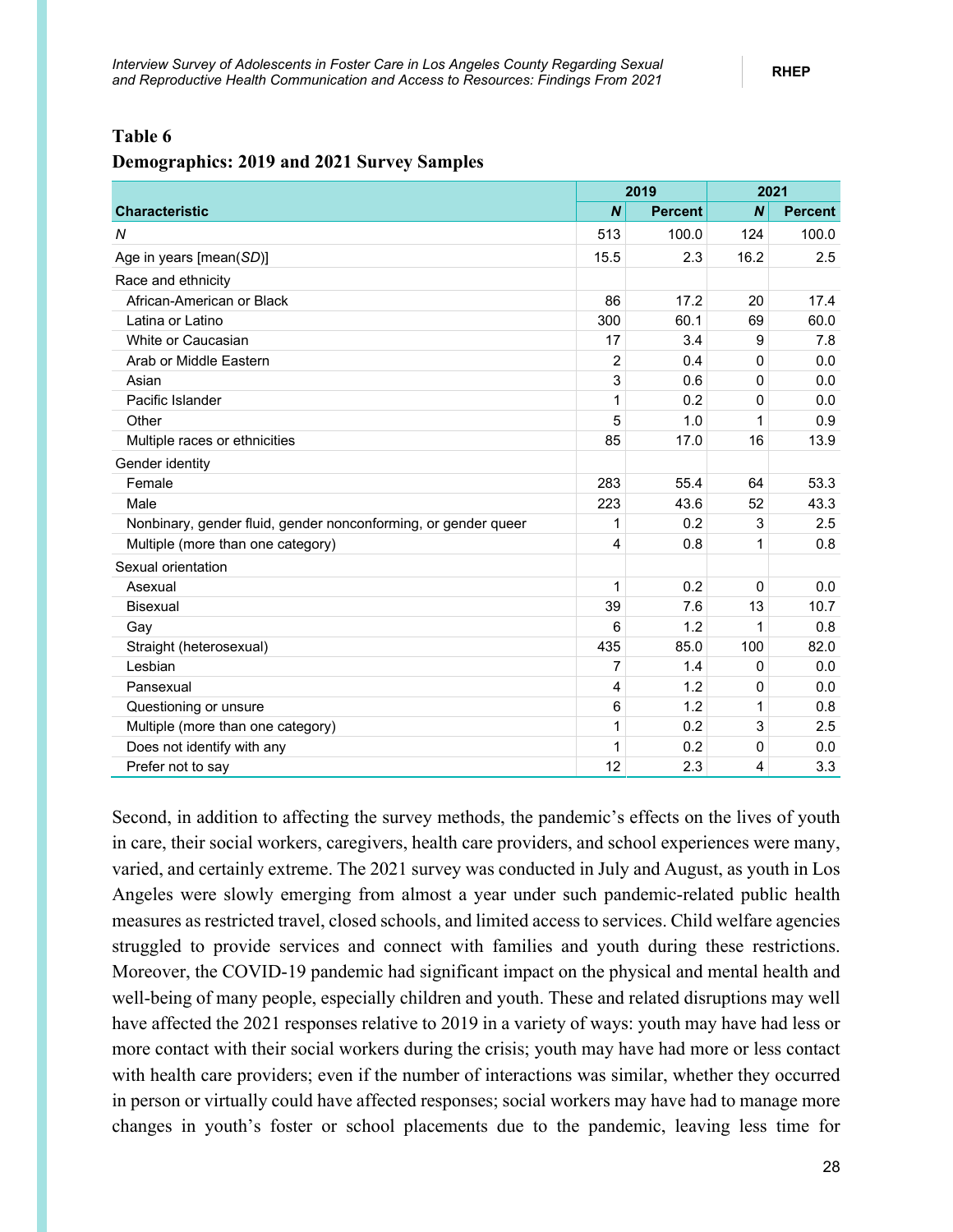conversations about SRH; both social workers and health care providers may have had more pressing issues to address; and so on.

To gain some understanding of how the circumstances of the pandemic may have affected youth's responses to the survey, the 2021 survey included questions about youth's access to such resources as their social workers, SRH services, and sex education in school during the last year, that is, during the pandemic. Between 53% and 58% of youth reported their access to each resource in the last year was similar to their access before the pandemic (Table 7). The remaining youth, however, were more likely to report *less* access to social workers, SRH services, and sex education during the pandemic than before it occurred (about 30% vs. 10%–16%). Only access to information on how to stay safe in relationships appeared to improve in the second year (27% vs. 19%). Reports of reduced access to social workers may have biased youth reports of access in other areas in a negative direction.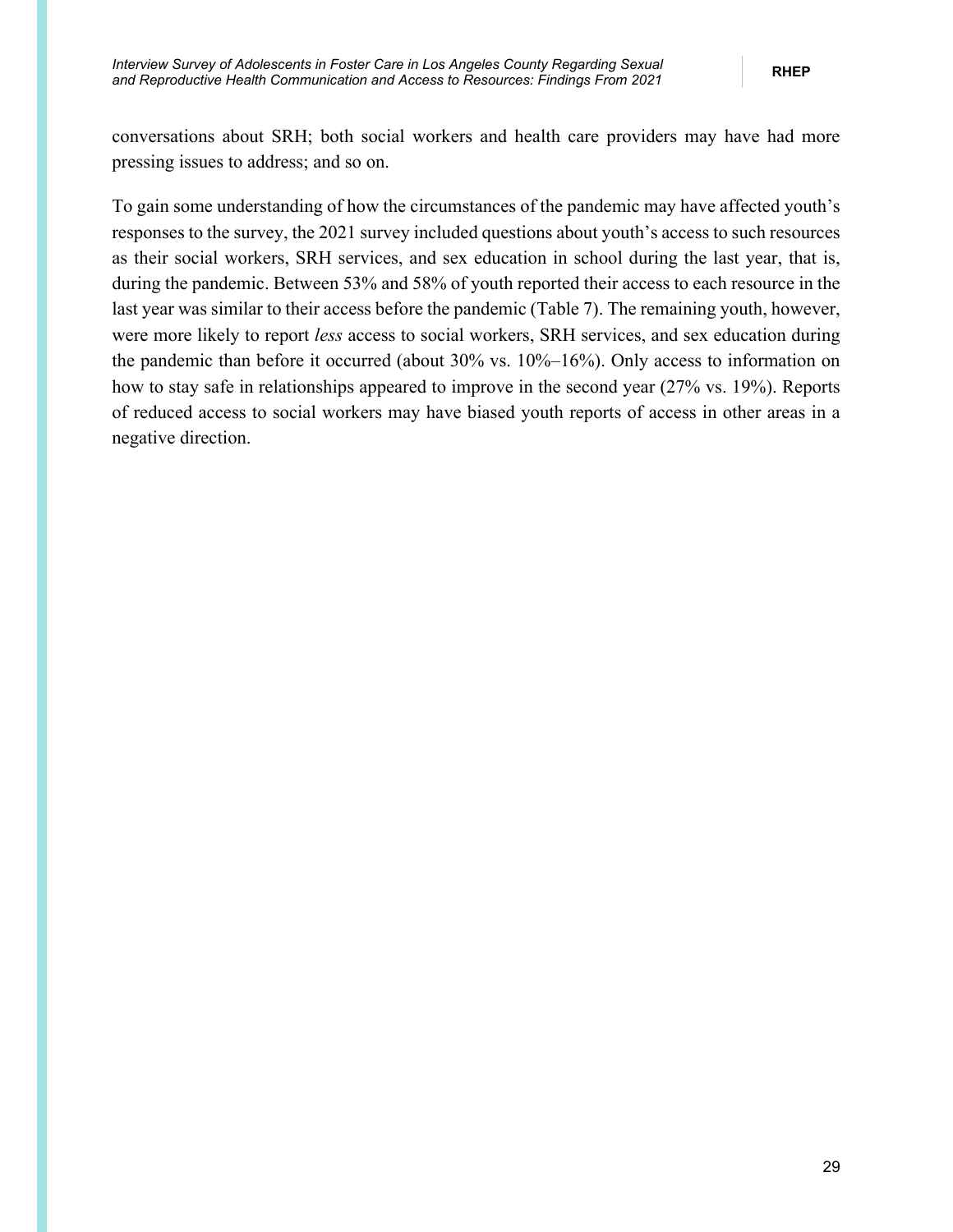#### <span id="page-35-0"></span>**Table 7**

#### **Pandemic Effects on Access to Resources Relevant to Sexual and Reproductive Health**

| In the past year, since the pandemic started, have you had more or less access to                                                           | $\boldsymbol{N}$ | <b>Percent</b> |
|---------------------------------------------------------------------------------------------------------------------------------------------|------------------|----------------|
| Your social worker/case worker?                                                                                                             | 119              |                |
| A lot less                                                                                                                                  | 14               | 11.9           |
| Somewhat less                                                                                                                               | 21               | 17.8           |
| Same                                                                                                                                        | 64               | 54.2           |
| More                                                                                                                                        | 11               | 9.3            |
| A lot more                                                                                                                                  | 8                | 6.8            |
| Information on how to stay safe in your relationships?                                                                                      | 113              |                |
| A lot less                                                                                                                                  | 11               | 9.7            |
| Somewhat less                                                                                                                               | 11               | 9.7            |
| Same                                                                                                                                        | 60               | 53.1           |
| More                                                                                                                                        | 7                | 6.2            |
| A lot more                                                                                                                                  | 24               | 21.2           |
| I didn't want/try to access                                                                                                                 | 0                | 0.0            |
| Sexual and reproductive services such as appointments to get contraception/birth<br>control, STD testing, prenatal care, abortion services? | 112              |                |
| A lot less                                                                                                                                  | 19               | 17.0           |
| Somewhat less                                                                                                                               | 15               | 13.4           |
| Same                                                                                                                                        | 65               | 58.0           |
| More                                                                                                                                        | $\overline{7}$   | 6.3            |
| A lot more                                                                                                                                  | 6                | 5.4            |
| I didn't want/try to access                                                                                                                 | $\overline{0}$   | 0.0            |
| Sex ed through school, such as in a health, science, or other class?                                                                        | 111              |                |
| A lot less                                                                                                                                  | 20               | 18.0           |
| Somewhat less                                                                                                                               | 19               | 17.1           |
| Same                                                                                                                                        | 61               | 55.0           |
| More                                                                                                                                        | 7                | 6.3            |
| A lot more                                                                                                                                  | 4                | 3.6            |
| I didn't want/try to access                                                                                                                 | 0                | 0.0            |

Youth reports about changes in resource access during the pandemic varied among demographic groups. Compared with the oldest youth, the two groups of younger youth were less likely to report that their access to social workers declined during the pandemic. On the other hand, younger youth were more likely than the oldest youth to report that they had less access to SRH services during the pandemic. Latina or Latino youth were three times as likely as youth who identified as white, other race and ethnicity, or of multiple races or ethnicities to report that they had less access to sex education in school.

After adjusting for confounding factors, males were three times more likely than females to report that they had less access to their social workers during the pandemic. Although the odds ratio estimates were not statistically significant, nonheterosexual youth were three to four times more likely than heterosexual youth to report less access to their social workers, information on staying safe in relationships, and SRH services during the pandemic. The very small sample of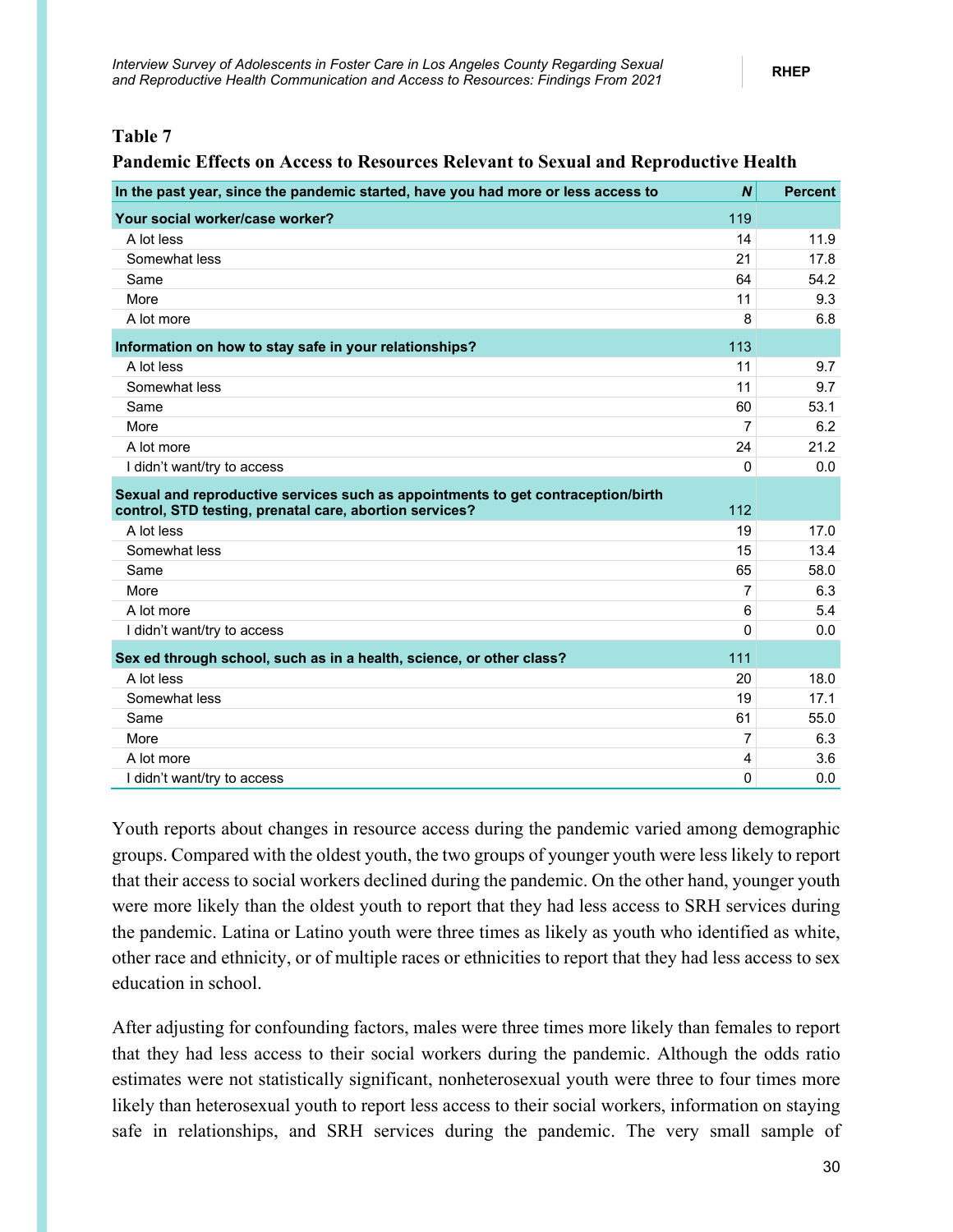nonheterosexual youth made detecting differences between them and other youth difficult, so the consistent pattern across three of the four resources is noteworthy.

The survey also asked youth whether each of the following five factors made it more difficult for them to access SRH services: finances or money, housing or placement, mental health, education, or employment. Across the five factors, between 63% and 85% of youth indicated that the factors did not make accessing services more difficult during the pandemic (Table 8). Multivariate analyses indicated that in general, younger youth were less likely than the oldest youth to report that finances, housing, or mental health reduced their access to SRH services during the pandemic. Notably, Latina or Latino youth were four times more likely than those who identified as white, other race and ethnicity, or of multiple races or ethnicities to report mental health as a barrier to accessing SRH services.

### <span id="page-36-0"></span>**Table 8**

### **Whether Various Factors Made Access to Sexual and Reproductive Health Services More Difficult During Pandemic: 2021**

| In the past year, since the pandemic started, have any of the following made it more<br>difficult for you to access sexual and reproductive health services? Please say yes if |              |                |
|--------------------------------------------------------------------------------------------------------------------------------------------------------------------------------|--------------|----------------|
| it made it more difficult for you to get access.                                                                                                                               | <sub>N</sub> | <b>Percent</b> |
| <b>Finances/money</b>                                                                                                                                                          |              |                |
| Yes                                                                                                                                                                            | 26           | 23.2           |
| No                                                                                                                                                                             | 86           | 76.8           |
| Housing/placement                                                                                                                                                              |              |                |
| Yes                                                                                                                                                                            | 17           | 15.0           |
| <b>No</b>                                                                                                                                                                      | 96           | 85.0           |
| <b>Mental health</b>                                                                                                                                                           |              |                |
| Yes                                                                                                                                                                            | 35           | 31.3           |
| <b>No</b>                                                                                                                                                                      | 77           | 68.8           |
| <b>Education</b>                                                                                                                                                               |              |                |
| Yes                                                                                                                                                                            | 42           | 37.5           |
| No                                                                                                                                                                             | 70           | 62.5           |
| <b>Employment</b>                                                                                                                                                              |              |                |
| Yes                                                                                                                                                                            | 23           | 20.7           |
| No                                                                                                                                                                             | 88           | 79.3           |

Given the differences in methods between the two survey administrations and the pandemicrelated disruptions to everyday life that occurred in 2020–21 (some of which are documented in the 2021 survey), the validity of direct comparisons between individual 2019 and 2021 estimates is suspect. Looking at patterns of differences, however, can be fruitful for reflecting on these data and planning for future research on the sexual development of youth in foster care and the implementation of CFYSHEA, including in the new context of an ongoing pandemic.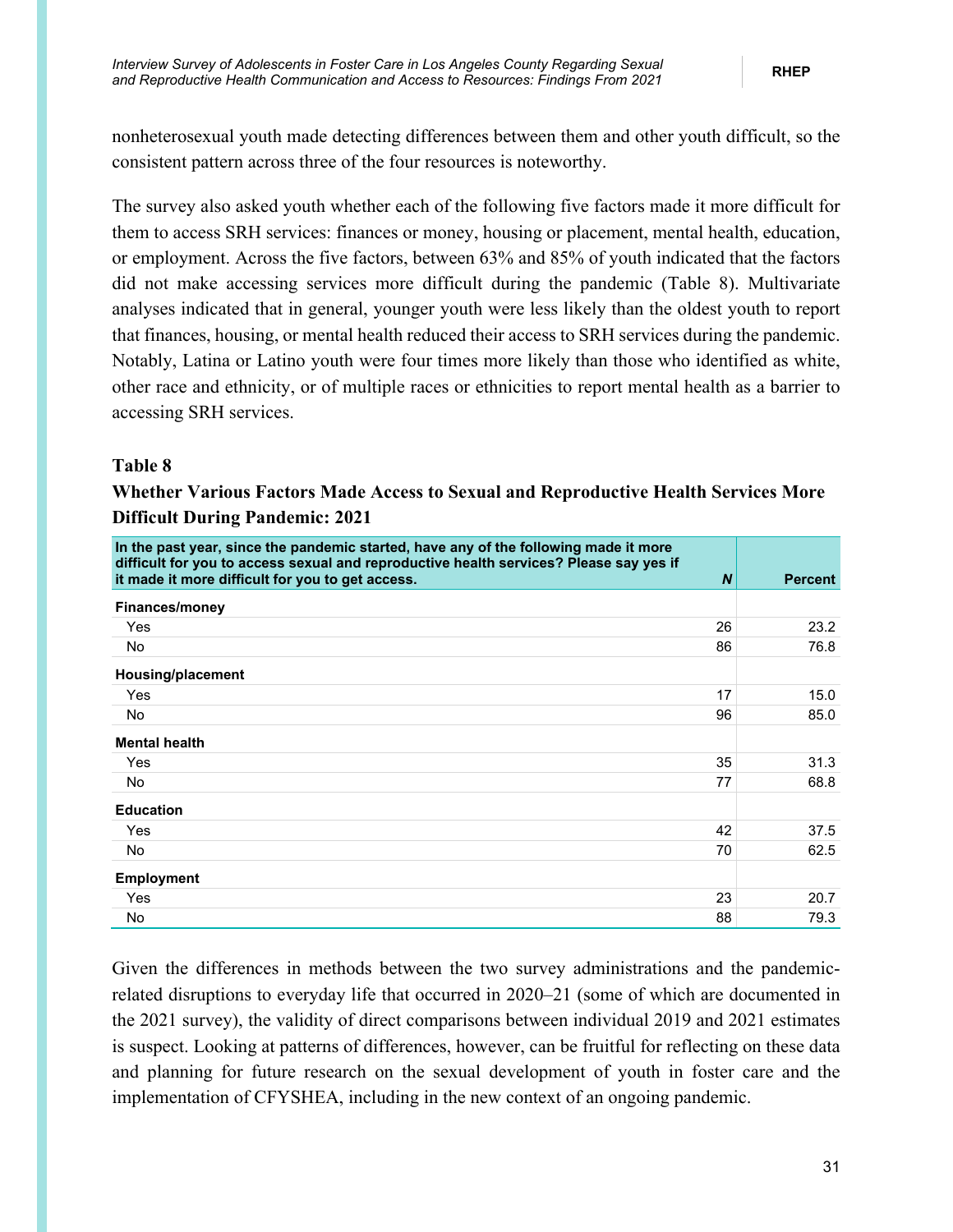Among all youth, the percentages who reported having conversations with their social workers about the series of SRH topics more often increased than decreased between 2019 and 2021 (Table 9). Overall, 56% of youth surveyed in 2021 reported having at least one conversation about SRH topics with a social worker in the past year; 45% did so in 2019. Among the 12 specific SRHrelated topics in the survey, the percentage of youth who reported they had discussed the topic with their social workers in the last year appears to have increased between 2019 and 2021 for nine of those topics.

#### <span id="page-37-0"></span>**Table 9**

|                                                                                                                 | 2019             |                | 2021           |                | Change           |
|-----------------------------------------------------------------------------------------------------------------|------------------|----------------|----------------|----------------|------------------|
| Has your social worker talked with you about                                                                    | $\boldsymbol{N}$ | <b>Percent</b> | N <sub>1</sub> | <b>Percent</b> | <b>From 2019</b> |
| Whether you have any questions or want any information about<br>puberty, sex, or sexual and reproductive health | 127              | 26.0           | 38             | 35.8           | ٠                |
| How to know if a relationship is healthy                                                                        | 117              | 23.4           | 0              | 0.0            |                  |
| How to know when you are ready to have sex                                                                      | 61               | 12.2           | 20             | 17.5           | ÷                |
| Birth control (other than condoms)                                                                              | 114              | 22.8           | 49             | 41.5           | ٠                |
| Condoms                                                                                                         | 132              | 26.1           | 50             | 42.4           | ÷                |
| Unplanned pregnancy                                                                                             | 72               | 14.3           | $\Omega$       | 0.0            |                  |
| STDs/STIs (sexually transmitted diseases and infections)                                                        | 103              | 20.5           | 40             | 34.5           | ÷                |
| How to handle pressure to have sex                                                                              | 68               | 13.4           | 22             | 19.3           | ÷                |
| Your right to get sexual and reproductive health care when you<br>want it                                       | 109              | 21.9           | 26             | 26.8           | ٠                |
| Your right to confidentiality/privacy about your sexual and<br>reproductive health                              | 122              | 24.6           | 0              | 0.0            |                  |
| Your right to have questions answered and get info from a<br>reliable source                                    | 115              | 23.0           | 32             | 30.8           | ٠                |
| Abortion                                                                                                        |                  | 11.8           | 16             | 13.8           | ÷                |
| Are there any other sexual health topics you can think of<br>that they talked to you about?                     |                  |                |                |                |                  |
| No                                                                                                              | 504              | 98.2           | 123            | 99.2           |                  |
| Yes                                                                                                             | 9                | 1.8            | 1              | 0.8            | ∼                |

### **Talking About Sexual Health Topics: 2019 and 2021**

CFYSHEA requires social workers to inform the youth whose cases they manage of their rights to access age-appropriate SRH information, to consent to care, and to confidentiality. The percentages of youth reporting that their social workers asked them whether they had questions or wanted information about puberty, sex, or SRH and that discussed youth's rights to have questions answered and get information from a reliable source and to obtain care were larger in 2021 than in 2019. On the other hand, no youth surveyed in 2021 reported their social worker had talked to them about their right to confidentiality, whereas 24% of youth surveyed in 2019 had done so.

In 2019, between 7% and 17% of youth reported having conversations with their social workers regarding access to information about five specific SRH resources or services or access to the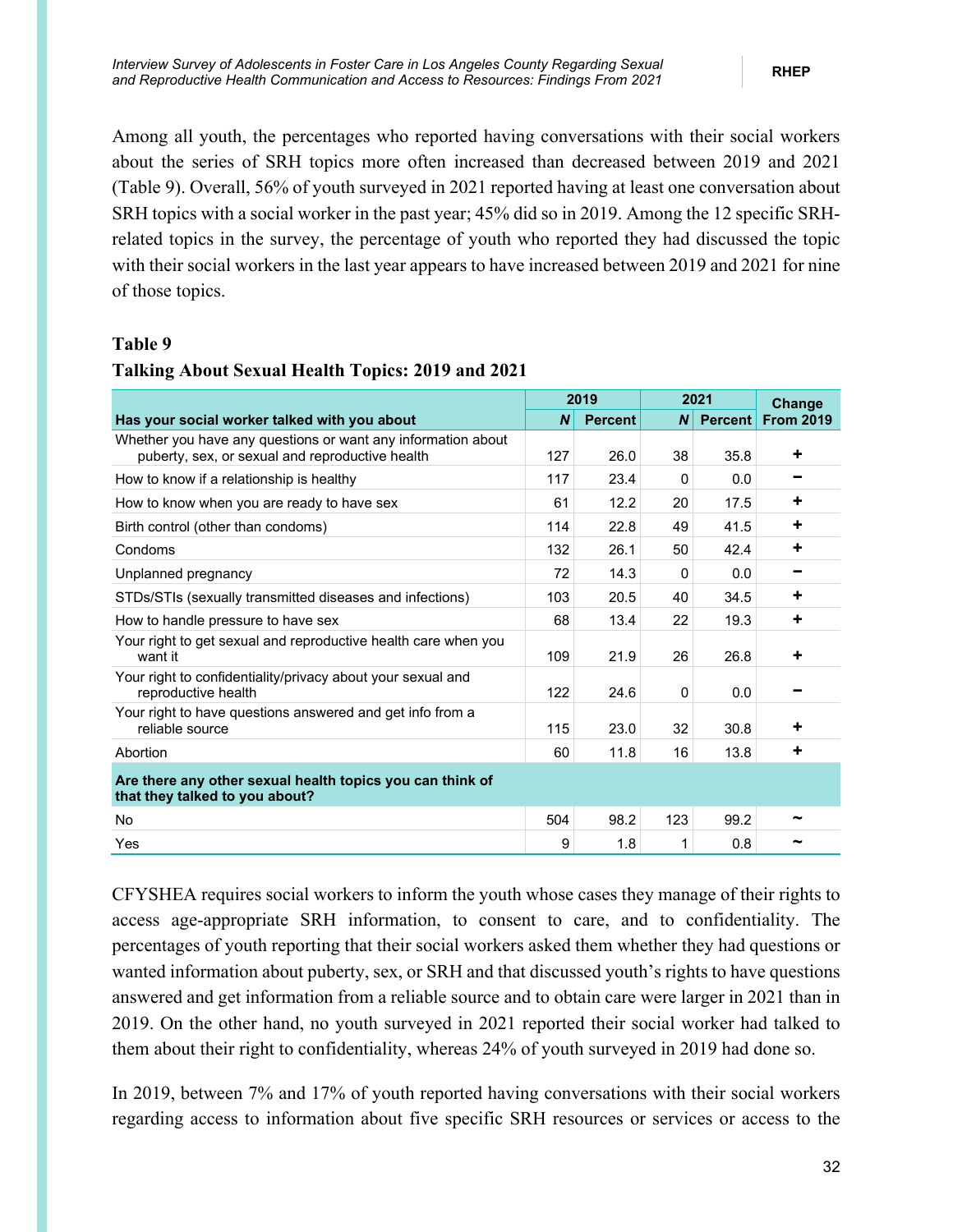resources or services themselves (Table 10). In 2021, youth reported conversations with their social workers about only two of these five: 11% had conversations about abortion or abortion access, and 14% had conversations about accessing STD/STI testing or treatment information or access to those services. That no youth in 2021 reported discussing any of the other topics with their social workers is striking, especially in light of the consistent, if small, increases over time in the percentage of youth who reported that their social workers actually helped them access four specific SRH resources or services. These inconsistencies raise questions about how respondents understood the survey questions.

#### <span id="page-38-0"></span>**Table 10**

| <b>Accessing Services and Information: 2019 and 2021</b> |  |
|----------------------------------------------------------|--|
|----------------------------------------------------------|--|

| Has your social worker talked about how you/your partner                         |    | 2019           |                  | 2021           | Change           |  |
|----------------------------------------------------------------------------------|----|----------------|------------------|----------------|------------------|--|
| can access these services or information?                                        | N  | <b>Percent</b> | $\boldsymbol{N}$ | <b>Percent</b> | <b>From 2019</b> |  |
| Birth control                                                                    | 67 | 13.2           | 0                | 0.0            |                  |  |
| Condoms                                                                          | 84 | 16.6           | 0                | 0.0            |                  |  |
| STD/STI (sexually transmitted disease or infection) testing or<br>treatment      | 65 | 12.8           | 16               | 13.9           | ٠                |  |
| Information about choices and next steps when someone is<br>pregnant             | 41 | 8.2            | 0                | 0.0            |                  |  |
| Abortion                                                                         | 37 | 7.4            | 13               | 11.0           | ÷                |  |
| Prenatal care                                                                    | 24 | 4.7            | 0                | 0.0            |                  |  |
| Where to get more information about any of the topics I just listed              | 59 | 11.5           | 17               | 16.5           | ÷                |  |
| Has your social worker helped you get access to these<br>resources?              |    |                |                  |                |                  |  |
| <b>Birth control</b>                                                             | 40 | 7.8            | 12               | 10.4           | ÷                |  |
| Condoms                                                                          |    | 9.8            | 16               | 13.7           | ٠                |  |
| STD testing or treatment                                                         | 31 | 6.1            | 10 <sup>°</sup>  | 8.5            | ÷                |  |
| Pregnancy care (pregnancy testing, prenatal care, abortion,<br>birthing support) | 21 | 4.2            | 12               | 10.3           | ٠                |  |

When asked whether they had received SRH-related information from each of five specific sources of information, fewer youth reported receiving information from their schools, caregivers, family, or health care providers in 2021 than in 2019 (Table 11). In contrast, relatively more youth reported receiving SRH-related information from friends in 2021 than in 2019 (53% compared with 37%, respectively). This pattern could reflect the disruptions in interactions caused by the pandemic.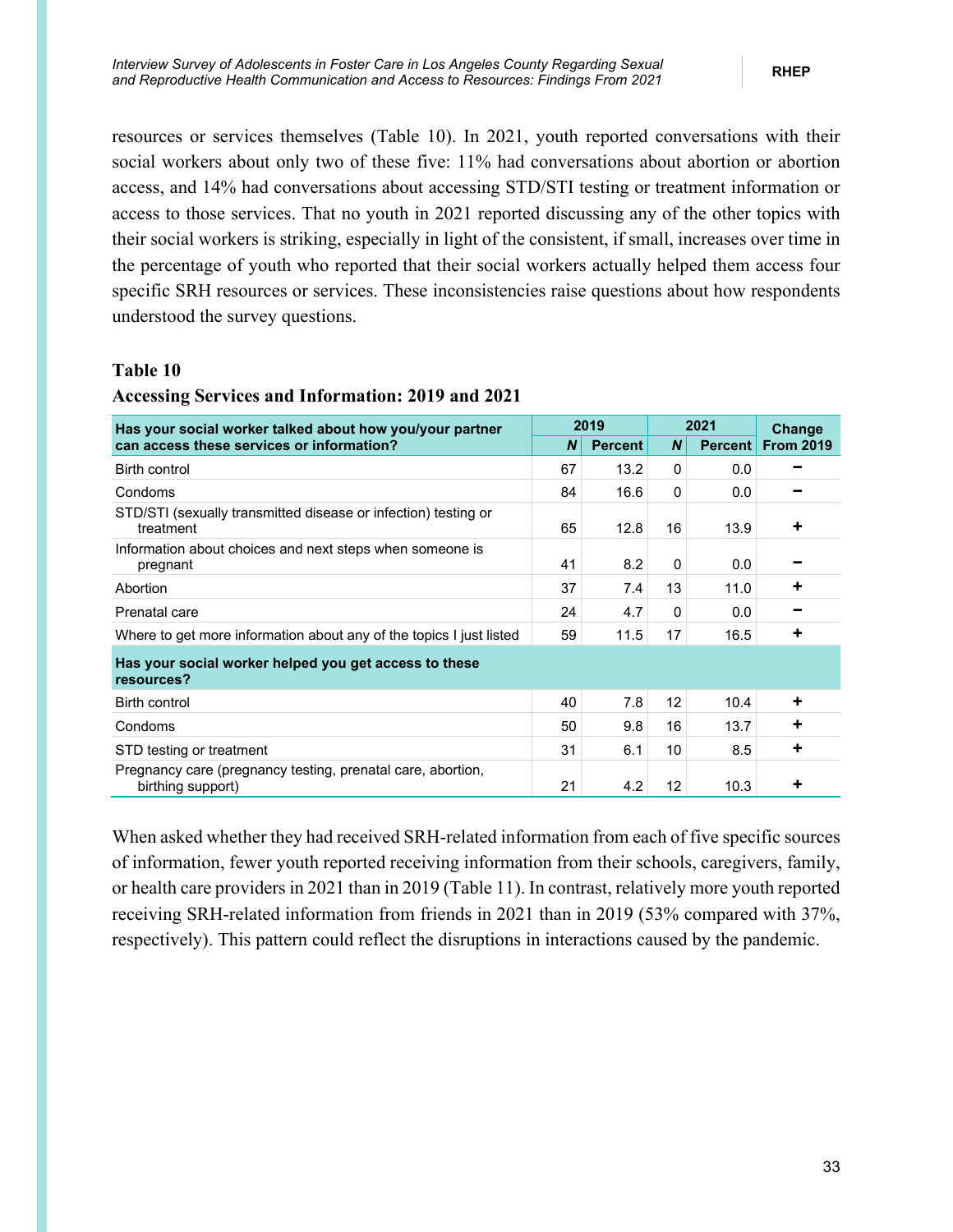### <span id="page-39-0"></span>**Table 11**

#### **Sources of Information: 2019 and 2021**

| Have you received information on birth control, condoms,                    |          | 2019           |          | 2021 |                             |  |
|-----------------------------------------------------------------------------|----------|----------------|----------|------|-----------------------------|--|
| sexually transmitted disease treatment, or pregnancy from<br>these sources? | <b>N</b> | <b>Percent</b> | <b>N</b> |      | Change<br>Percent From 2019 |  |
| School                                                                      | 324      | 63.2           | 65       | 52.4 | -                           |  |
| Caregivers                                                                  | 139      | 27.1           | 27       | 21.8 | -                           |  |
| Friends                                                                     | 188      | 36.6           | 66       | 53.2 | ÷                           |  |
| Family (parents or relatives)                                               | 204      | 39.8           | 25       | 20.2 | -                           |  |
| Health care providers                                                       | 212      | 41.3           | 37       | 29.8 |                             |  |

When asked whether they had experienced difficulty accessing each of six specific SRH-related resources or services, small percentages (7% or less) of youth reported having had challenges in these areas in both 2019 and 2021 (Table 12). The 2021 percentages were larger than the corresponding 2019 percentages for four of the six resources/services, though given the small proportions, the magnitude of the difference was negligible in most cases.

### <span id="page-39-1"></span>**Table 12**

#### **Challenges to Accessing Information, Resources, or Services: 2019 and 2021**

| Have you ever had trouble getting access to any of these                                  |                  | 2019           |                  | 2021           | Change           |
|-------------------------------------------------------------------------------------------|------------------|----------------|------------------|----------------|------------------|
| resources?                                                                                | $\boldsymbol{N}$ | <b>Percent</b> | $\boldsymbol{N}$ | <b>Percent</b> | <b>From 2019</b> |
| Basic information about puberty, sex, or pregnancy                                        | 27               | 5.3            | 5                | 4.0            |                  |
| Birth control for me or a partner                                                         | 15               | 2.9            | 5                | 4.0            | ٠                |
| Condoms                                                                                   | 15               | 2.9            | 8                | 6.5            | ٠                |
| Testing or treatment for STDs/STIs (sexually transmitted diseases<br>or infections)       | 12               | 2.3            | 4                | 3.2            | ÷                |
| Prenatal care or pregnancy testing                                                        | 9                | 1.8            | 5                | 4.0            | ٠                |
| Abortion services                                                                         | 10               | 1.9            | $\overline{2}$   | 1.6            |                  |
| What makes it hard for you to get health care or information<br>about sex?                |                  |                |                  |                |                  |
| My caregiver/home/STRTP refused to provide transportation to get<br>resources or services | 27               | 5.3            | $\overline{2}$   | 1.6            |                  |
| I was not able to go to a health care provider I feel comfortable with                    | 47               | 9.2            | 13               | 10.5           | ٠                |
| I feel uncomfortable talking about sex and reproductive health care<br>with adults        | 194              | 37.8           | 46               | 37.1           |                  |
| I was concerned about someone finding out                                                 | 35               | 6.8            | 11               | 8.9            | ٠                |
| I don't have insurance or don't know how I would pay for it                               | 16               | 3.1            | 1                | 0.8            |                  |
| My caregiver doesn't know my sexual orientation and I don't want<br>to tell them          | 27               | 5.3            | 5                | 4.0            |                  |
| I didn't know who to ask for information or where to find information<br>online           | 48               | 9.4            | 1                | 0.8            |                  |
| My group caregiver/home/STRTP wouldn't let me go                                          | 14               | 2.7            | $\overline{2}$   | 1.6            |                  |
| My group caregiver/home/STRTP doesn't allow people to have<br>birth control               | 14               | 2.7            | $\overline{2}$   | 1.6            |                  |

*Note.* STRTP = short-term residential therapeutic program.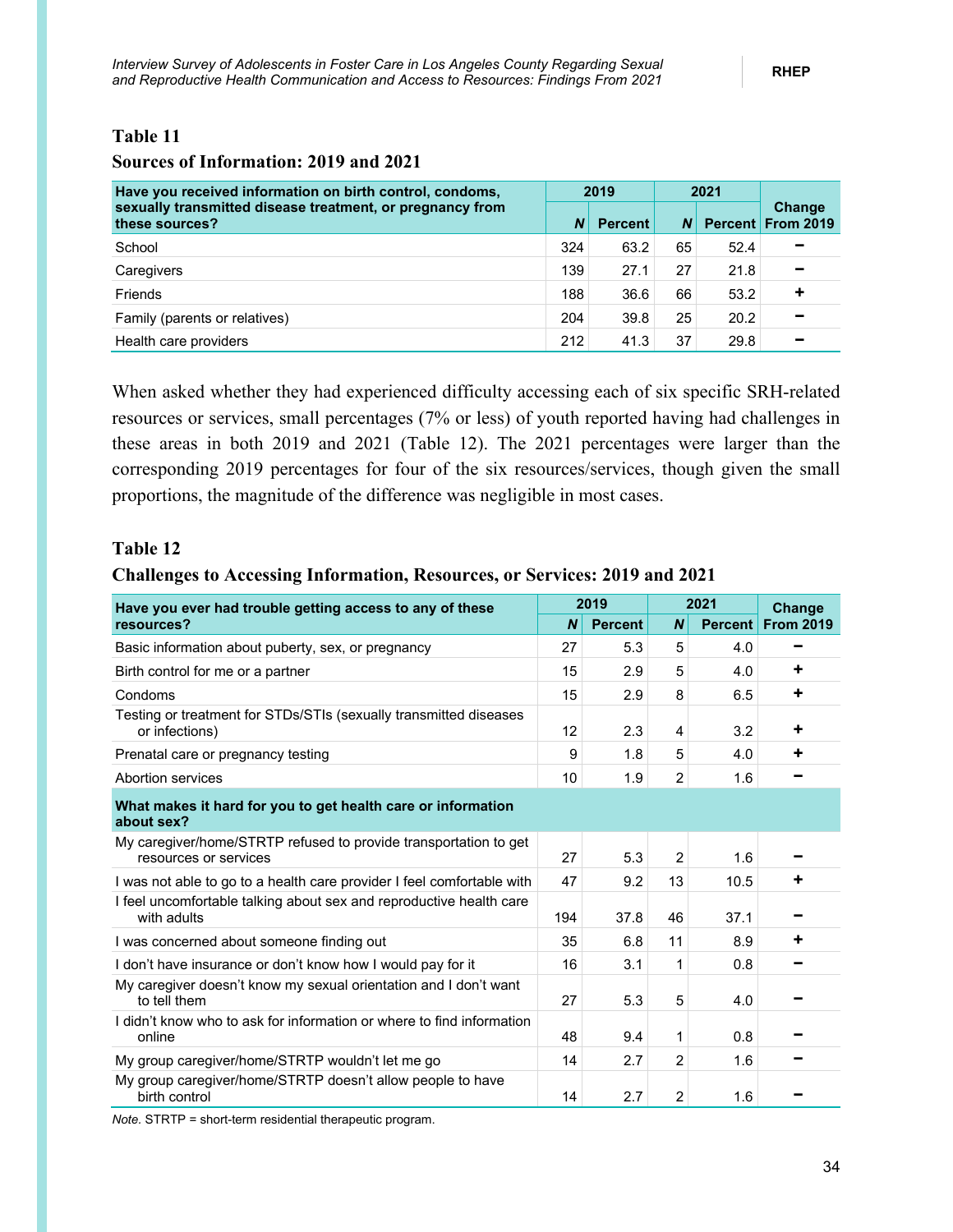Although relatively few youth reported experiencing challenges accessing specific SRH-related resources and services in either 2019 or 2021, more youth reported experiencing a few of nine potential barriers to obtaining SRH-related health care or information. For the most part differences between the 2019 and 2021 percentages were small, and seven of the nine differences were negative, indicating relatively fewer youth experienced these barriers in 2021 than in 2019. The largest difference was observed in the percentage of youth who agreed with the statement "I don't know who to ask for information or where to find information online." Nine percent of youth agreed with that statement in 2019, but 1% did so in 2021, one indication that information may have been more accessible to youth in 2021, when remote schooling resulted in some students acquiring new or better access to the Internet from home.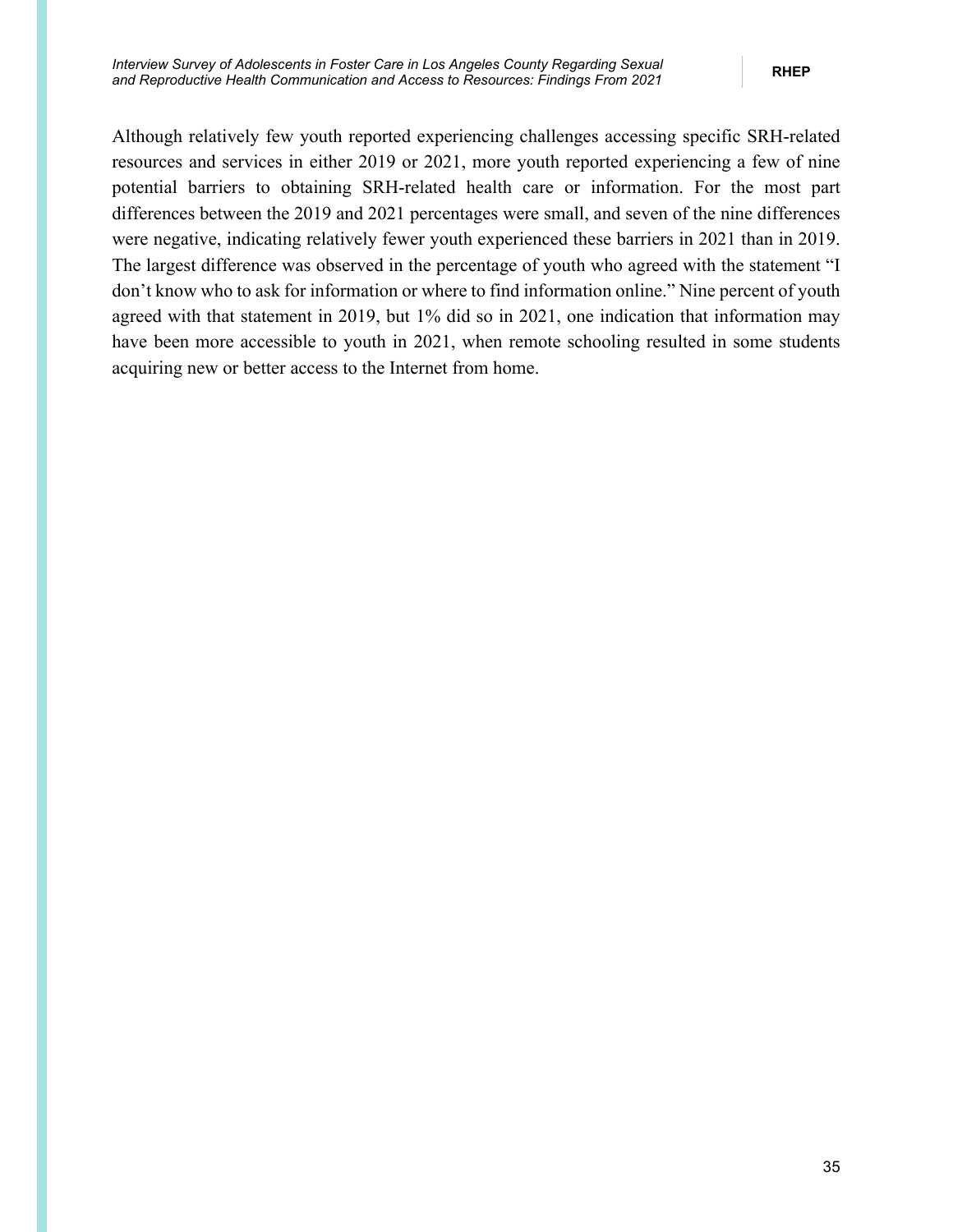## <span id="page-41-0"></span>**VI. Limitations of Study Design**

In addition to the pandemic-related differences in survey methods and youth experience that complicate interpreting differences between 2019 and 2021 estimates, there are several limitations to this study, many of which apply to both the 2019 and 2021 survey administrations. First, the validity of the estimates of whether youth had the conversations of interest depends on youth accurately remembering the occurrence, timing, and content of those conversations. Given the limits of human memory, the study results are likely to underestimate the percentage of youth who actually had conversations with social workers or others about specific topics: youth are more likely to forget a conversation than remember one that did not happen. Moreover, as stress can affect memory and recall, this recall bias may have been exacerbated by the COVID-19 pandemic and therefore be more pronounced in 2021 than in 2019.

Although youth and social workers may recall episodes of communication about sexual health or facilitation of care differently, the accuracy of that number may not be as important as youth perceptions. Youth are unlikely to benefit from a conversation if they do not remember having it. Thus, youth reports may best represent the actual impact, rather than incidence, of SRH communication with social workers. Furthermore, this recall bias is less likely to affect youth recollections regarding facilitation of access to information or resources and perceived barriers or challenges than memories of conversations.

Second, the sensitive nature of the survey items may have induced some social desirability or reporting bias in youth responses to some items. This is consistent with the finding that 37% of youth reported feeling uncomfortable talking to adults about SRH. Such bias may be more likely in the 2019 (in-person) responses than in the 2021 (telephone) responses.

Finally, the language used in the survey questions may have been interpreted differently by youth and researchers. For example, in 2019, no participant reported that a social worker spoke to them about what a healthy relationship is; however, when asked what other topics a social worker had discussed, free-text responses included "being safe," "being aware of domestic violence," and "to be treated nicely," which some people would define as indicators of healthy relationships.

Despite these limitations, this study provides valuable data that can contribute to policymakers' and researchers' understanding of SRH education and sexual development among Los Angeles youth in foster care. As California legislators and advocates for youth in foster care seek to monitor the impact of CFYSHEA in pursuit of better SRH outcomes among youth in foster care, this study offers insights into future research needs and strategies.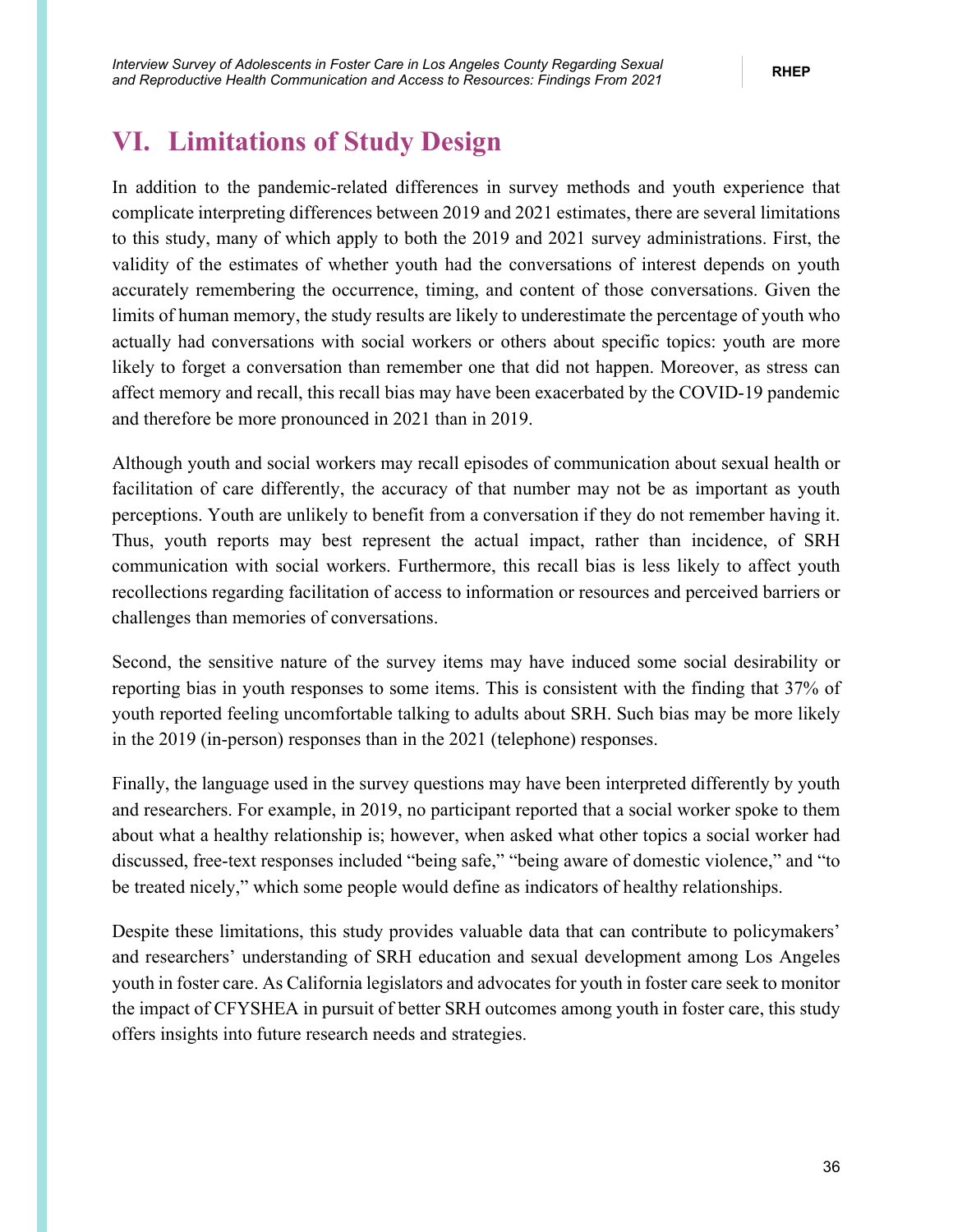## <span id="page-42-0"></span>**VII. Summary and Recommendations**

CFYSHEA requires that social workers in California's child welfare systems inform youth about their rights to care and how to access that care, engage in age-appropriate and developmentally appropriate conversations on an annual basis, and facilitate access to care when youth request help to obtain care. To support social workers in fulfilling these responsibilities, the law also mandates that they undergo training in how to support the healthy sexual development of youth. This study assessed youth perspectives on their interactions with social workers and other sources of SRH information and services, key mechanisms for realizing the goals of CFYSHEA. In addition, the study examined whether youth's experiences varied with their age, race and ethnicity, gender identity, or sexual orientation. Key findings follow.

### **Many social workers address sexual and reproductive health development with youth, and more are beginning to do so.**

Among youth who participated in the 2021 survey, 56% reported having had at least one conversation about SRH topics with a social worker in the past year. This marks a 10% increase over the 45% who reported doing so in 2019, suggesting that implementation of the new law may be having the intended effects. While just under half of youth reported that their social worker had discussed condoms (42.4%) or other birth control (41.5%) with them, only 17.5% reported having discussed how to know when they are ready to have sex, and no participant reported having talked with their social worker about unplanned pregnancy, their rights to confidentiality, or how to know if a relationship is healthy. This contrasts from the 2019 results, in which only 22.8% of youth said their social worker discussed birth control, though youth did report discussions on healthy relationships (23.4%), unplanned pregnancy (14.3%), and confidentiality (24.6%). The number of youth who reported that their social worker asked them if they had questions or wanted information about puberty, sex or SRH increased from 2019 (26%) to 2021 (35.8%). This result is notable in a year in which the COVID-19 pandemic locked down services and support for so many. Discussions about and facilitation of access to SRH care by social workers was much less common compared with more general conversations about information regarding these topics.

The percentage of youth who report these conversations, however, remains far below 100%. The pandemic may have delayed progress in implementing CFYSHEA: social workers, caregivers, and youth may have been occupied with other concerns, and the education of youth in care, as all K– 12 education, was disrupted in many ways. Whatever the causes, California must make significant efforts to reach full implementation of CFYSHEA provisions.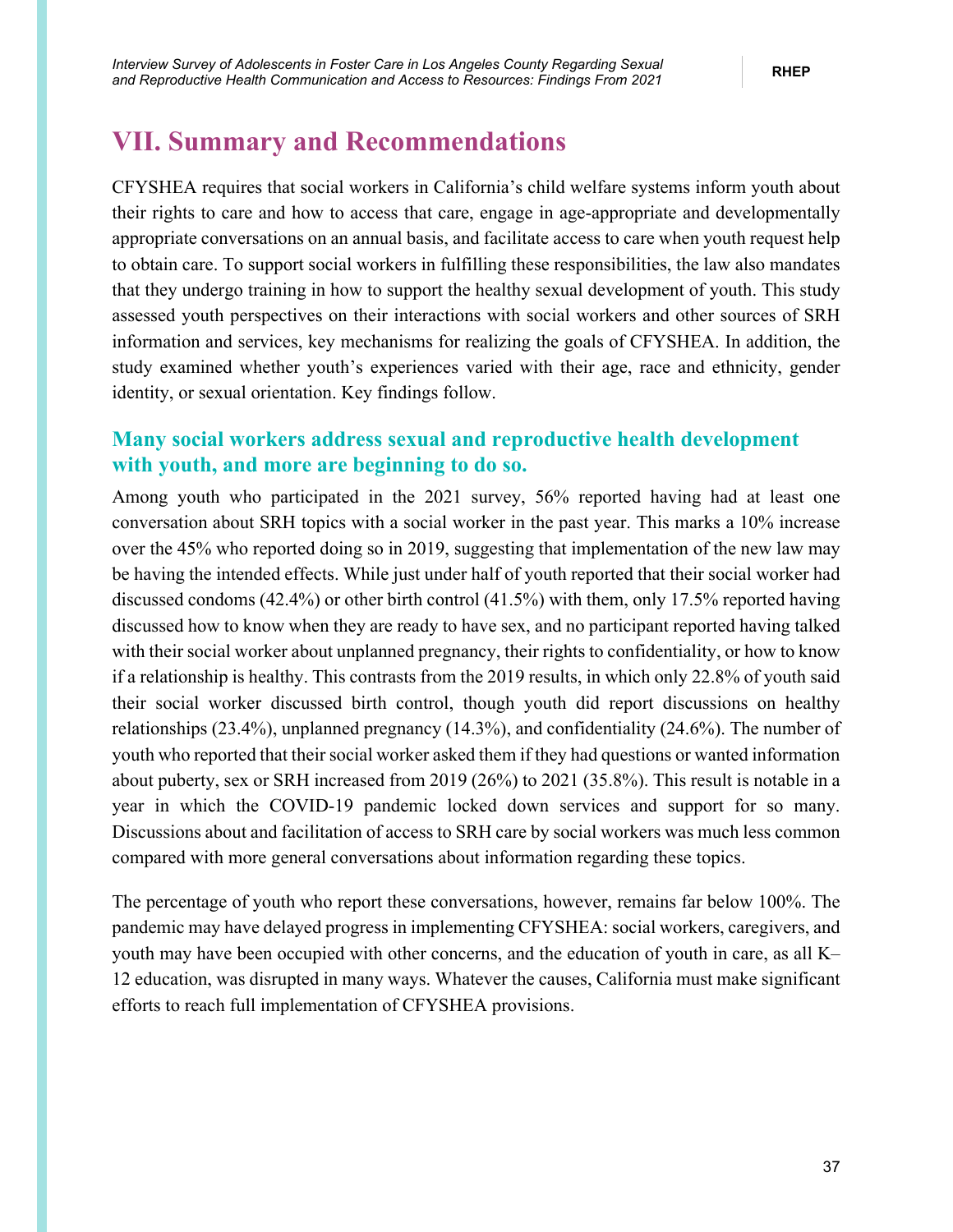### **Even though the law requires conversations to begin at age 10, younger youth are significantly less likely than older youth to report having conversations with their social worker about required topics.**

In both 2019 and 2021, youth aged 12–16 were far less likely than older youth to report having had conversations on SRH topics. The reasons for these differences by age are unknown but may include social workers' varying perceptions of youth readiness and/or interest in discussing SRH topics and of priorities caring for youth. It also may suggest that social workers are uncomfortable discussing SRH development with younger youth or do not know age-appropriate conversation topics. These results suggest an opportunity to work with social workers to understand their perceptions and knowledge and provide support.

### **Differences among youth based on race and ethnicity, gender identity, and sexual orientation have implications for implementation and suggest opportunities for further research.**

In addition to age differences, there were some differences among youth of different racial/ethnic backgrounds in both 2019 and 2021. In the 2021 multivariate analyses, which compared Latina or Latino youth with youth who identified as white or of other or multiple races or ethnicities, Latina or Latino youth were more likely to report that they obtained SRH information from friends, three times as likely to indicate that the pandemic had reduced their access to SRH education in school, and four times as likely to report that mental health issues posed a barrier to obtaining SRH services during the pandemic.

There is some evidence that male youth receive SRH information less often than female youth. In 2021, males' odds of having had conversations with their social workers about these topics were 80% lower than those of females. The 2021 findings echo findings from 2019 when male youth were less likely than female youth to report that they had received information on condoms, other birth control, STI treatment, or pregnancy from health care providers.

In 2021, youth who identified as having a sexual orientation other than heterosexual reported that not wanting their caregivers to know their sexual orientation was a barrier to obtaining SRH information or care. In 2019, the larger sample size allowed detection of many more differences between heterosexual and nonheterosexual youth: nonstraight or nonheterosexual youth were more likely than heterosexual youth to report that their social workers (a) provided them information about STIs and about how to access both STI treatment and prenatal care and (b) helped them access STI treatment. On the other hand, nonstraight or nonheterosexual youth were also more likely than heterosexual youth to say they had trouble accessing condoms, they were unable to see a health care provider with whom they were comfortable, that concern about someone finding out if they accessed SRH information or services was a barrier to obtaining information or services, and (as in 2021), that not wanting their caregiver to know their sexual orientation posed a barrier.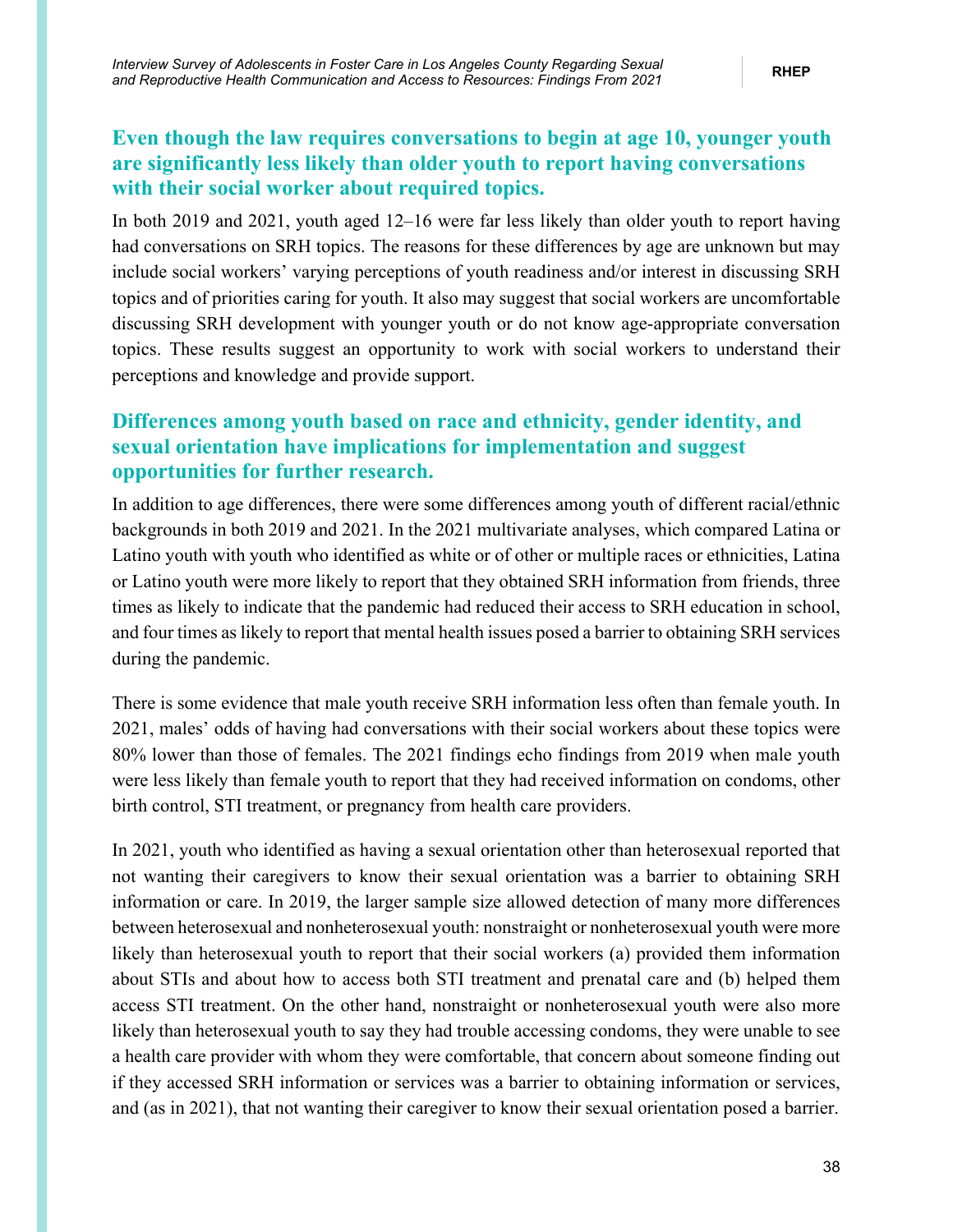Further research into these differences may offer educators as well as health care providers, social workers, and caregivers guidance for preventing inequities among youth in access to information and services. Understanding differences among youth regarding the barriers they face may help those responsible for youth SRH development collaboratively create systems that meet the needs of all youth.

## **The COVID-19 pandemic affected access to social workers for a minority of youth and is likely not the cause of differences in reported CFYSHEA implementation among subgroups.**

While the majority of youth (70.3%) said that the COVID-19 pandemic did not lessen their access to their social worker, the effects of the pandemic on youth access did appear to vary among certain groups. Youth ages 17–20 and those who identified as male or as nonstraight or nonheterosexual were more likely to report less access to their social workers. These differences are not consistent with differences in youth reports of SRH conversations with and support from social workers. For example, youth ages 17–20, who were more likely to report *less* access to social workers, were nevertheless *more* likely to report having SRH conversations and receiving support from social workers compared with younger youth. Reported conversations or support did not vary with youth sexual orientation. In addition, many of the differences in SRH support that youth reported in 2021 were also apparent in 2019, before the pandemic began.

## **The findings raise methodological questions and issues for continued research into sexual and reproductive health development and services among youth in foster care.**

As noted above, this is the first study that has taken a quantitative approach to examining the experiences of youth in care vis a vis obtaining SRH information and services from social workers and other potential sources. Not surprisingly, some of the findings suggest that further research into measuring youth experiences related to SRH education and access to SRH information and services would be fruitful.

In some instances, the survey does not provide sufficient context to interpret the findings relative to standards of care. For example, California's Medicaid program, MediCal, has adopted the American Academy of Pediatrics guidelines for child and adolescent health care, Bright Futures (Hagan, Shaw, and Duncan,  $2017$ ).<sup>[3](#page-44-0)</sup> For adolescents, these guidelines note that developmentally appropriate SRH care requires appointments that offer sufficient time and privacy for youth and health care providers to ask and answer each other's questions. The RHEP survey indicates that less than half of youth in care reported receiving SRH information from health care providers in the previous year: 41% in 2019 and 30% in 2021. In addition, in both years, about 10% of youth reported that accessing a health care provider with whom they felt comfortable posed a barrier to

<span id="page-44-0"></span><sup>&</sup>lt;sup>3</sup> Se[e https://brightfutures.aap.org/states-and-communities/Pages/California.aspx](https://brightfutures.aap.org/states-and-communities/Pages/California.aspx) for information on how MediCal, California's Medicaid program, has implemented the Bright Futures guidelines.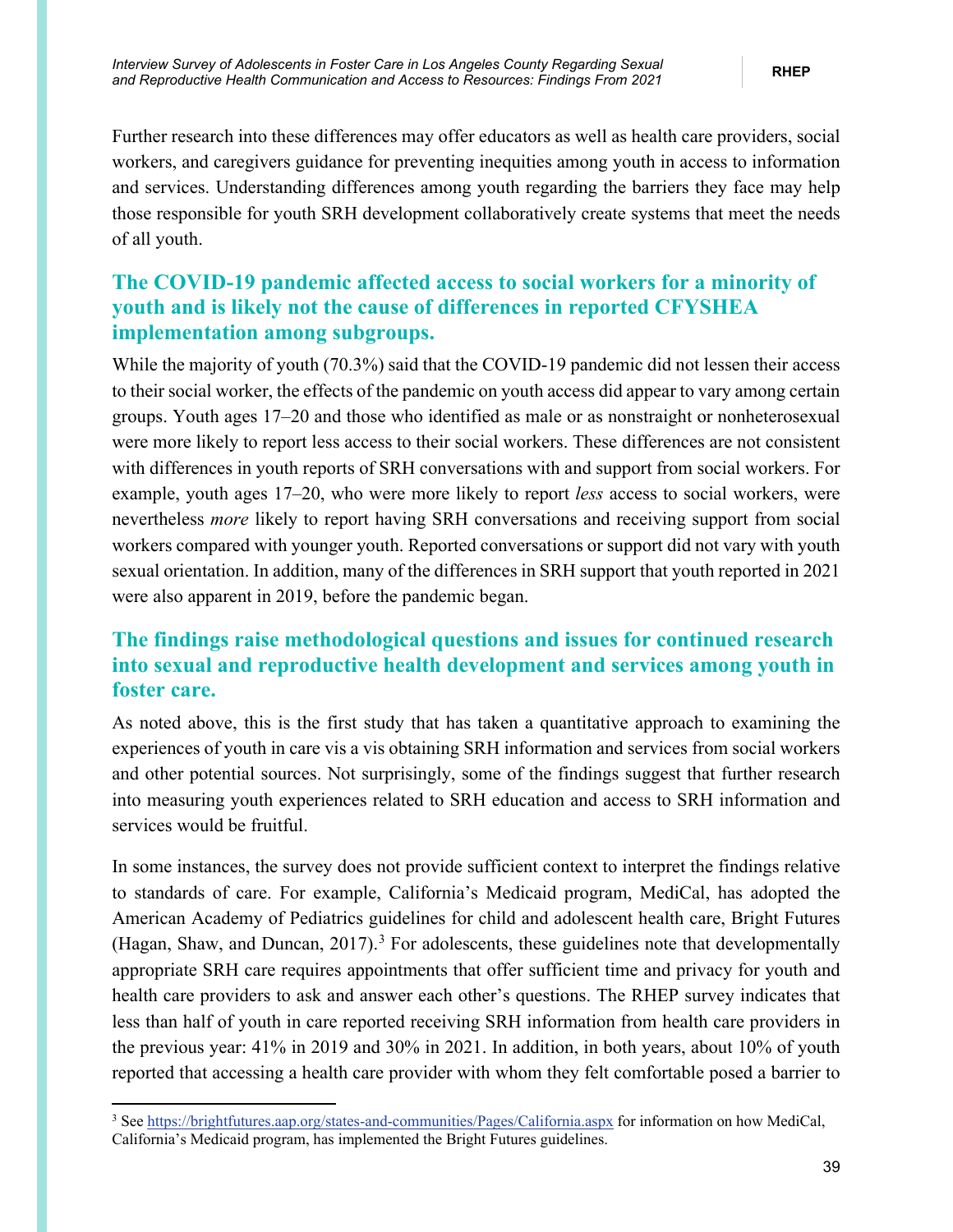obtaining SRH information or services. To evaluate these percentages vis a vis the AAP standards, researchers would need answers to such questions as what percentage of youth respondents saw health care providers in the last year? What percentage did so and were allowed private time with the health care provider? How much time? What percentage saw the same health care provider often enough to build the level of trust needed to feel comfortable speaking with the provider about SRH questions or concerns? Given the complexity of the topic, developing the optimal set of questions requires making trade-offs between the length of the survey (which affects response rates) and obtaining sufficient context to interpret the data usefully.

Measurement issues arise from question wording as well. For example, in 2019, no participant reported that a social worker spoke with them about what a healthy relationship is, but youth did indicate that social workers had spoken with them about "being safe," "being aware of domestic violence," and being "treated nicely." These findings raise the question of how youth understood the term "healthy relationships" if they did not think that whether one was safe, free of domestic violence, or being treated well were involved.

Other methodological research could address such questions as whether the age differences in youth reports of their conversations with social workers reflect social workers' behavior, age differences in understanding or remembering SRH conversations, or both. Younger youth could have a limited frame of reference for such conversations—the conversations may not be relevant to their current circumstances, making them less likely to learn from or remember them, for example. Without understanding the reason behind the finding, it would be more difficult to develop an effective mitigation strategy.

A number of strategies could address some of these measurement-related questions. Cognitive interviews, in which an interviewer asks potential respondents how they understand survey items, would allow researchers to clarify how youth of different ages and backgrounds interpret the term "healthy relationships," for example, and whether there are better ways for researchers to ask questions, so they know exactly what youth are telling them. Conducting cognitive interviews on intended survey items before collecting data allows researchers to calibrate their surveys so they know what they are measuring.

Another way to explore how and why youth's and social workers' perspectives on their interactions differ is for researchers to record or observe youth and social worker interactions and then later interview youth about those conversations. Alternatively, researchers could ask youth and social workers to report on what they discussed with each other at various intervals after they meet to learn whether there are discrepancies in their memories in the short and long terms. Must youth have multiple conversations, for example, before they begin to remember the discussions? Following such observational research, experimental studies testing strategies for engagement with youth on these topics could establish more effective ways for social workers, educators, health care providers, caregivers, and others to make the intended impact.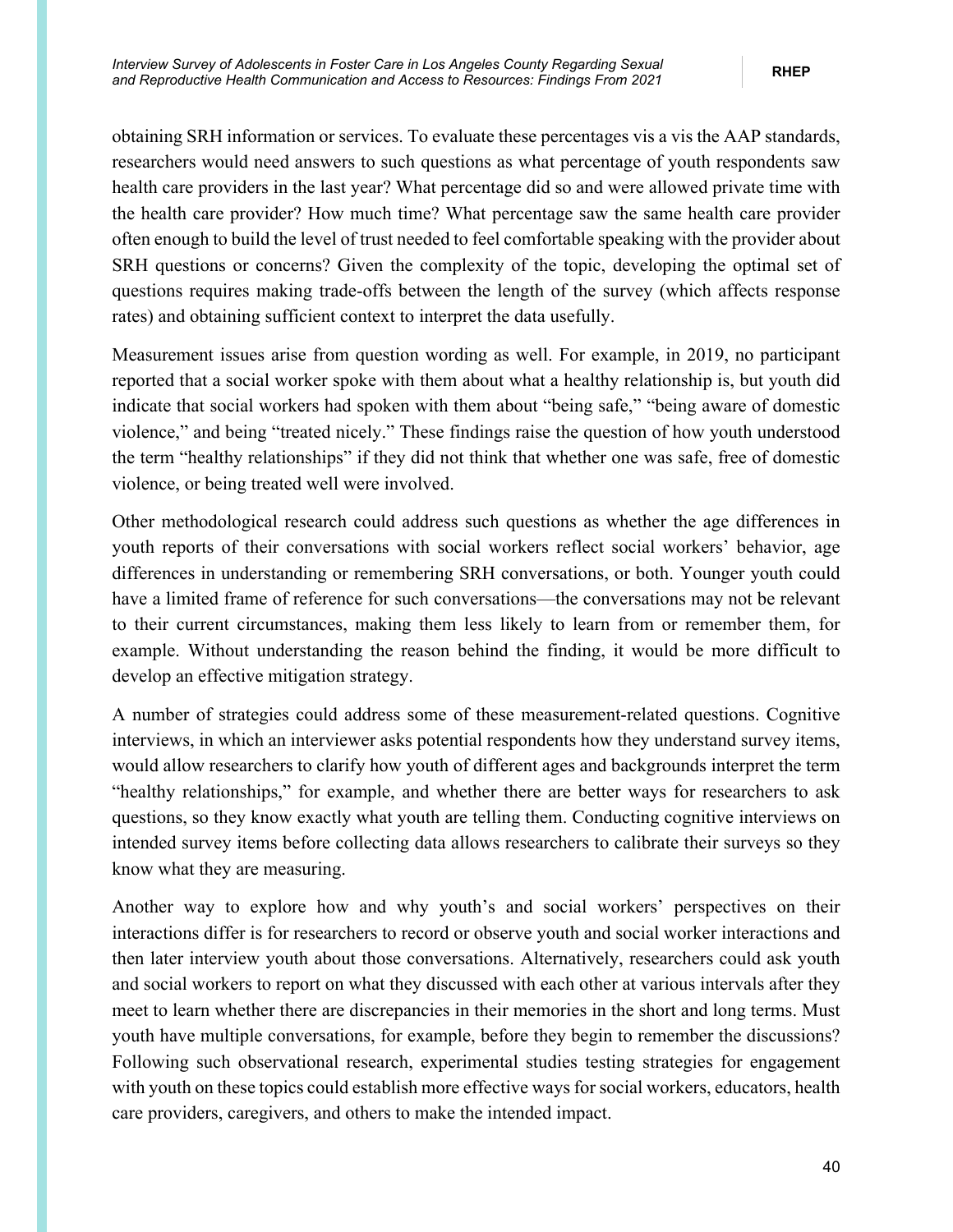## <span id="page-46-0"></span>**References**

- Ahrens, K. R., Richardson, .L. P., Courtney, M. E., McCarty, C., Simoni, J., et al. (2010). Laboratory-diagnosed sexually transmitted infections in former foster youth compared with peers. *Pediatrics, 126*(1), e97–e103.<https://doi.org/10.1542/peds.2009-2424>
- Ahrens, K. R., Spencer, R., Bonnar, M., Coatney, A., & Hall, T. (2016). Qualitative evaluation of historical and relational factors influencing pregnancy and sexually transmitted infection risks in foster youth. *Children and Youth Services Review, 61*, 245–252. <https://doi.org/10.1016/j.childyouth.2015.12.027>
- Albertson, K., Crouch, J. M., Udell, W., Schimmel-Bristow, A., Serrano, J., et al. (2018). Caregiver perceived barriers to preventing unintended pregnancies and sexually transmitted infections among youth in foster care. *Children and Youth Services Review, 94,* 82–87. <https://doi.org/10.1016/j.childyouth.2018.09.034>
- Baams, L., Wilson, B. D. M., & Russell, S. T. (2019). LGBTQ youth in unstable housing and foster care. *Pediatrics, 143*(3), e20174211.<https://doi.org/10.1542/peds.2017-4211>
- Bruce, J. S. (2016). Sexual and reproductive health policies for foster youth in California: A qualitative study of child welfare professionals' experiences and perceptions of policies. *Children and Youth Services Review, 61*, 184–200. <https://doi.org/10.1016/j.childyouth.2015.12.016>
- California Department of Education. (2019). *Health education framework: For California Public Schools kindergarten through grade twelve*. Retrieved January 24, 2022, from <https://www.cde.ca.gov/ci/he/cf/documents/healthedframework2019.pdf>
- California Department of Social Services. (2016). *All county letter no. 16-88*. Retrieved March 9, 2022, from<https://www.cdss.ca.gov/lettersnotices/EntRes/getinfo/acl/2016/16-88.pdf>
- California Department of Social Services. Short-Term Residential Therapeutic Program Interim Licensing Standards, §§ 87072, 87075 (2021). Retrieved March 9, 2022, from [https://www.cdss.ca.gov/Portals/9/CCL/Childrens-Residential-](https://www.cdss.ca.gov/Portals/9/CCL/Childrens-Residential-Licensing/ILS/STRTP_ILS_v4.pdf?ver=2021-11-02-100839-873)[Licensing/ILS/STRTP\\_ILS\\_v4.pdf?ver=2021-11-02-100839-873](https://www.cdss.ca.gov/Portals/9/CCL/Childrens-Residential-Licensing/ILS/STRTP_ILS_v4.pdf?ver=2021-11-02-100839-873)
- California Foster Youth Sexual Health Education Act, Cal. Health & Saf. Code §§ 1522.41, 1529.2; Cal. Welf. & Inst. Code §§ 304.7, 16206, 16501.1, 16519.5, 16521.5 (2017).
- California Healthy Youth Act, Cal. Ed. Code, §§ 51930–51939 (2015).
- California State Board of Education. (2008). *Health education content standards for California public schools: Kindergarten through grade twelve.* Retrieved January 24, 2022, from https://www.cde.ca.gov/be/st/ss/documents/healthstandmar08.pdf
- Constantine, W. L., Jerman, P., & Constantine, N. A. (2009). *Sex education and reproductive health needs of foster and transitioning youth in three California counties*. Public Health Institute, Center for Research on Adolescent Health and Development. Retrieved March 5, 2022, from <https://citeseerx.ist.psu.edu/viewdoc/download?doi=10.1.1.524.5664&rep=rep1&type=pdf>
- Courtney, M. E., Charles, P., Okpych, N. J., Napolitano, L., & Halsted, K. (2014). *Findings from the California Youth Transitions to Adulthood Study (CalYOUTH): Conditions of foster youth at age 17.* Chapin Hall at the University of Chicago. Retrieved March 11, 2022, from [https://www.chapinhall.org/wp-content/uploads/CY\\_YT\\_RE1214.pdf](https://www.chapinhall.org/wp-content/uploads/CY_YT_RE1214.pdf)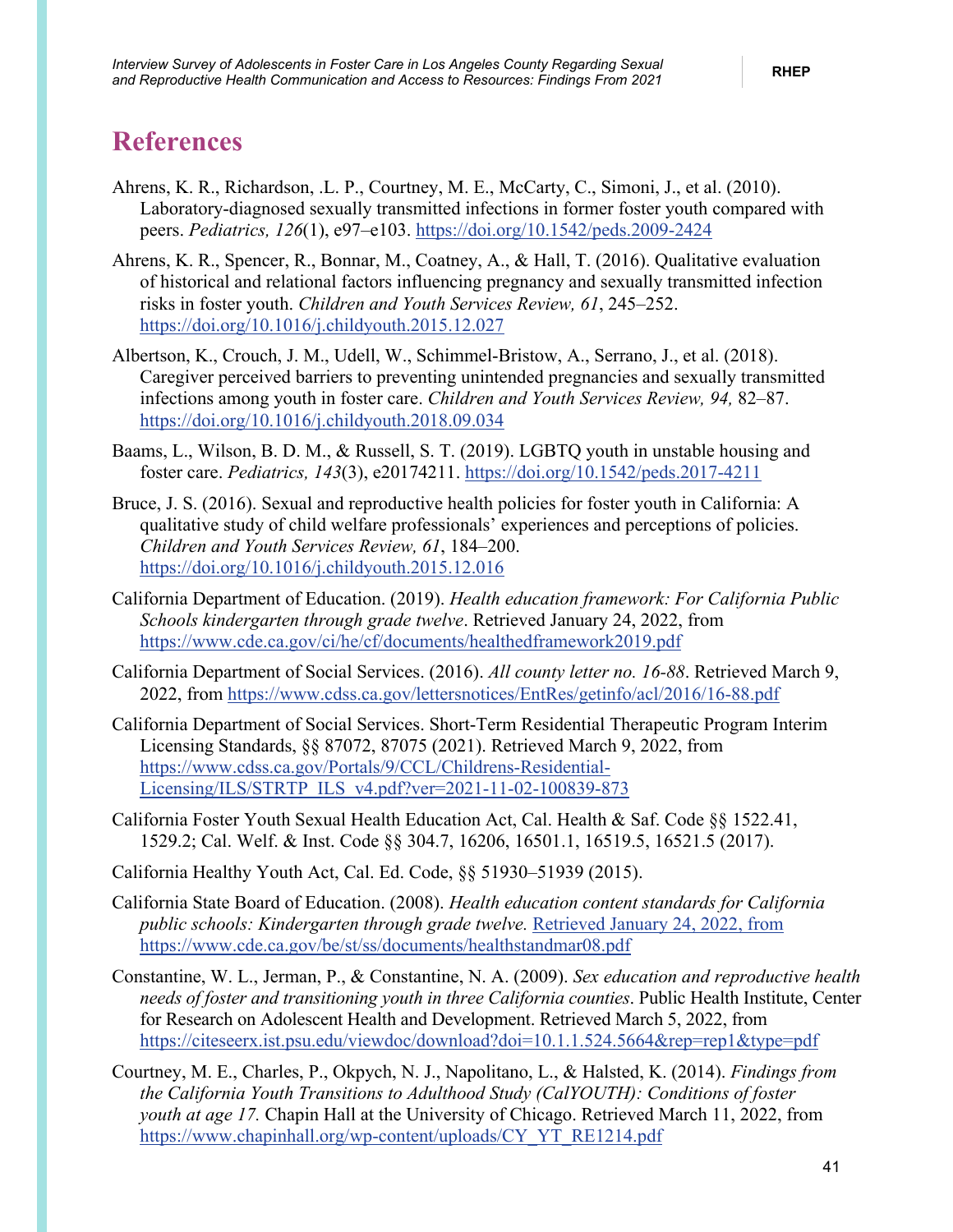- Courtney, M. E., Harty, J., Kindle, B., Dennis, K., Okpych, N. J., et al. (2017). *Findings from the California Youth Transitions to Adulthood Study (CalYOUTH): Conditions of youth at age 19: Los Angeles County Report.* Chapin Hall at the University of Chicago. Retrieved March 11, 2022, from [https://www.chapinhall.org/wp-content/uploads/CY\\_YT\\_RE0517\\_1.pdf](https://www.chapinhall.org/wp-content/uploads/CY_YT_RE0517_1.pdf)
- Courtney, M. E., Okpych, N. J., Charles, P., Mikell, D., Stevenson, B., et al. (2018). *Findings from the California Youth Transitions to Adulthood Study (CalYOUTH): Conditions of youth at age 21*. Chapin Hall at the University of Chicago. Retrieved March 11, 2022, from [https://www.chapinhall.org/wp-content/uploads/CY\\_YT\\_RE0518\\_1.pdf](https://www.chapinhall.org/wp-content/uploads/CY_YT_RE0518_1.pdf)
- Decker, M. J., Atyam, T. V., Zarate, C. G., Bayer, A. M., Bautista, C., et al. (2021). Adolescents' perceived barriers to accessing sexual and reproductive health services in California: A crosssectional survey. *BMC Health Services Research, 21,* 1263. [https://doi.org/10.1186/s12913-](https://doi.org/10.1186/s12913-021-07278-3) [021-07278-3](https://doi.org/10.1186/s12913-021-07278-3)
- Fuentes L., Ingerick, M., Jones, R., & Lindberg, L. (2018). Adolescents' and young adults' reports of barriers to confidential health care and receipt of contraceptive services. *Journal of Adolescent Health, 62,* 36–43.<https://doi.org/10.1016/j.jadohealth.2017.10.011>
- Hagan, J. F., Jr., Shaw, J. S., Duncan, P. M. (Eds). (2017). *Bright futures: Guidelines for health supervision of infants, children, and adolescents* (4th ed.). Elk Grove Village, IL: American Academy of Pediatrics.
- Galloway, C. T., Dufy, J. L., Dixon, R. P., & Fuller, T. R. (2017). Exploring African-American and Latino teens' perceptions of contraception and access to reproductive health care services. *Journal of Adolescent Health, 60*(3 Supplement), S57–S62. <https://doi.org/10.1016/j.jadohealth.2016.12.006>
- Harmon-Darrow, C., Burruss, K., & Finigan-Carr, N. (2020). "We are kind of their parents": Child welfare workers' perspective on sexuality education for foster youth. *Children and Youth Services Review, 108*, 104565.<https://doi.org/10.1016/j.childyouth.2019.104565>
- Johnson, K. M., Dodge, L. E., Hacker, M. R., & Ricciotti, H. A. (2015). Perspectives on family planning services among adolescents at a Boston community health center. *Journal of Pediatric & Adolescent Gynecology, 28,* 84–90.<https://doi.org/10.1016/j.jpag.2014.05.010>
- KidsData. (2018). *Children in foster care, by race/ethnicity*[. Retrieved March 5, 2022, from](https://www.kidsdata.org/topic/22/foster-in-care-race/table#fmt=19&loc=2,127,347,1763,331,348,336,171,321,345,357,332,324,369,358,362,360,337,327,364,356,217,353,328,354,323,352,320,339,334,365,343,330,367,344,355,366,368,265,349,361,4,273,59,370,326,333,322,341,338,350,342,329,325,359,351,363,340,335&tf=108&ch=7,11,8,10,9,44&sortColumnId=0&sortType=asc)  [https://www.kidsdata.org/topic/22/foster-in-care](https://www.kidsdata.org/topic/22/foster-in-care-race/table#fmt=19&loc=2,127,347,1763,331,348,336,171,321,345,357,332,324,369,358,362,360,337,327,364,356,217,353,328,354,323,352,320,339,334,365,343,330,367,344,355,366,368,265,349,361,4,273,59,370,326,333,322,341,338,350,342,329,325,359,351,363,340,335&tf=108&ch=7,11,8,10,9,44&sortColumnId=0&sortType=asc)[race/table#fmt=19&loc=2,127,347,1763,331,348,336,171,321,345,357,332,324,369,358,362,](https://www.kidsdata.org/topic/22/foster-in-care-race/table#fmt=19&loc=2,127,347,1763,331,348,336,171,321,345,357,332,324,369,358,362,360,337,327,364,356,217,353,328,354,323,352,320,339,334,365,343,330,367,344,355,366,368,265,349,361,4,273,59,370,326,333,322,341,338,350,342,329,325,359,351,363,340,335&tf=108&ch=7,11,8,10,9,44&sortColumnId=0&sortType=asc) [360,337,327,364,356,217,353,328,354,323,352,320,339,334,365,343,330,367,344,355,366,3](https://www.kidsdata.org/topic/22/foster-in-care-race/table#fmt=19&loc=2,127,347,1763,331,348,336,171,321,345,357,332,324,369,358,362,360,337,327,364,356,217,353,328,354,323,352,320,339,334,365,343,330,367,344,355,366,368,265,349,361,4,273,59,370,326,333,322,341,338,350,342,329,325,359,351,363,340,335&tf=108&ch=7,11,8,10,9,44&sortColumnId=0&sortType=asc) [68,265,349,361,4,273,59,370,326,333,322,341,338,350,342,329,325,359,351,363,340,335&t](https://www.kidsdata.org/topic/22/foster-in-care-race/table#fmt=19&loc=2,127,347,1763,331,348,336,171,321,345,357,332,324,369,358,362,360,337,327,364,356,217,353,328,354,323,352,320,339,334,365,343,330,367,344,355,366,368,265,349,361,4,273,59,370,326,333,322,341,338,350,342,329,325,359,351,363,340,335&tf=108&ch=7,11,8,10,9,44&sortColumnId=0&sortType=asc)  $f=108\&ch=7,11,8,10,9,44\&sortColumnId=0\&sortType=asc$
- Lim, S. W., Chhabra, R., Rosen, A., Racine, A. D., & Alderman, E., M. (2012). Adolescents' views on barriers to health care: A pilot study. *Journal of Primary Care & Community Health, 3,* 99–103.<https://doi.org/10.1177/2150131911422533>
- Macapagal, K., Bhatia, R., & Greene, G. J. (2016). Differences in healthcare access, use, and experiences within a community sample of racially diverse lesbian, gay, bisexual, transgender, and questioning emerging adults*. LGBT Health, 3,* 434–42. <https://doi.org/10.1089/lgbt.2015.0124>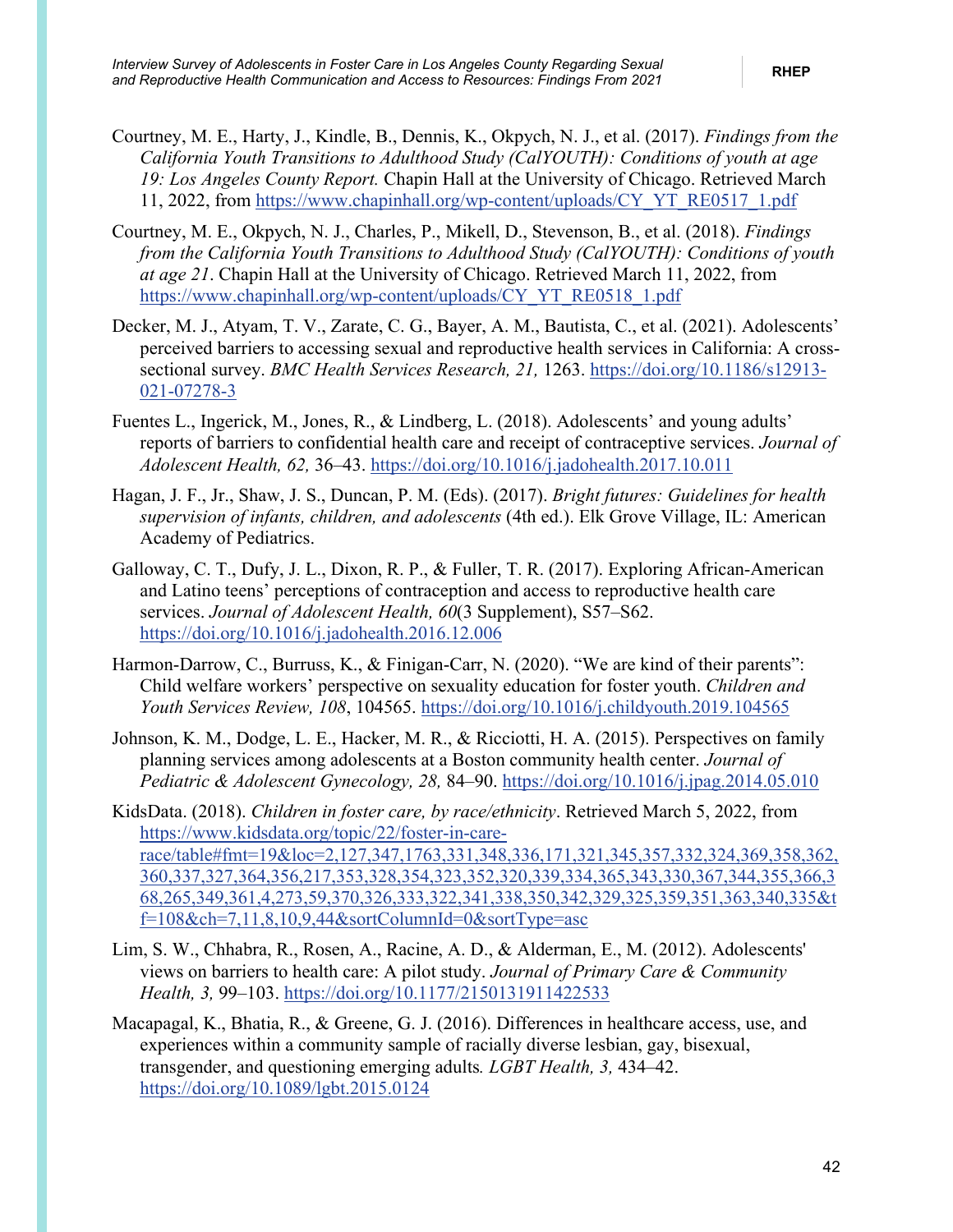- Marcell, A. V., Morgan, A. R., Sanders, R., Lunardi, N., Pilgrim, N. A., et al. (2017). The socioecology of sexual and reproductive health care use among young urban minority males. *Journal of Adolescent Health, 60,* 402–410.<https://doi.org/10.1016/j.jadohealth.2016.11.014>
- Miller, M. K., Wicklife, J., Jahnke, S., Linebarger, J. S., & Dowd, D. (2014). Accessing general and sexual healthcare: Experiences of urban youth. *Vulnerable Children and Youth Studies, 9*, 279–290.<https://doi.org/10.1080/17450128.2014.925170>
- Power to Decide. (2016). *Survey says: Parent power*. Washington, DC: Author. Retrieved March 11, 2022, from [https://powertodecide.org/what-we-do/information/resource-library/parent](https://powertodecide.org/what-we-do/information/resource-library/parent-power-october-2016-survey-says)[power-october-2016-survey-says](https://powertodecide.org/what-we-do/information/resource-library/parent-power-october-2016-survey-says)
- Ross, C., Kools, S., & Laughon, K. (2020). "It was only me against the world." Female African American adolescents' perspectives on their sexual and reproductive health learning and experiences while in foster care: Implications for positive youth development. *Children and Youth Services Review, 118*, 105463.<https://doi.org/10.1016/j.childyouth.2020.105463>
- Social Security Act, 42 U.S.C. § 622(b)(15) (2011). Retrieved March 9, 2022, from [https://www.govinfo.gov/app/details/USCODE-2011-title42/USCODE-2011-title42-chap7](https://www.govinfo.gov/app/details/USCODE-2011-title42/USCODE-2011-title42-chap7-subchapIV-partB-subpart1-sec622/summary) [subchapIV-partB-subpart1-sec622/summary](https://www.govinfo.gov/app/details/USCODE-2011-title42/USCODE-2011-title42-chap7-subchapIV-partB-subpart1-sec622/summary)
- Trent, M., Dooley, D. G., Douge, J., American Academy of Pediatrics Section on Adolescent Health, Council on Community Pediatrics, et al. (2019).The impact of racism on child and adolescent health. *Pediatrics, 144*(2), e20191765.<https://doi.org/10.1542/peds.2019-1765>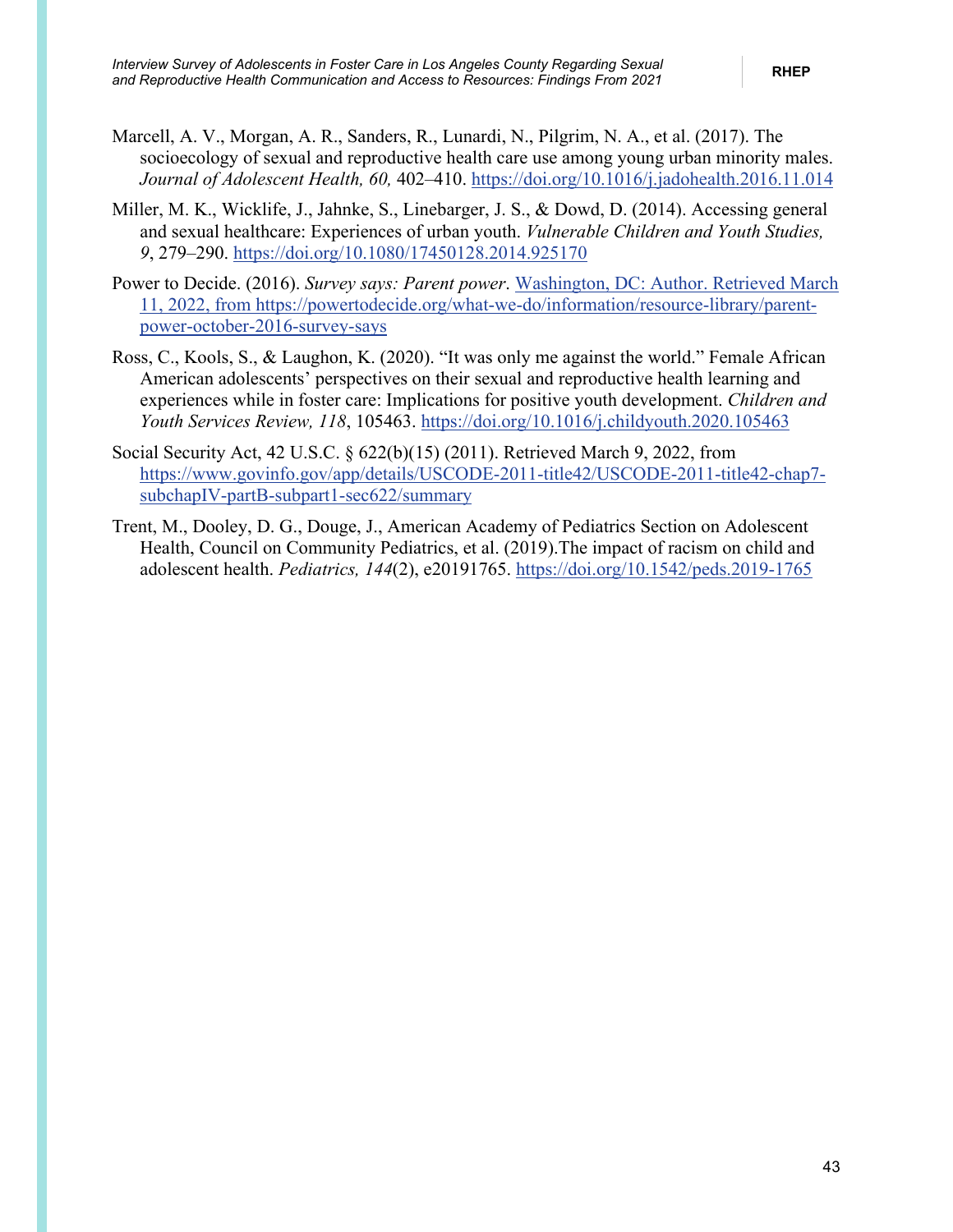# <span id="page-49-0"></span>**Appendices**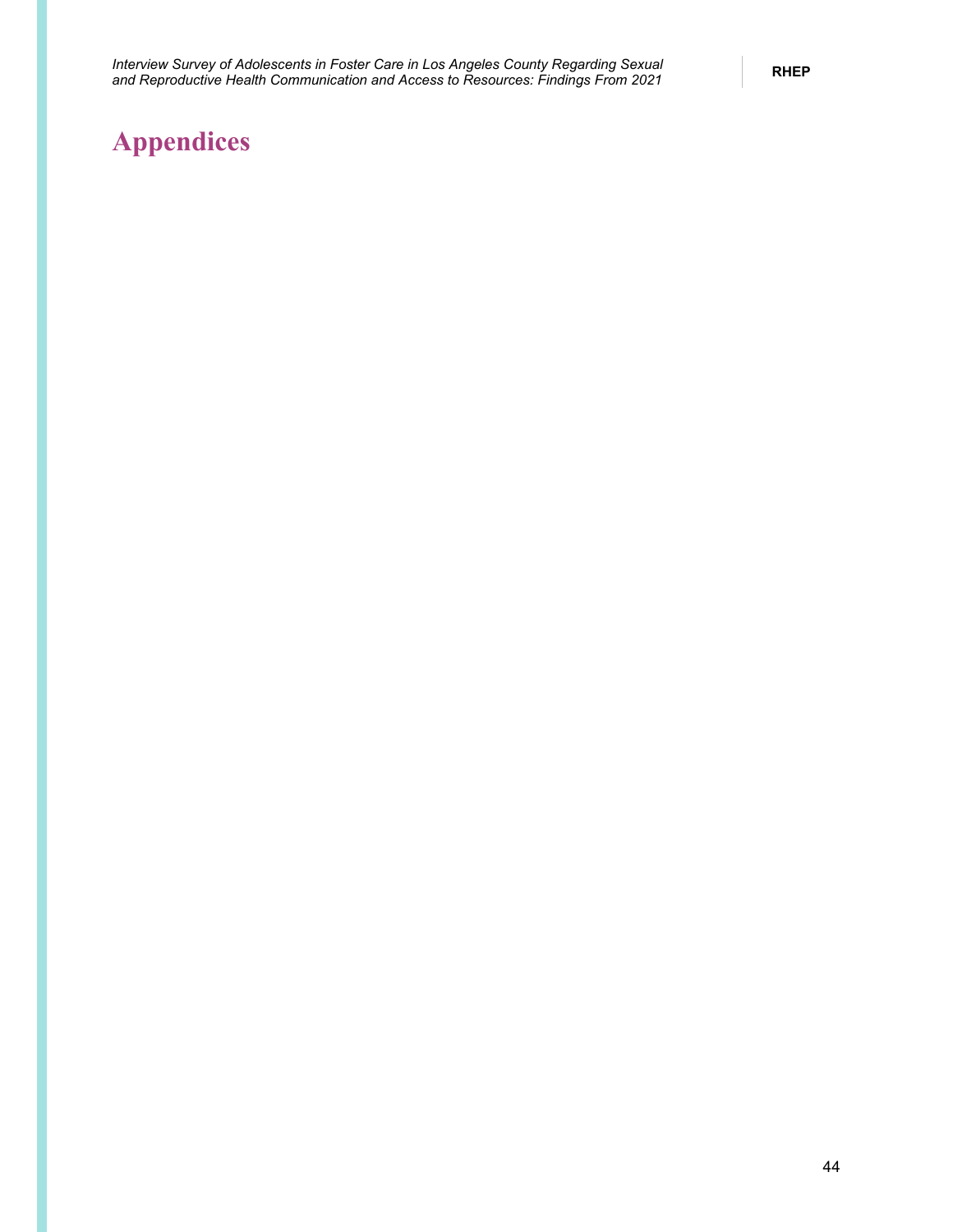### <span id="page-50-0"></span>*Appendix A: Full Survey*

*Great, I will now begin the survey. I will read the questions. I am required to read all of the answer options, but you can jump in with the answer. Please feel free to ask me clarifying questions if they come up. First, I am going to ask you a few quick questions about yourself. Please remember, you are allowed* to *skip any question you'd rather not answer.*

### **Demographics**

| -гаршсэ                                                              |
|----------------------------------------------------------------------|
| How old are you?                                                     |
| What language are you most comfortable speaking in?                  |
| What is your race and/or ethnicity? Choose all that apply            |
| African                                                              |
| African-American or Black                                            |
| Arab or Middle Eastern                                               |
| Asian                                                                |
| Latina or Latino                                                     |
| Native American, American Indian, Alaskan Native, or Native Hawaiian |
| Pacific Islander                                                     |
| White or Caucasian                                                   |
| Skip                                                                 |
| What is your gender identity? Choose all that apply:                 |
| Female                                                               |
| Male                                                                 |
| Nonbinary, gender fluid, gender nonconforming, or gender queer       |
| Transgender female                                                   |
| Transgender male                                                     |
| Agender                                                              |
| Skip                                                                 |
| What is your sexual orientation? Choose all that apply:              |
| Asexual                                                              |
| <b>Bisexual</b>                                                      |
| Gay                                                                  |
| Straight (heterosexual)                                              |
| Lesbian                                                              |
| Pansexual                                                            |
| Queer                                                                |
| Questioning or unsure                                                |
| Same-gender loving                                                   |
| Prefer not to say                                                    |
|                                                                      |

### **Conversations with social worker**

*Now we are going to talk about which specific topics you've talked about with your social worker. I am going to read a list of topics about sexual or reproductive health. Please say "yes" or "no" about if your social worker has talked with you about that topic in the past 1 year/12 months. If you are not sure if it was in the past 1 year, just try to estimate as best you can. Sound good?*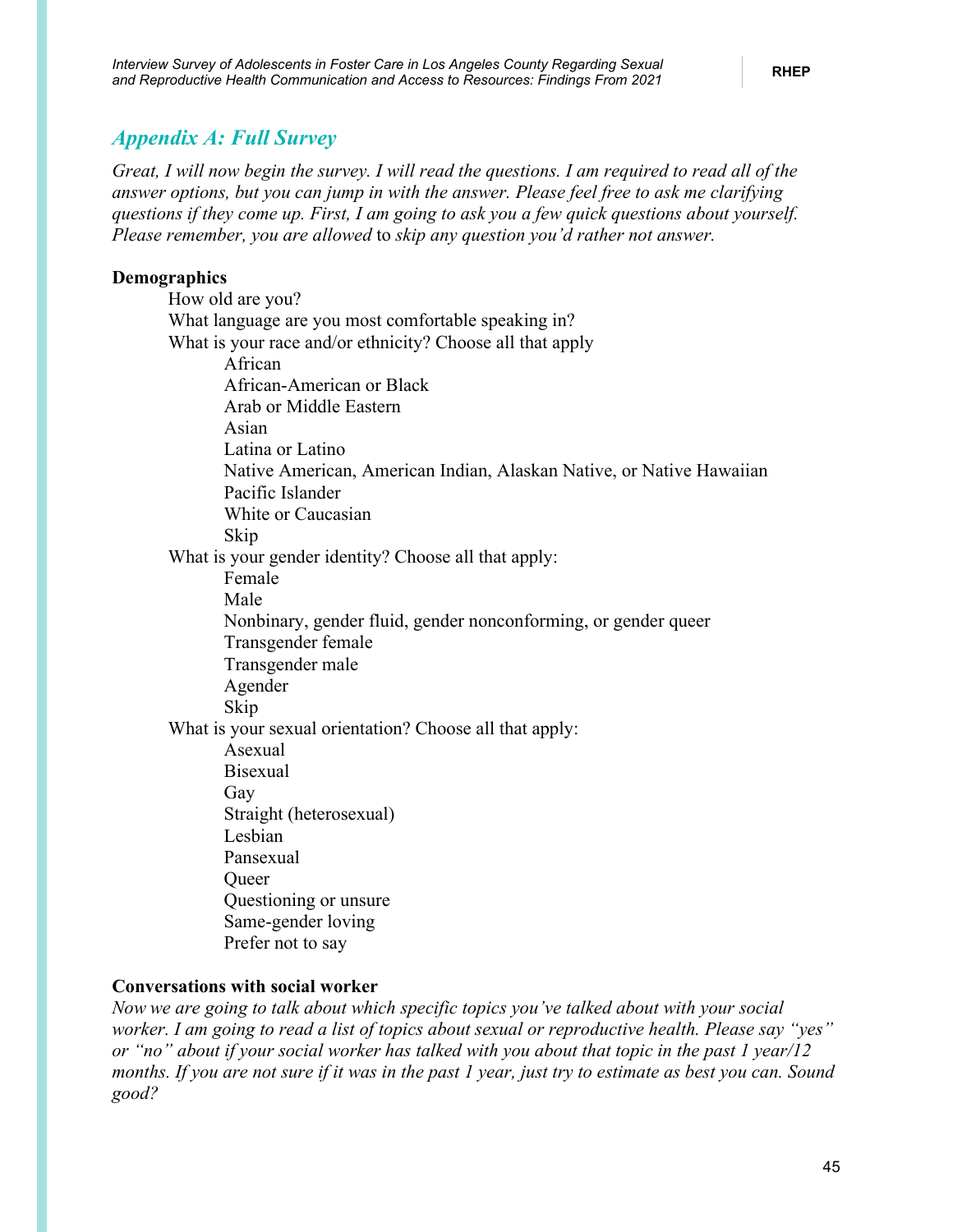In the past year has your social worker talked with you about (Responses: Yes, No, I don't remember, Skip)

> Whether you have any questions or want any information about puberty, sex, or sexual and reproductive health. How to know if a relationship is healthy How to know when you are ready to have sex Birth control (other than condoms) Condoms Unplanned pregnancy STDs/STIs (sexually transmitted diseases and infections) How to handle pressure to have sex Your right to get SRH care when you want it Your right to confidentiality/privacy about your SRH care Your right to have questions answered and get information about these topics from a reliable source Abortion

Are there any other sexual health topics you can think of that they talked to you about?

Are there any relationship topics you can think of that they talked to you about?

In the past year, have you received information on birth control, condoms, STD treatment, or pregnancy care from any of the following? (Responses: yes/no) **School** Caregiver Friends Family (parents or relatives) Health care providers Other (such as mentor, coach, CASA)<sup>[4](#page-51-0)</sup>

#### **Access to health care**

*OK. We also want to know how youth in foster care get access to SRH services, such as places to get health care, STD testing, abortions, or birth control. I am going to read a list of resources and you can say "yes" or "no" if your social worker has talked to you about how to get each of these resources. This could mean they told you about locations, gave you pamphlets, or sent you links, things like that. Sound good?*

In the past 1 year/12 months, has your social worker talked to you about how you or your partner can get access to these SRH care services or information? 

Birth control (other than condoms)

Condoms

STD/STI testing or treatment (STD/STI stands for "sexually transmitted diseases and infection")

Information about choices and next steps when someone is pregnant Abortion

<span id="page-51-0"></span><sup>4</sup> Court appointed special advocate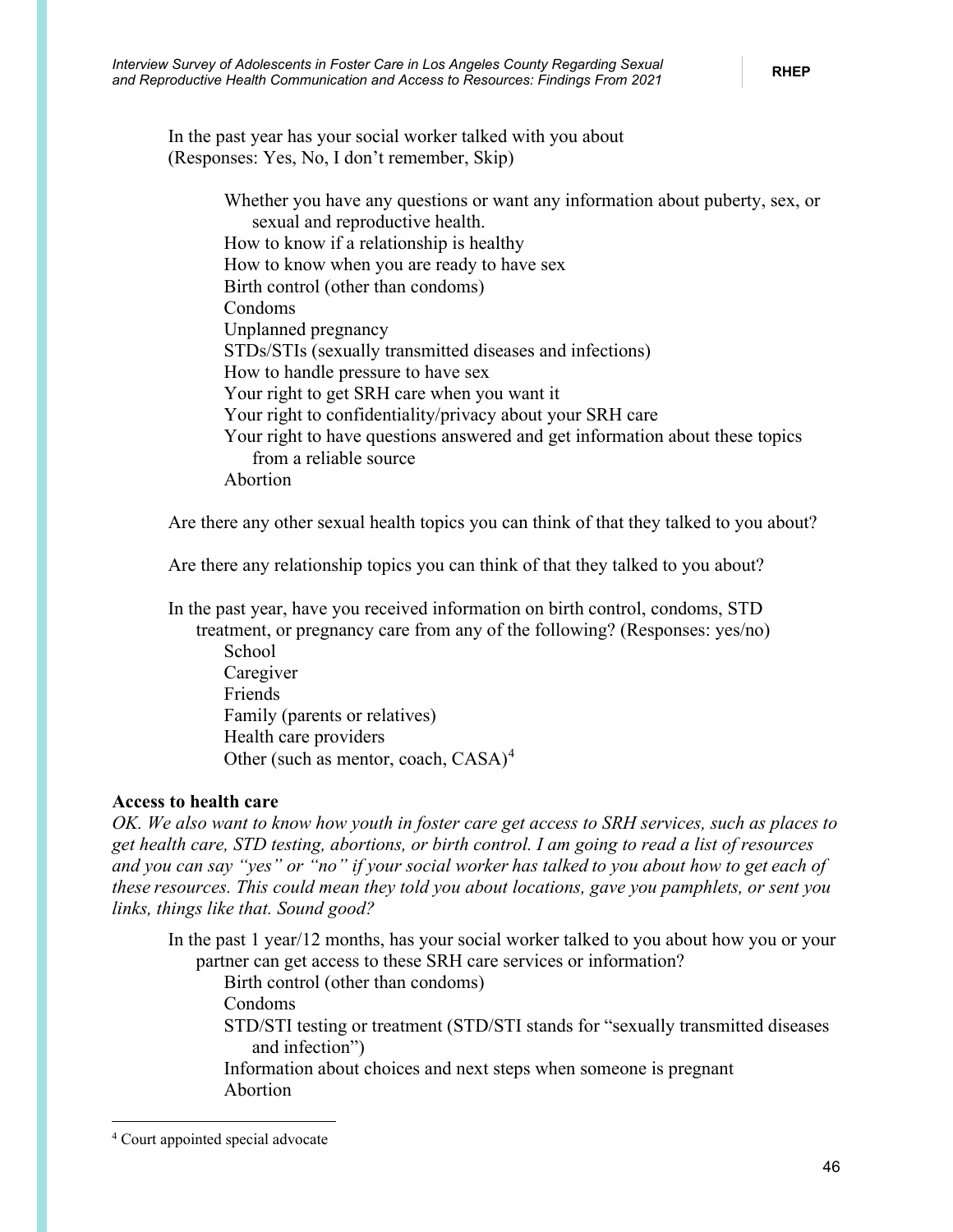Prenatal care Where to get more information about any of the topics I just listed

#### **Social worker help in accessing resources**

*Thank you. We will now ask you about whether your social worker has helped you get access to any resources. By "helped you get access," we mean things like helping you make appointments, arranging transportation, helping you work with insurance to get these, talking to your caregiver about getting access, etc.*

*This time, I will read a series of sentences as if I am you, and you will say "yes" or "no" about whether or not it's true for you.*

- My social worker has helped me get access to birth control (other than condoms) for me or my partner.
- My social worker has helped me get access to condoms.
- My social worker has helped me get access to STD testing or treatment.
- My social worker has helped me get access to pregnancy care (pregnancy testing, prenatal care, abortion, birthing support).

*OK. We'd also like to know if you have ever had trouble getting access to any of these resources. For each of the following resources please say "yes" if it has been difficult for you to get access to it.*

Basic information about puberty, sex, or pregnancy Birth control for me or a partner Condoms Testing or treatment for sexually transmitted infections or diseases (STIs or STDs) Prenatal care or pregnancy testing Abortion services Information on healthy relationships

#### **Barriers to accessing information and/or care**

*Finally, we would like to know more about what makes it hard for you to get health care or information about sex. I will read a list of reasons why it can be hard. Please say "yes" or "no" about whether or not this is a reason it's hard for you.* 

My caregiver/home/STRTP [short-term residential therapeutic program] refused to provide transportation to get resources or services I was not able to go to a health care provider I feel comfortable with I feel uncomfortable talking about sex and reproductive health care with adults I was concerned about someone finding out I don't have insurance or don't know how I would pay for it My caregiver doesn't know my sexual orientation and I don't want to tell them I didn't know who to ask for information or where to find information online My group caregiver/home/STRTP wouldn't let me go My group caregiver/home/STRTP doesn't allow people to have birth control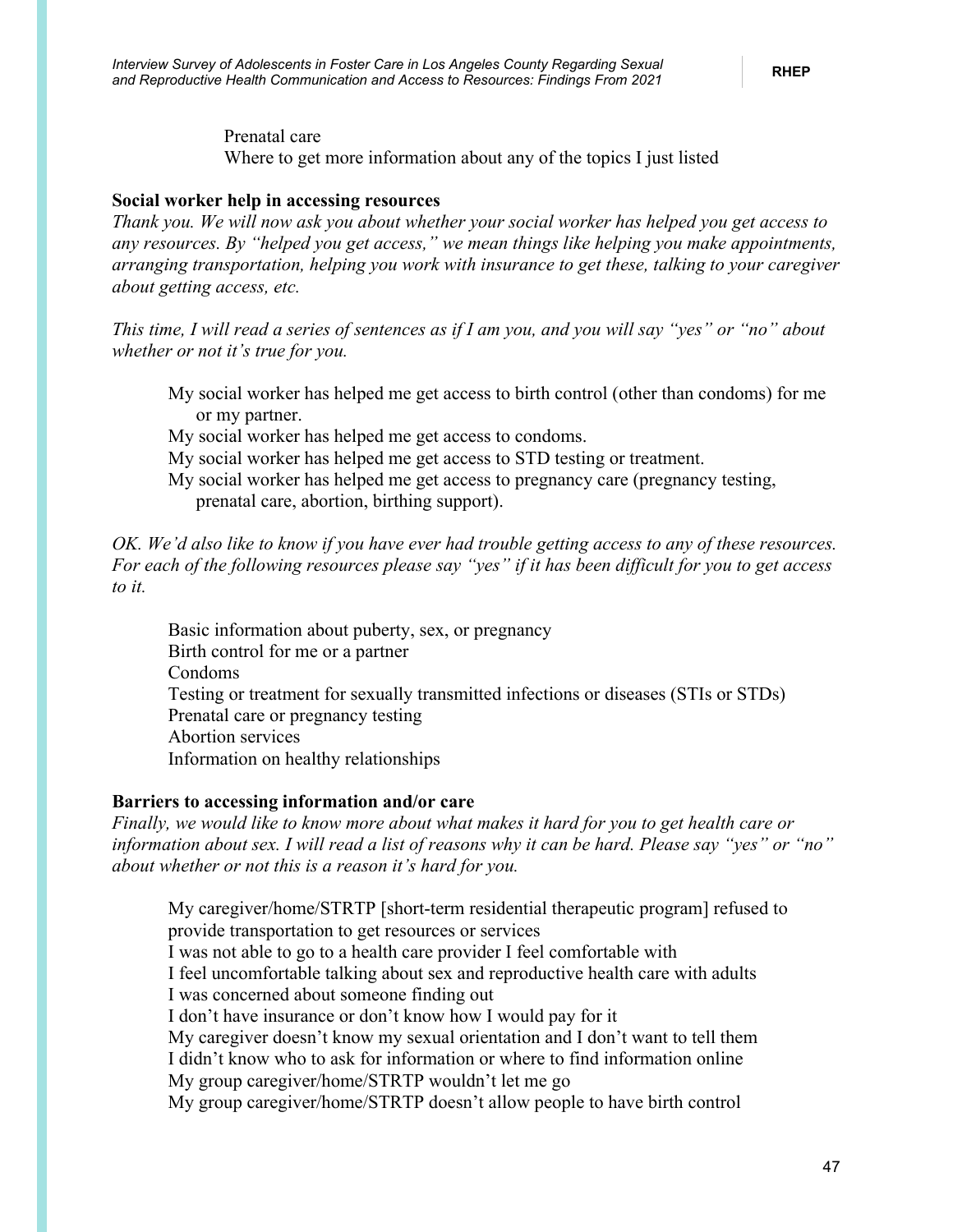### **COVID-19 pandemic**

In the past year, since the pandemic started, have you had more or less access to your social worker/case worker?

 $(1 = a lot less, 2 = somewhat less, 3 = same, 4 = more, 5 = a lot more)$ 

information on how to stay safe in your relationships?

 $(1 = a lot less, 2 = somewhat less, 3 = same, 4 = more, 5 = a lot more, 0 = I didn't$ want/try to access)

SRH services such as appointments to get contraception/birth control, STD testing, prenatal care, abortion services?

 $(1 = a lot less, 2 = somewhat less, 3 = same, 4 = more, 5 = a lot more, 0 = I didn't$ want/try to access)

sex ed through school, such as in a health, science, or other class?

 $(1 = a)$  lot less,  $2 =$  somewhat less,  $3 =$  same,  $4 =$  more,  $5 = a$  lot more,  $0 =$  I didn't want/try to access)

Finally in the past year, since the pandemic started, have any of the following made it *more difficult* for you to get access to SRH services? Please say "yes" if it made it more difficult for you to get access to it.

Finances/money Housing/placement Mental health Education Employment